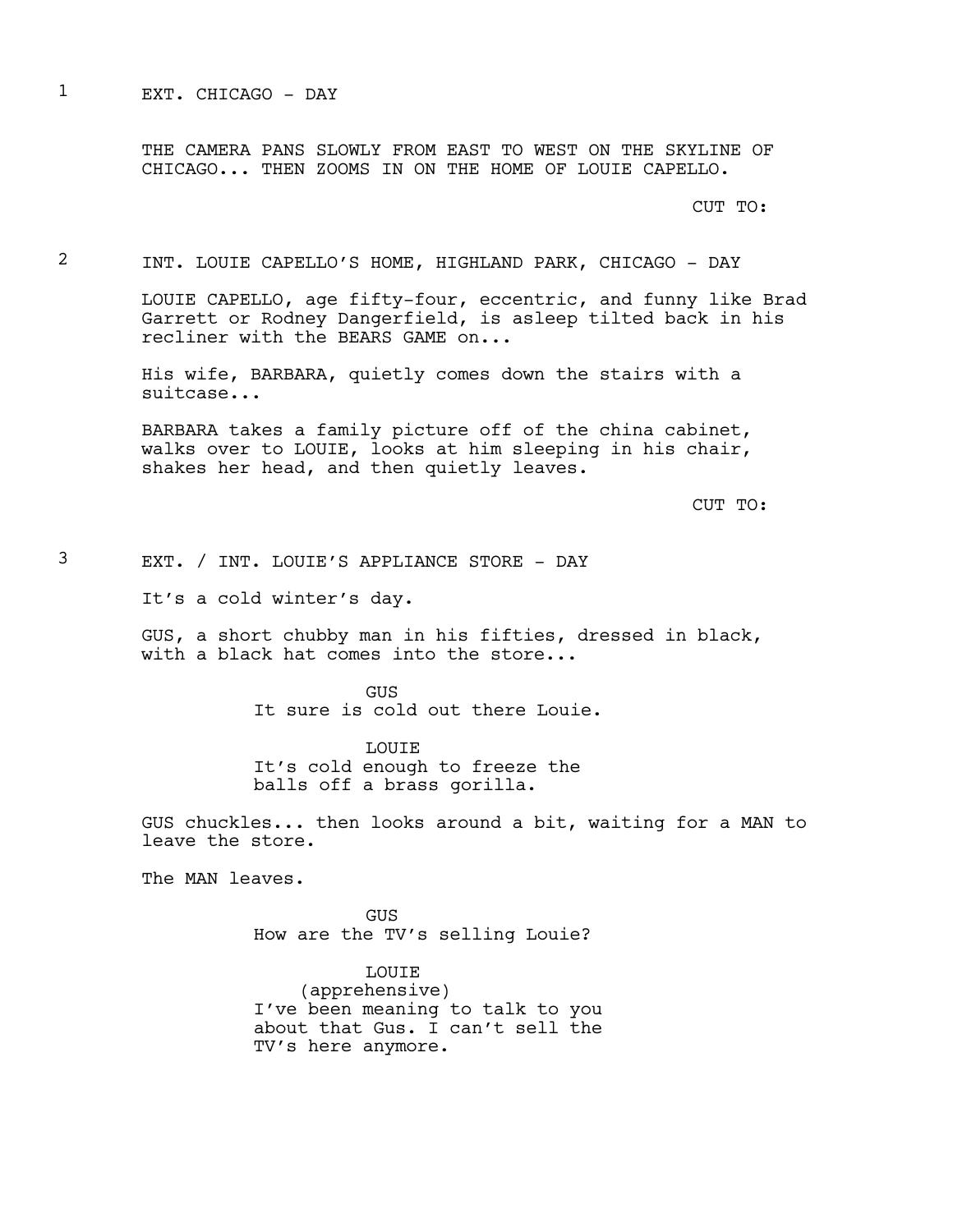GUS (angry) We have a deal Louie!

LOUIE Yeah Gus, I know, but I didn't know the TV's were stolen.

**GUS** What did you think they were Louie? Did you think they were direct from the manufacturer. They are used TV's Louie!

LOUIE I thought you were picking them up cheap at auction, but a friend told me they're stolen.

GUS You're joking, right Louie?

LOUIE No Gus, I thought you were picking them up cheap somewhere. I can't be selling stolen TV's from the store.

TIGHT ON GUS as he walks up to LOUIE who is standing behind the counter.

GUS rubs his HANDS together... and then looks sternly at Louie.

> GUS I tell you what Louie. I'll get the TV's out of here, but the don isn't going to be happy about this. You owe us a hundred grand for our time and expense.

> LOUIE A hundred grand! You're kidding me, right Gus?

GUS No Louie, I'm not. I need to pay the don a hundred grand for this deal. You have a week to get me the money. I'll have a guy pick the TV's up later today.

GUS leaves the store.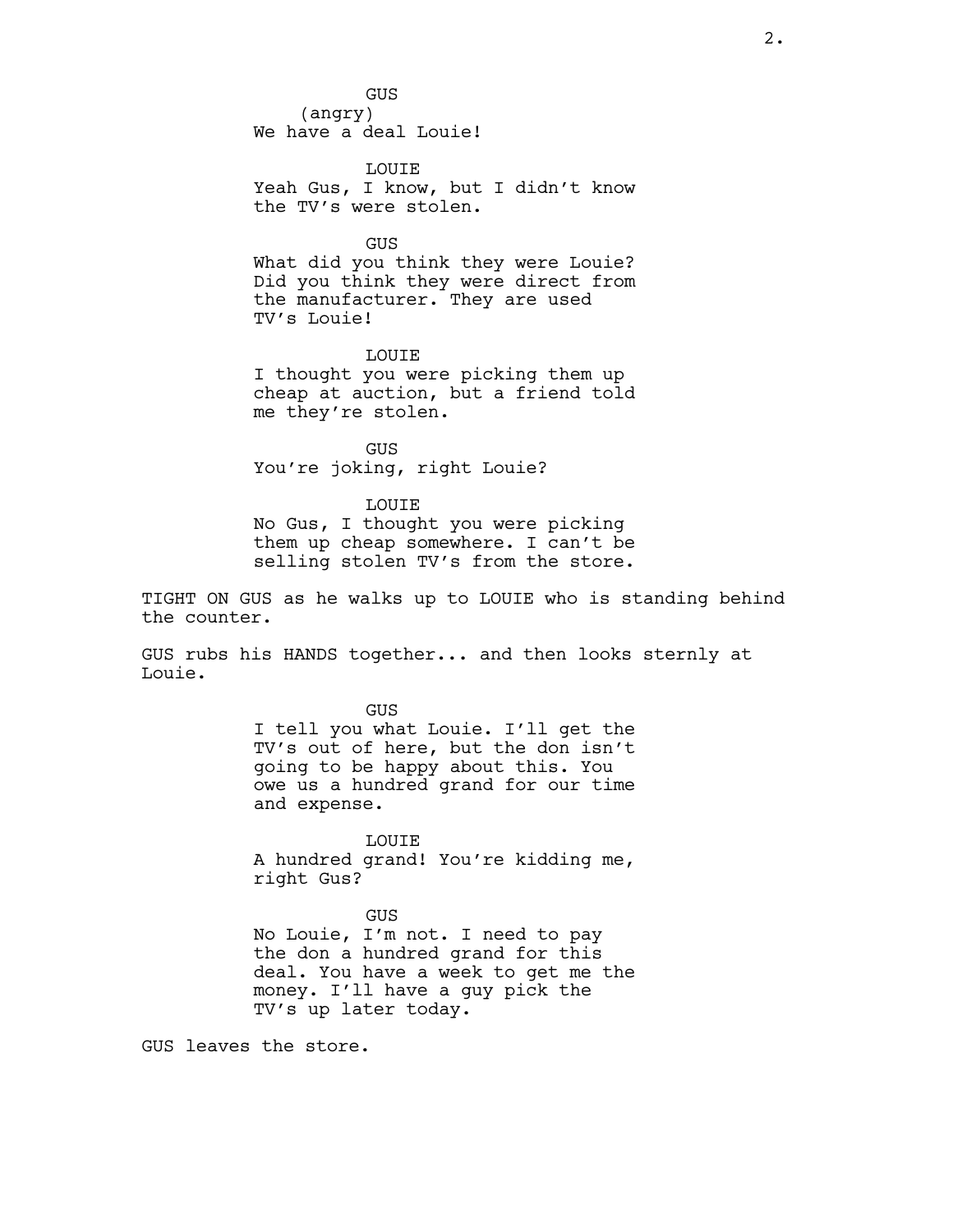LOUIE (to himself) A hundred grand. Yeah right buddy. When hogs fly.

DISSOLVE TO:

4 INT. LOUIE'S APPLIANCE STORE - DAY

Four months later...

TRISH, an attractive African American woman, late thirties, comes into Louie's store.

TIGHT ON LOUIE as he appears smitten by TRISH.

TRISH It sure is a beautiful day out there.

LOUIE If you say so.

TRISH stands with her hands on her hips and looks at LOUIE.

TRISH And what is your problem today?

LOUIE Nothing, I just meant it is more beautiful in here.

TRISH smiles.

TRISH I'll take that as a compliment.

LOUIE You've never been in here before. Is there something I can help you find?

TRISH I just moved into a new place and am looking for a good used TV.

TRISH spots a TV.

TRISH (CONT'D) I like this one. Can I turn it on?

**LOUTE** I can't let you have that one!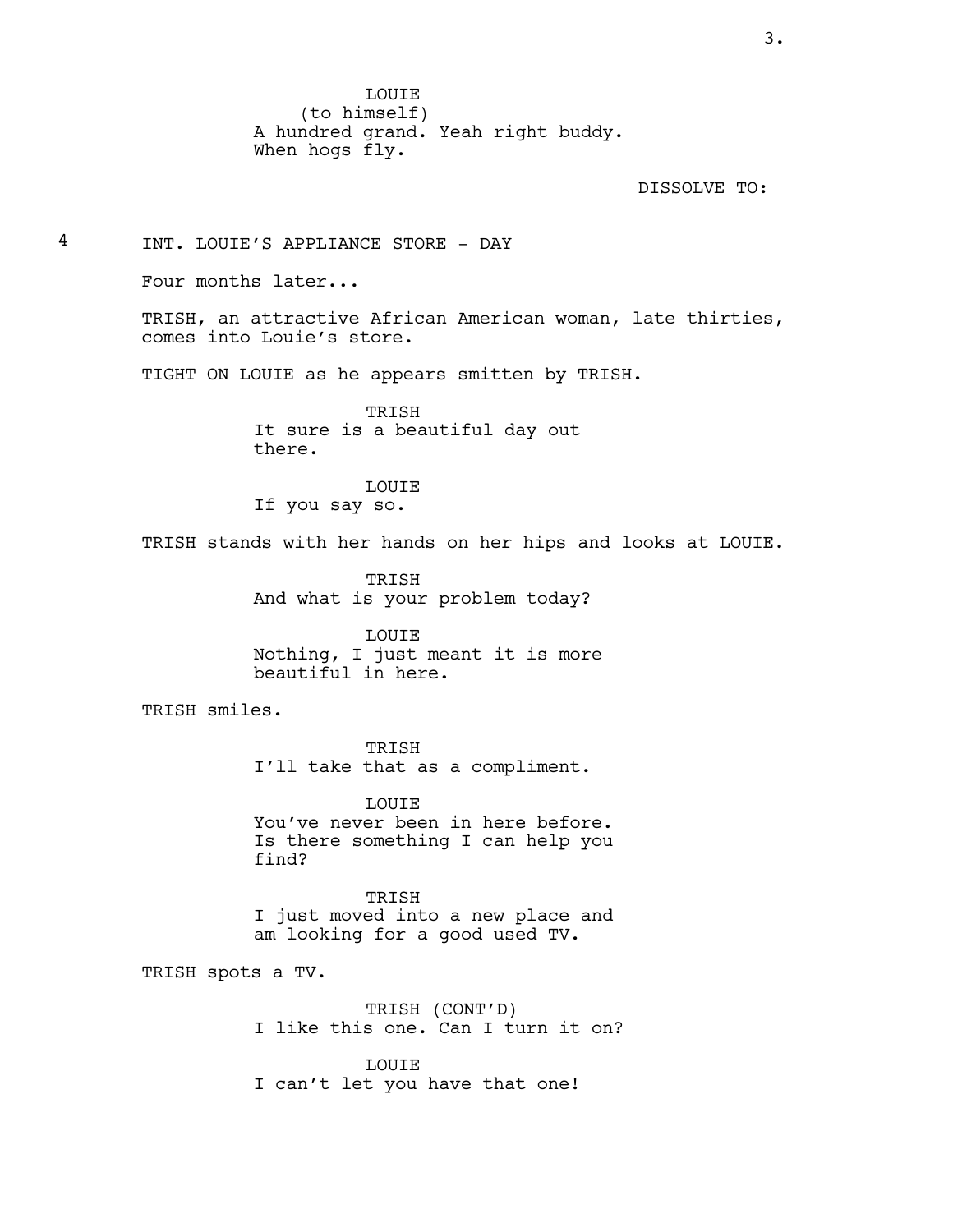TRISH (looks at Louie like he's strange) What on earth is wrong with you? It's for sale isn't it? LOUIE (panicked) I'm sorry. I was asleep with that TV on when my wife left. I should throw it out. I don't want to jinx us... I mean you. TRISH smiles again. LOUIE (CONT'D) I'd like to ask you out. Would you go out with me? TIGHT ON TRISH... TRISH

CUT TO:

MONTAGE OF SHOTS: LOUIE AND TRISH DANCING AT A NIGHTCLUB... LOUIE AND TRISH SHOPPING... LOUIE AND TRISH WATCHING A MOVIE TOGETHER...

FADE TO:

5 INT. AN UPSCALE CHICAGO RESTAURANT - NIGHT

Sure. I'd like that.

THIS IS AN IMPROVISED SCENE WITH THE ACTORS PROVIDING THE DIALOGUE.

Louie takes Trish to an upscale Chicago restaurant where he asks her to marry him.

FADE TO:

6 INT. LOUIE'S APPLIANCE STORE - DAY

LUGI, a short, stocky man in his early sixties is looking at the merchandise in the store with a clip board in his hand.

> LUGI You need to have more large flat screen TV's Louie. (MORE)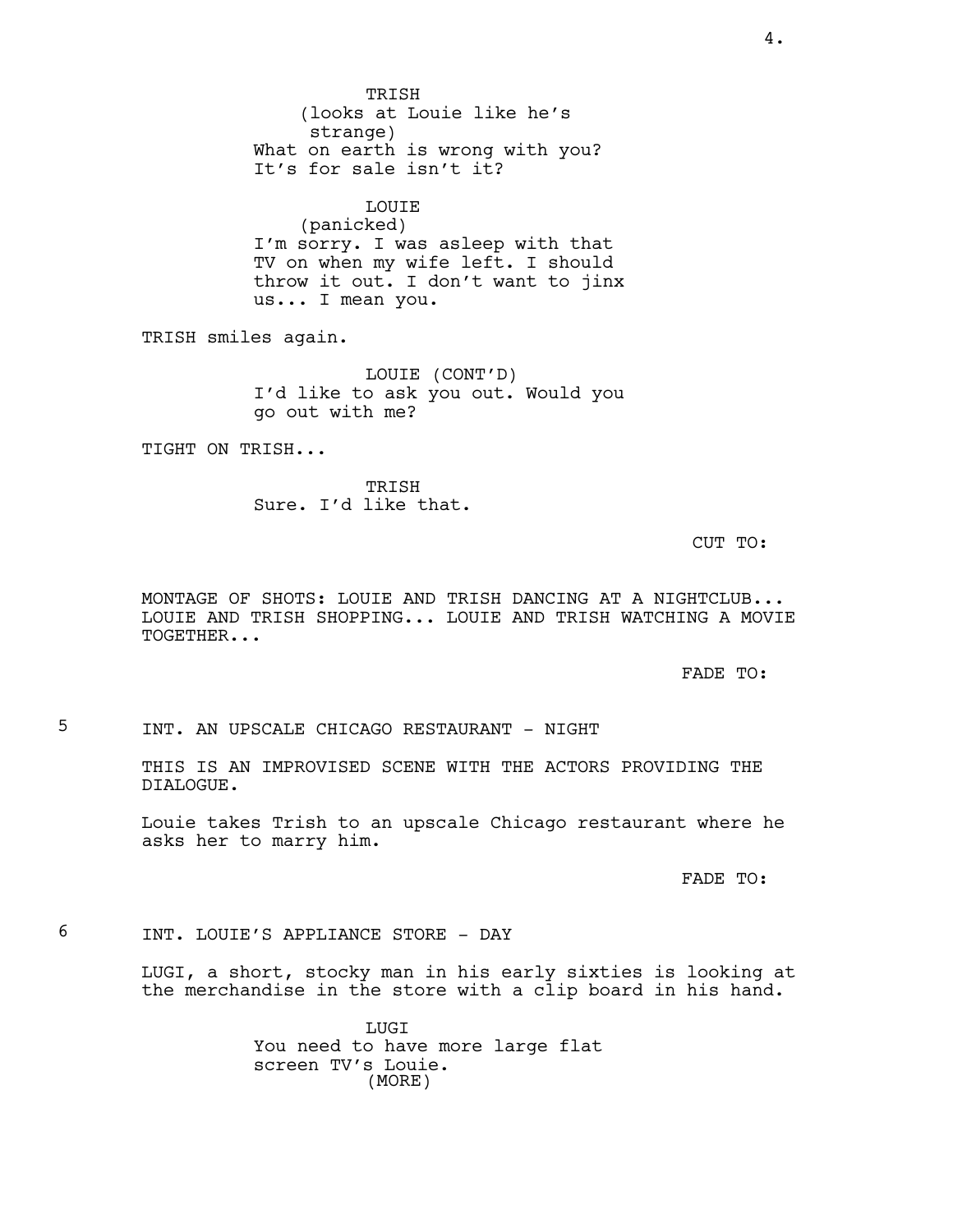## LUGI (CONT'D)

I looked at your paper work. You've been selling out of them every month.

# **LOUTE**

You think so?

#### LUGI

Of course I think so. I wouldn't be saying I think so if I didn't think so. You can easily make another two thousand dollars a month selling more large flat screen TV's.

LOUIE I'll order some more next week... Lugi, I've got a favor to ask you.

LUGI Sure, what is it Louie?

LOUIE Will you be my best man at Trish's and my wedding?

LUGI Are you frickin kidding me? Of course I will. When are you and Trish getting married?

LOUIE Next month, in Vegas.

LUGI

(shocked) Vegas?

LOUIE Is something wrong with Vegas?

LUGI

Oh, it's nothing, I just have a cousin who lives there that I owe a few bucks to.

LOUIE

If you need some money Lugi I'll give it to you.

LUGI No, no, it's not much. I'll pay him when I see him.

LUGI brightens up, smiles, and gestures with open arms...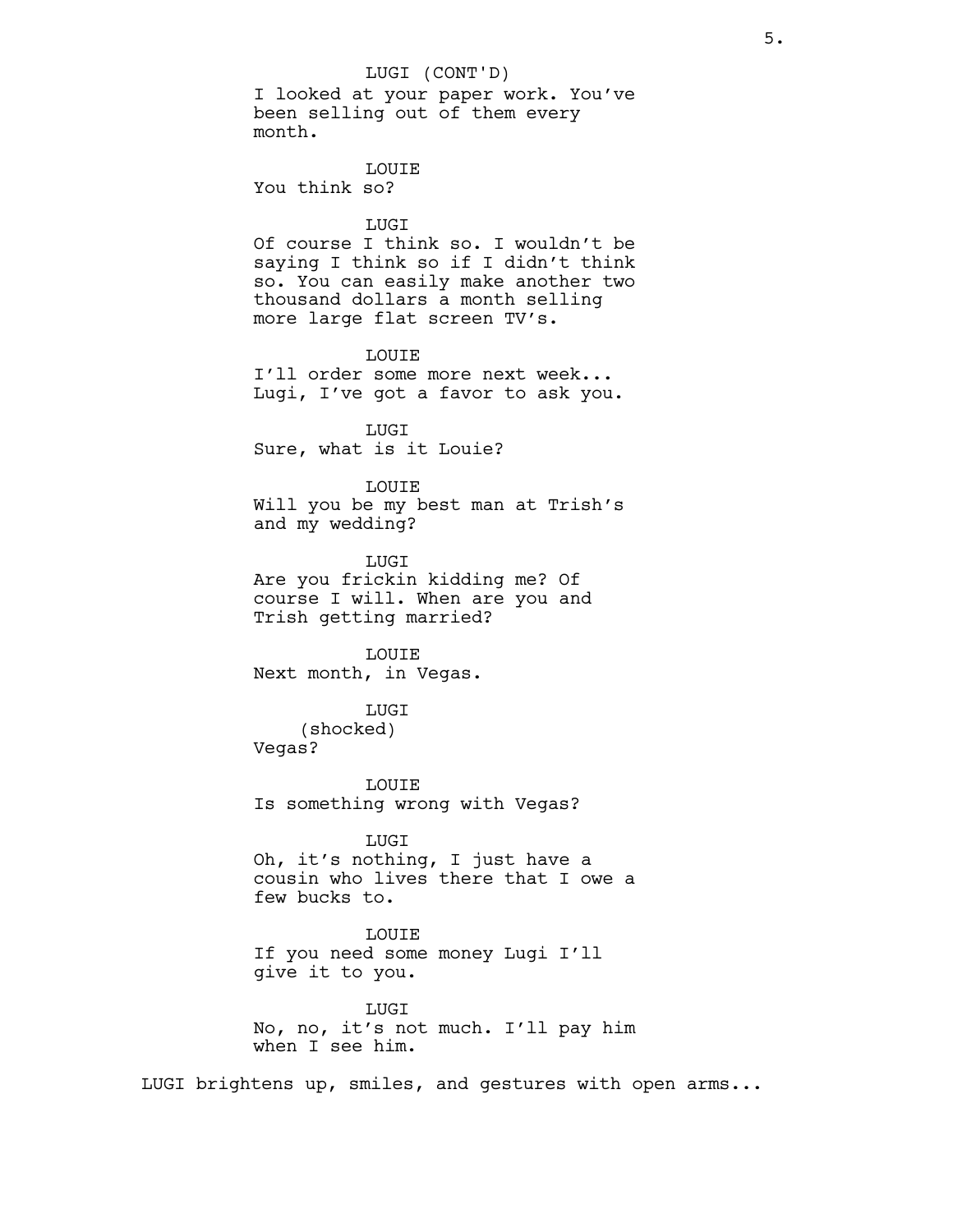LUGI (CONT'D) Of course I'd love to be your best man. So when did you...

SOUND FADES OUT as they continue talking.

FADE TO:

7 INT. LOUIE AND TRISH'S HOME - DAY

TIGHT ON LOUIE as he comes home from work, takes off his jacket, hangs it up, and walks into the living room.

> LOUIE Trish. Trish, are you here? I'm home.

Trish is not home... LOUIE takes out his CELL PHONE and begins checking all of his voice mail messages.

> LOUIE (CONT'D) (talks to himself) Jeez Louise. More messages than flies on dog poop.

TRISH (V.O.) Louie. I'm going to the store. Be back soon. Love you.

GUS (V.O.) Louie. The don wants his money. Get me the hundred grand or else.

LOUIE (to himself) Or else what buddy?

TIGHT ON LOUIE as he deletes the voice mail message from Gus.

CUT TO:

8 INT. MCCARRAN AIRPORT - MORNING

SHOT OF AIRPLANE LANDING AT MCCARRAN AIRPORT.

LOUIE and TRISH grab their LUGGAGE from the conveyor... LOUIE insists on carrying all the luggage but keeps dropping it.

LOUIE and TRISH get in a CAB and an INDIAN MAN with a distinct Indian accent is driving.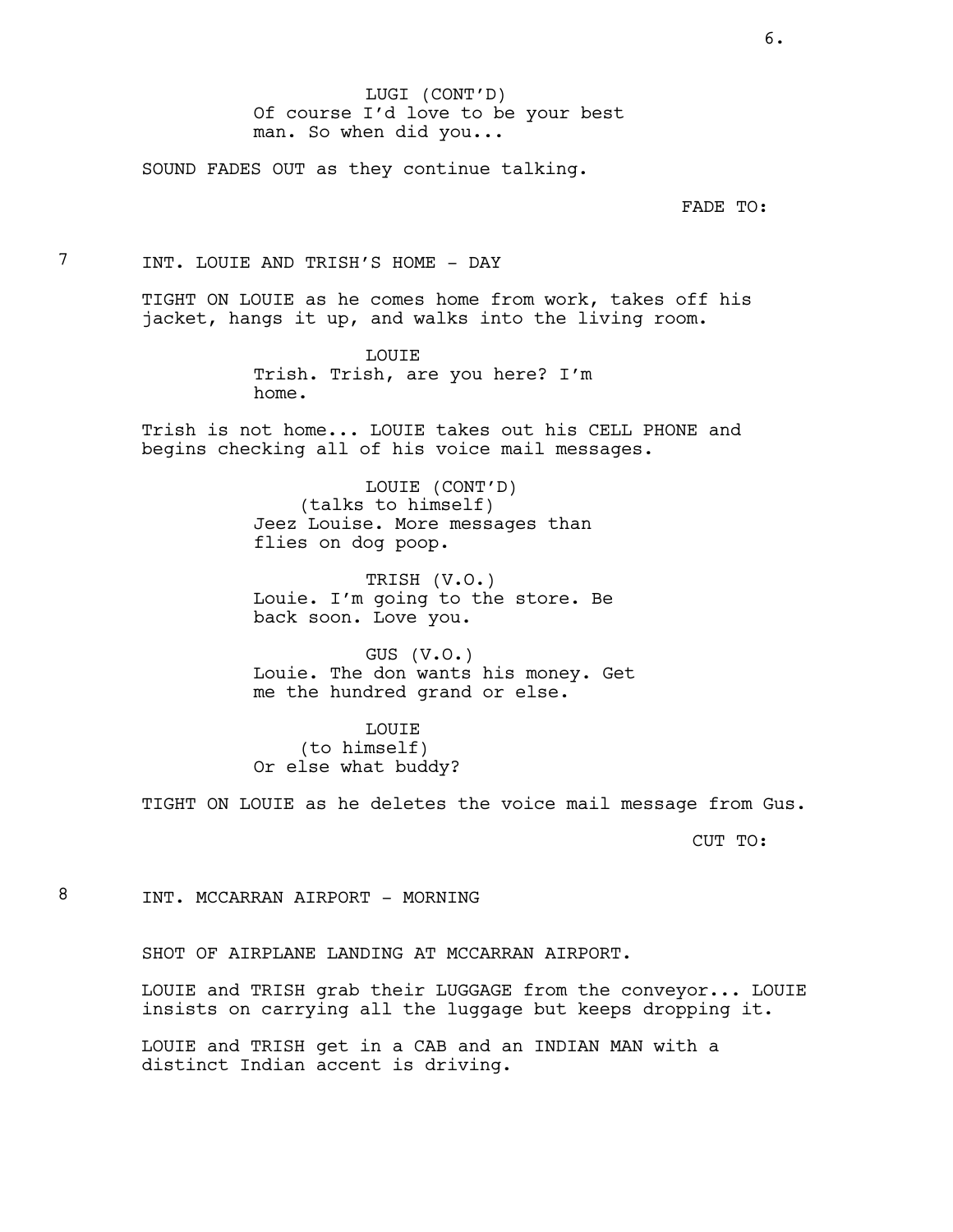CAB DRIVER Where may I take you?

LOUIE We need to go to the Bellagio. Thanks Buddy.

The CAB DRIVER drives away from the airport.

CUT TO:

9 INT. TAXI CAB - MORNING

The CAB DRIVER heads east on Tropicana Avenue and then north on Maryland Parkway.

LOUIE AND TRISH IMPROVISE DIALOGUE IN THE BACKSEAT.

LOUIE looks around mystified as they are driving past UNLV.

LOUIE Isn't the strip the other way?

CAB DRIVER Yes, but Tropicana is closed today. This is the shortest route.

The CAB DRIVER turns west on Flamingo... then drops Louie and Trish off at the BELLAGIO.

> CAB DRIVER (CONT'D) That will be forty-five dollars.

LOUIE (happy to pay it) Here buddy, here's fifty. Thanks a lot.

LOUIE and TRISH grab their LUGGAGE out of the trunk of the cab.

CLOSE ON LOUIE as he insists on carrying all the luggage and they go inside the Bellagio.

CUT TO:

10 INT. HOTEL ROOM / BELLAGIO - DAY

TIGHT ON TRISH as she checks out the view.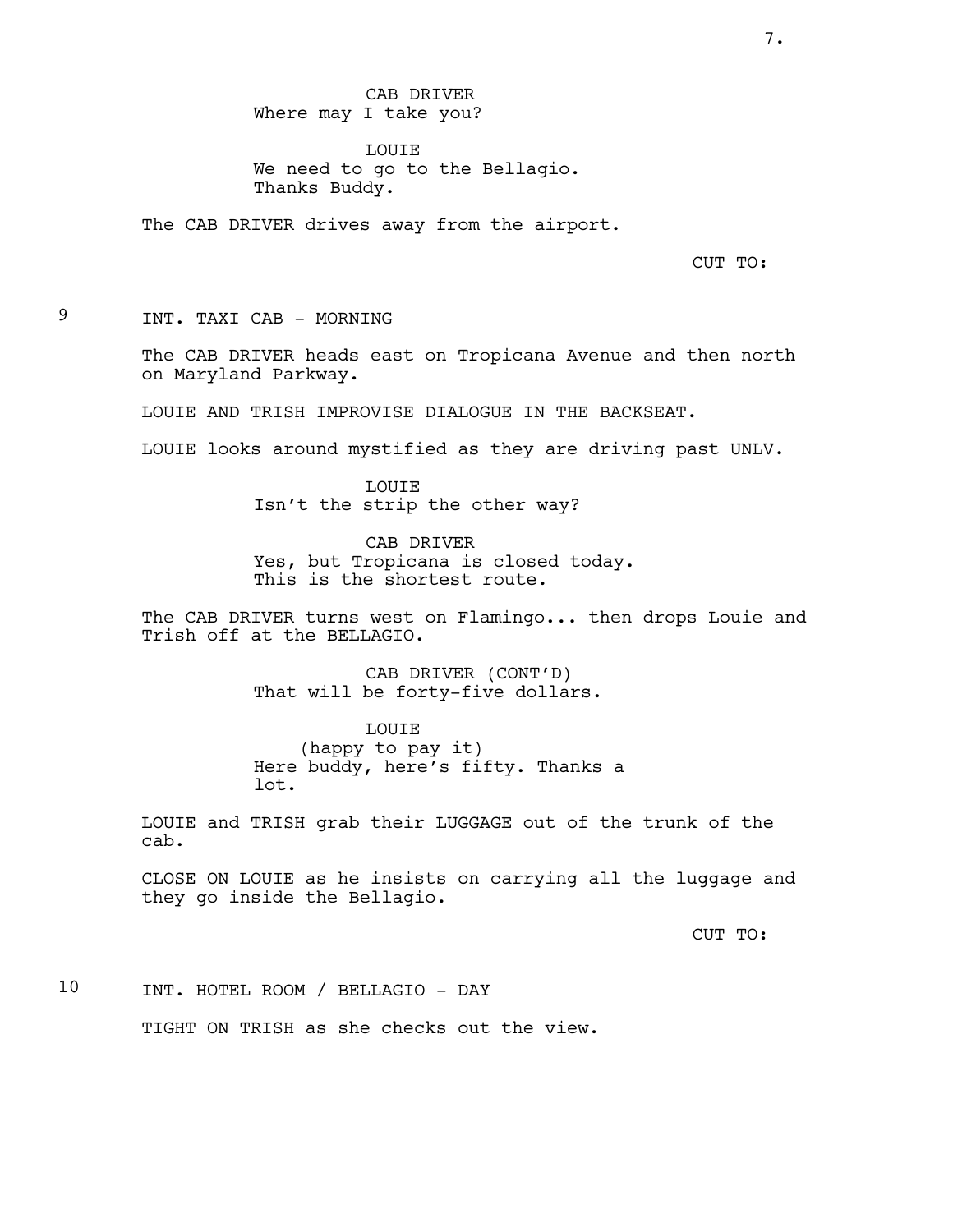TRISH Come look at the view Louie. It's beautiful. The WATER SHOW begins... TRISH (CONT'D) Wow, look at the water dance. LOUIE It's gorgeous babe, just like you are. TIGHT ON LOUIE AND TRISH as Louie hugs Trish and they watch the water show. The water show ends... LOUIE (CONT'D) Whatcha say we go downstairs and get us something to eat, baby doll? TRISH Now don't you start with your nicknames or yours will be Tinker Bell after I kick you. LOUIE You don't want to do that sweetie pie or neither of us will be getting any action. TRISH pulls away and slaps LOUIE lightly upside his head... Then gets her purse. TRISH I could use something to eat. Come on lover boy, let's go downstairs. CUT TO:

11 EXT. BELLAGIO CAFE - DAY

LOUIE and TRISH wait to be seated at the Bellagio Cafe.

LOUIE notices a man dressed in black staring at him from across the casino... LOUIE realizes the man is GUS.

LOUIE turns his back to GUS, but keeps looking over his shoulder and acts very nervous.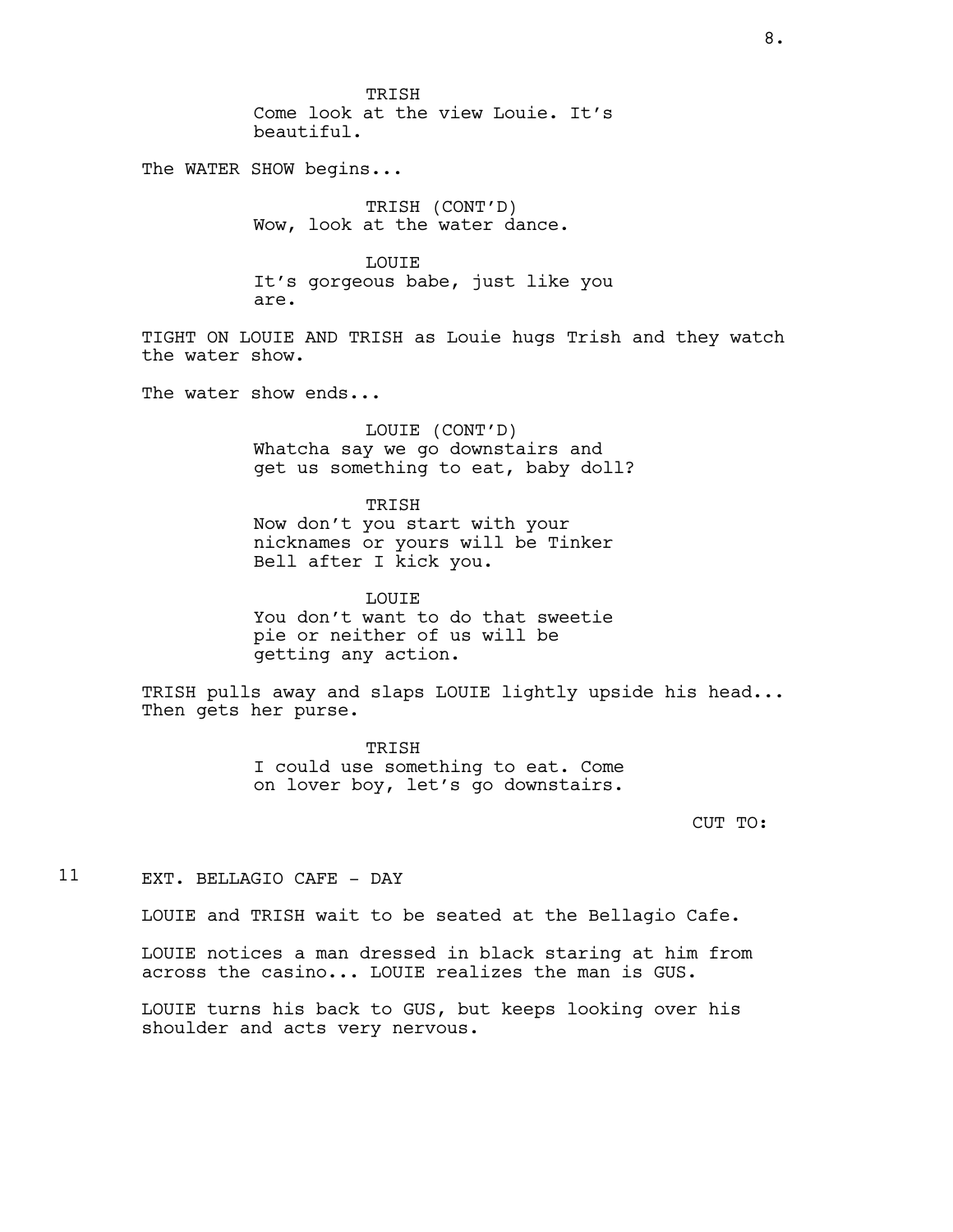TRISH You seem real nervous Louie. What's wrong? You aren't getting cold feet on me are you? You sure as heck better not be.

LOUIE No, no, babe. It's nothing like that. I think I know that guy over there in the black suit.

TRISH looks but Gus is gone.

TRISH Who are you talking about Louie?

LOUIE turns around to look for Gus.

LOUIE He's gone. He was just there.

TRISH What's going on with you Louie?

## **LOUTE**

This guy who was over there, we had a business deal to sell some TV's in my store and the deal went bad. This was a few months before I met you. I told him to take his stuff and get out of my store. Well he said I owed him money for his time and investment, but I never paid him. He kept calling and leaving threatening messages. He even threatened to burn the store down.

#### TRISH

Are you sure it's the same guy? Come on Louie, what would he be doing in Vegas at the same casino we are standing a hundred feet away, watching us?

LOUIE I dun no. It sure looked like him.

TRISH I think everything is all right Louie. You're probably just mistaken.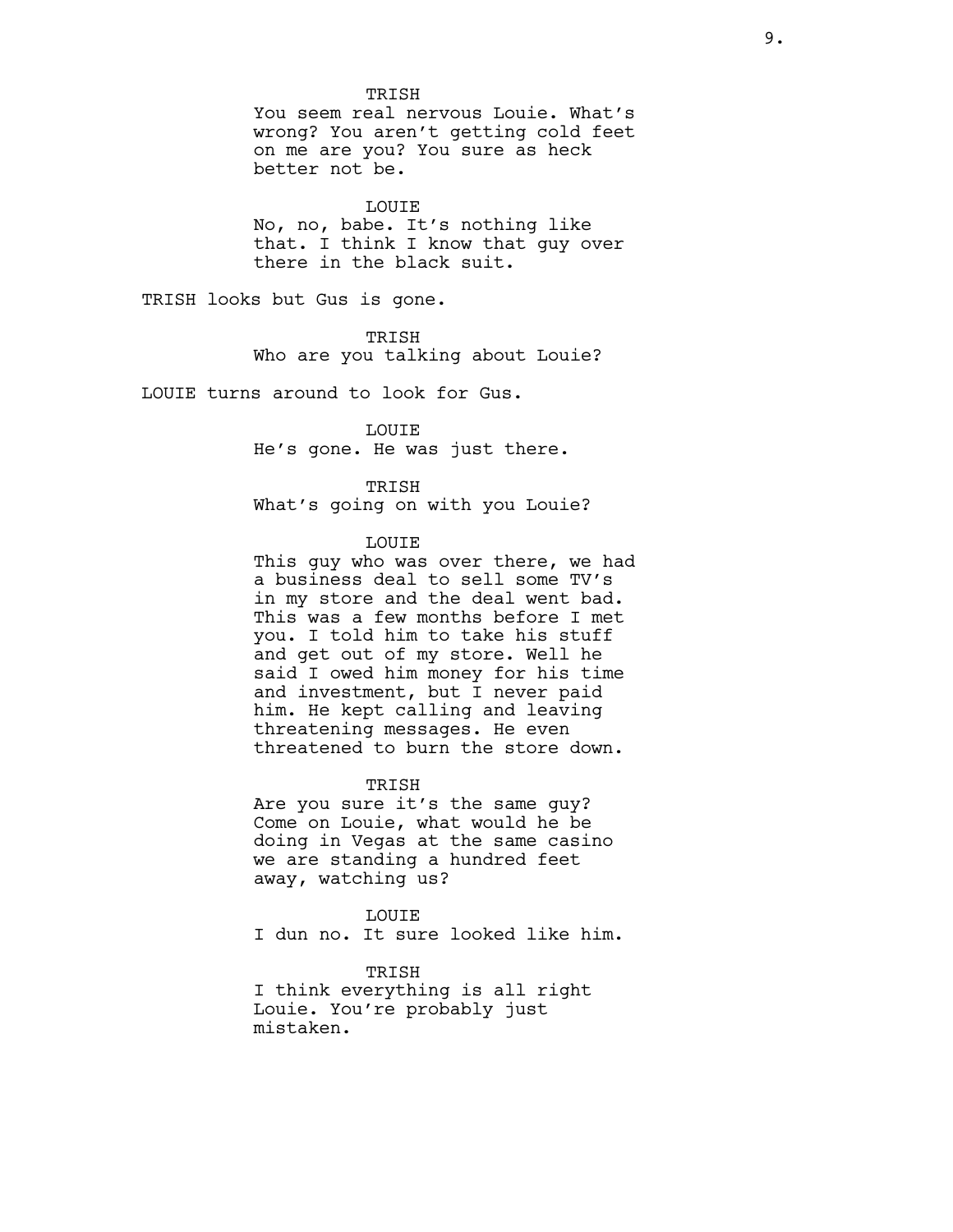The hostess comes to seat them.

DISSOLVE TO:

12 EXT. / INT. LOUIE AND TRISH'S HOTEL ROOM - DAY

LOUIE and TRISH return to their hotel room and find that it has been broken into...

The contents of their luggage is thrown about the room.

TRISH Who in the hell?

**LOUTE** I'm telling you it's that guy!

CLOSE ON LOUIE as he quietly starts picking their clothes up off the floor and putting them back into the suitcases.

> LOUIE (CONT'D) I should have told you about him before, but I thought he had gotten over it.

TRISH Why would he follow us clear to Vegas?

LOUIE He did say he was going to keep tabs on me, and make sure that I paid him.

TRISH Louie! When someone says something like that to you they usually mean it. What's this guy's name Louie?

LOUIE

Gus.

TRISH

Gus what?

**LOUTE** 

Bambino.

TRISH Bambino... Italian. So you stiffed some Italian guy Louie. And where did you meet this guy Gus, Louie?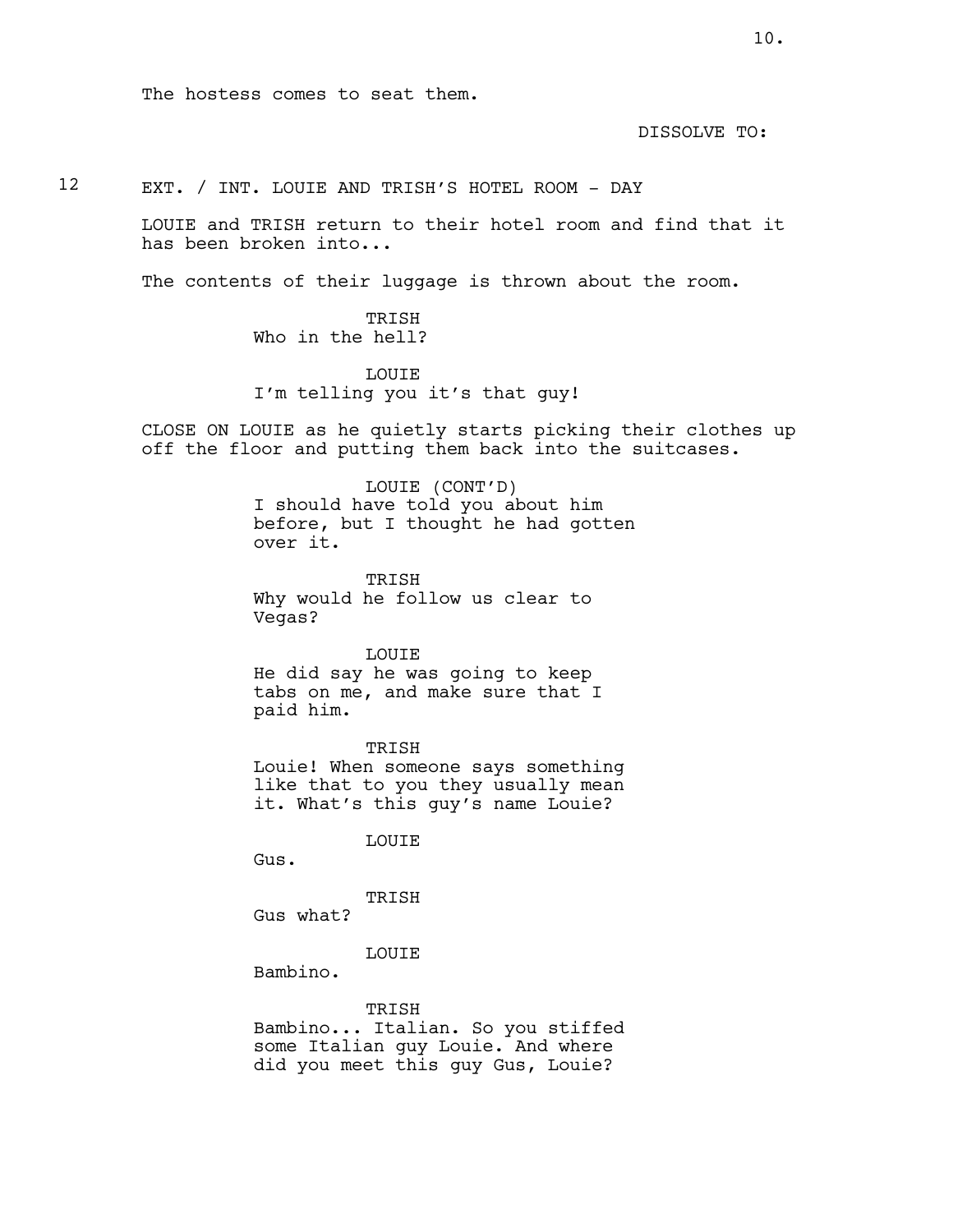LOUIE

At Capone's.

#### TRISH

At Capone's... And what else did this guy Gus say to you when you told him to get his stuff out of the store?

#### LOUIE

Well, one day, Al the butcher came in and said the TV's were hot. I told him you bet they are, they're selling like hotcakes. And he said no Louie, they're stolen. Well after I found out they were stolen I told Gus to get them out of the store. He said his don wasn't going to be happy about it. So I told him his friend Don was just going to have to get over it.

# TRISH

Louie, are you out of your mind? You stiffed the mob... How much do they want?

LOUIE A hundred grand.

TRISH What? You stiffed the mob for a hundred grand!

TRISH begins to have a panic attack and starts to hyperventilate... LOUIE rushes to her and helps her sit on the edge of the bed.

> TRISH (CONT'D) Louie, we have to get out of this hotel.

#### LOUIE

OK, I'll call around and get us into another hotel. Don't worry babe, we're going to have the best wedding and celebration ever. You'll see.

TIGHT ON LOUIE as he walks over to the table and sees a note lying on it. He picks up the NOTE...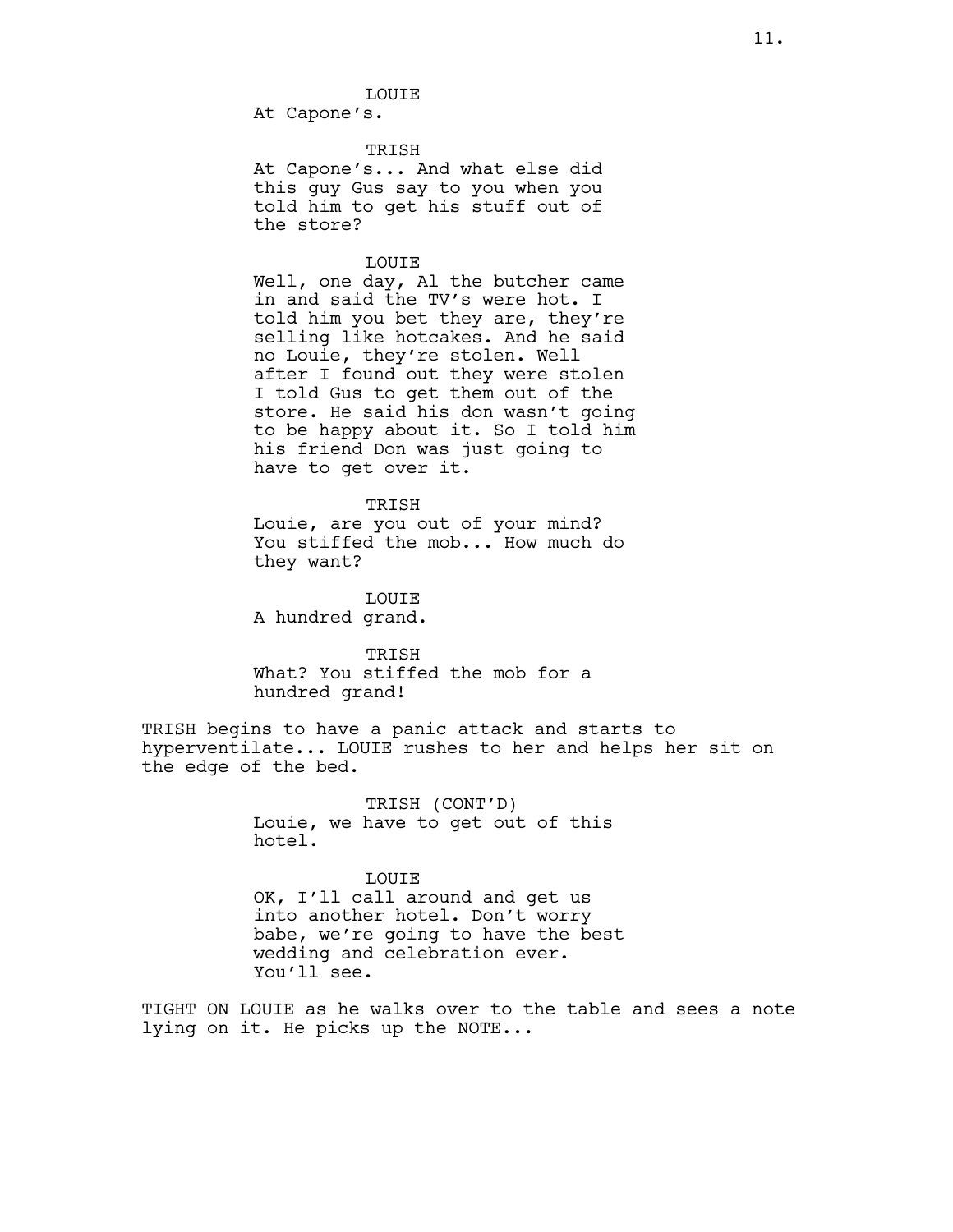FADE TO BLACK.

13 INT. HARRAH'S / HOTEL ROOM - DAY

LOUIE and TRISH check into a suite at Harrah's.

LOUIE We should be safe here. We're at the other end of the strip.

TRISH I feel violated having someone break into our room. I would have never been able to fall asleep.

LOUIE Whatcha say we go down to the casino and play a little roulette babe?

TRISH Anything to get my mind off someone going through my lingerie.

CUT TO:

14 INT. HARRAH'S HOTEL / ROULETTE TABLES - DAY

LOUIE and TRISH are at the ROULETTE TABLES... LOUIE stands and looks at the action at one of the tables.

> TRISH The table looks pretty crowded Louie.

LOUIE No, there's plenty of room.

CLOSE ON LOUIE as he pushes his way into the table and throws two one hundred dollar bills on it.

The CROUPIER, a young attractive Asian woman with her breasts fit snugly in her blouse gives LOUIE his chips... LOUIE looks away so he doesn't appear to be noticing her breasts.

TRISH stands behind LOUIE as he plops down chips on the board, reaching over the other players at the table, and bumping into the two guys next to him...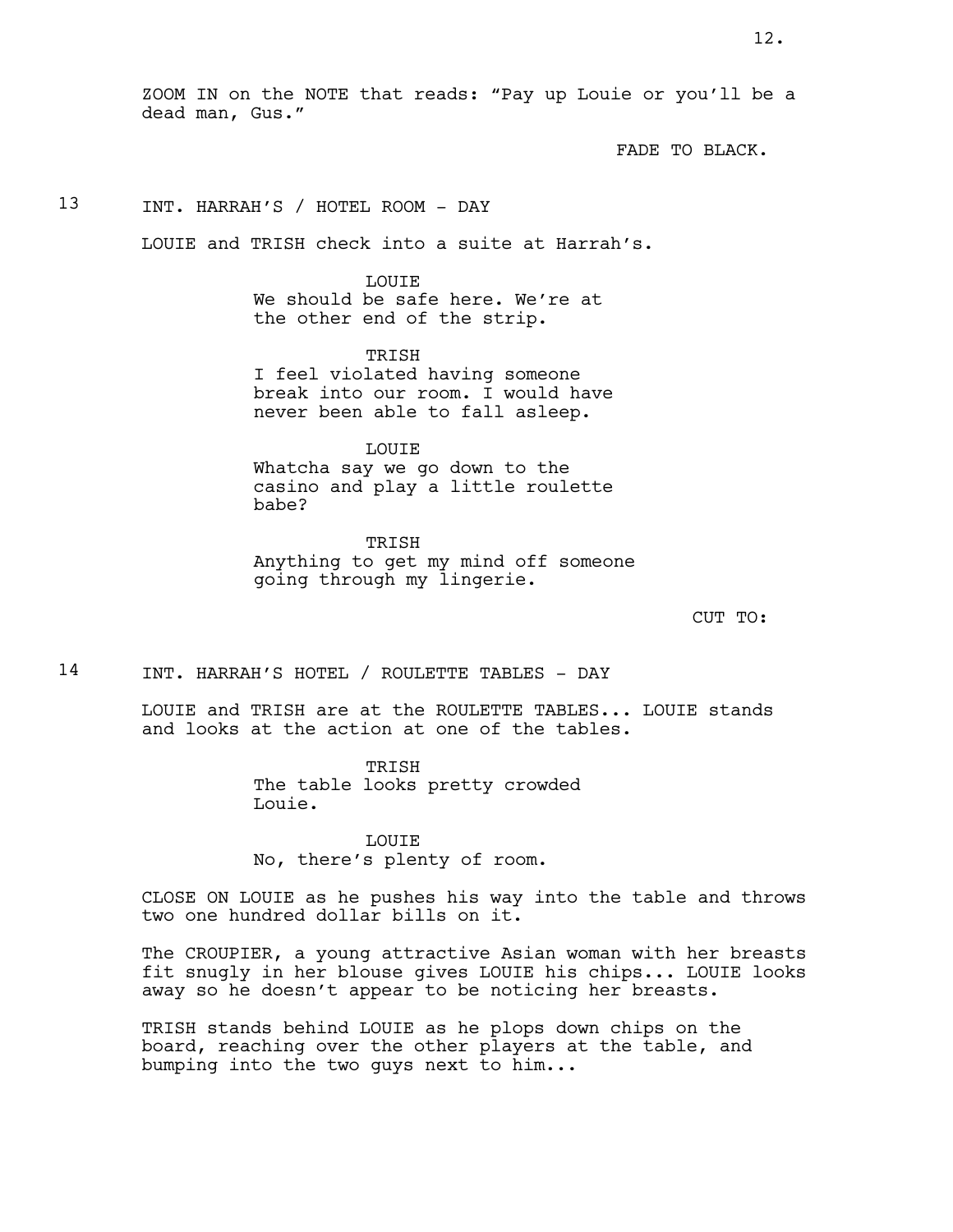LOUIE knocks over the guy's pile of chips to his left, an older man with white hair who is dressed stylishly all in white. He looks like a human snowman.

> SNOWMAN For crying out loud! Would you watch it.

**LOUTE** Sorry about that buddy.

LOUIE continues to plop down more chips on the board... The CROUPIER spins the ball, waits a few seconds, and then waves her hand over the table.

> CROUPIER (sticks out her breasts) No more bets.

LOUIE'S EYES fall on the CROUPIER'S BREASTS. He looks at her breasts and then looks away...

TRISH sees LOUIE look at the croupier's breasts.

TRISH You damn well better not be looking at them. That damn little whore.

**LOUTE** No, no babe. Yours are much nicer.

TRISH smiles... LOUIE studies the numbers on the SPIN BOARD.

LOUIE (CONT'D) It's going to hit black. I can feel it Trish.

LOUIE starts plopping down chips on BLACK NUMBERS and puts an eight inch high stack on TWENTY BLACK... then,

He knocks over SNOWMAN'S pile of chips again.

SNOWMAN Will you watch it bud, for Pete's sake. I came to Vegas for a vacation, not to work my ass off picking up chips.

LOUIE pays no attention to SNOWMAN who is pissed off...

The CROUPIER spins the ball, stands up straight, and sticks out her breasts again.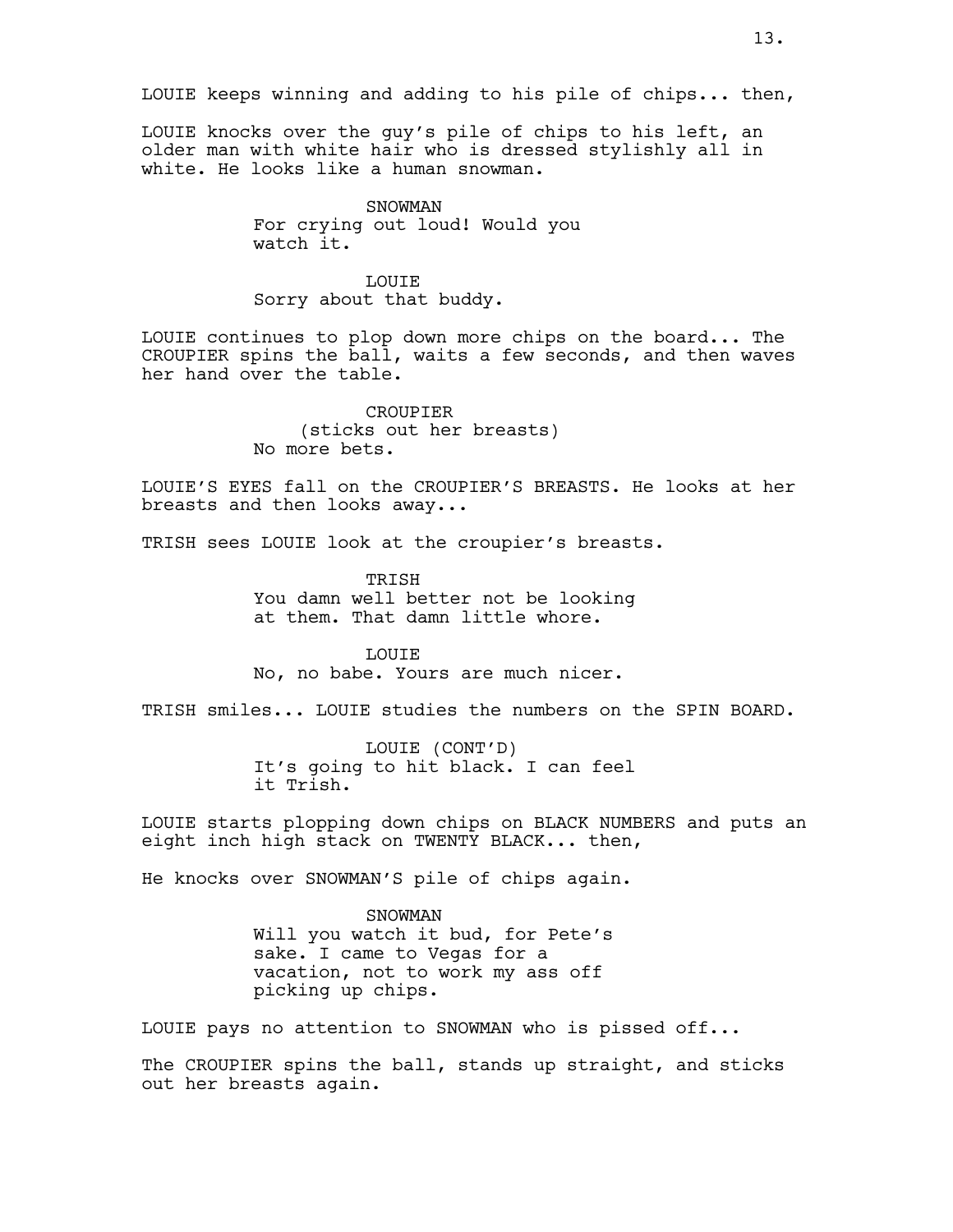The BALL circles the wheel, and circles, and circles, and falls into TWENTY BLACK.

LOUIE jumps up and down, high fives, and hip bumps TRISH... and,

He knocks over SNOWMAN'S CHIPS for a third time. TIGHT ON SNOWMAN...

> SNOWMAN (CONT'D) Son of a bitch! Cash me out. Let move to a God damn table I can play at!

The CROUPIER looks at Snowman, perks up her breasts once more, and smiles.

CUT TO:

15 INT. HARRAH'S HOTEL / CASHIER CAGE - DAY

LOUIE and TRISH cash out at the cashier cage...

TRISH So how much did you win Louie?

LOUIE Four grand.

TRISH Woo Hoo! You're taking us out to a fancy restaurant tonight.

LOUIE Anything for you babe.

After cashing out LOUIE stands looking at the casino floor deciding what to do next.

> LOUIE (CONT'D) Whatcha say we take a canoe ride at the venetian next door?

# TRISH

Canoe ride?

LOUIE Yeah, you know, those boats that newlyweds ride around in on their honeymoon in Italy, and some guy paddles them around and sings.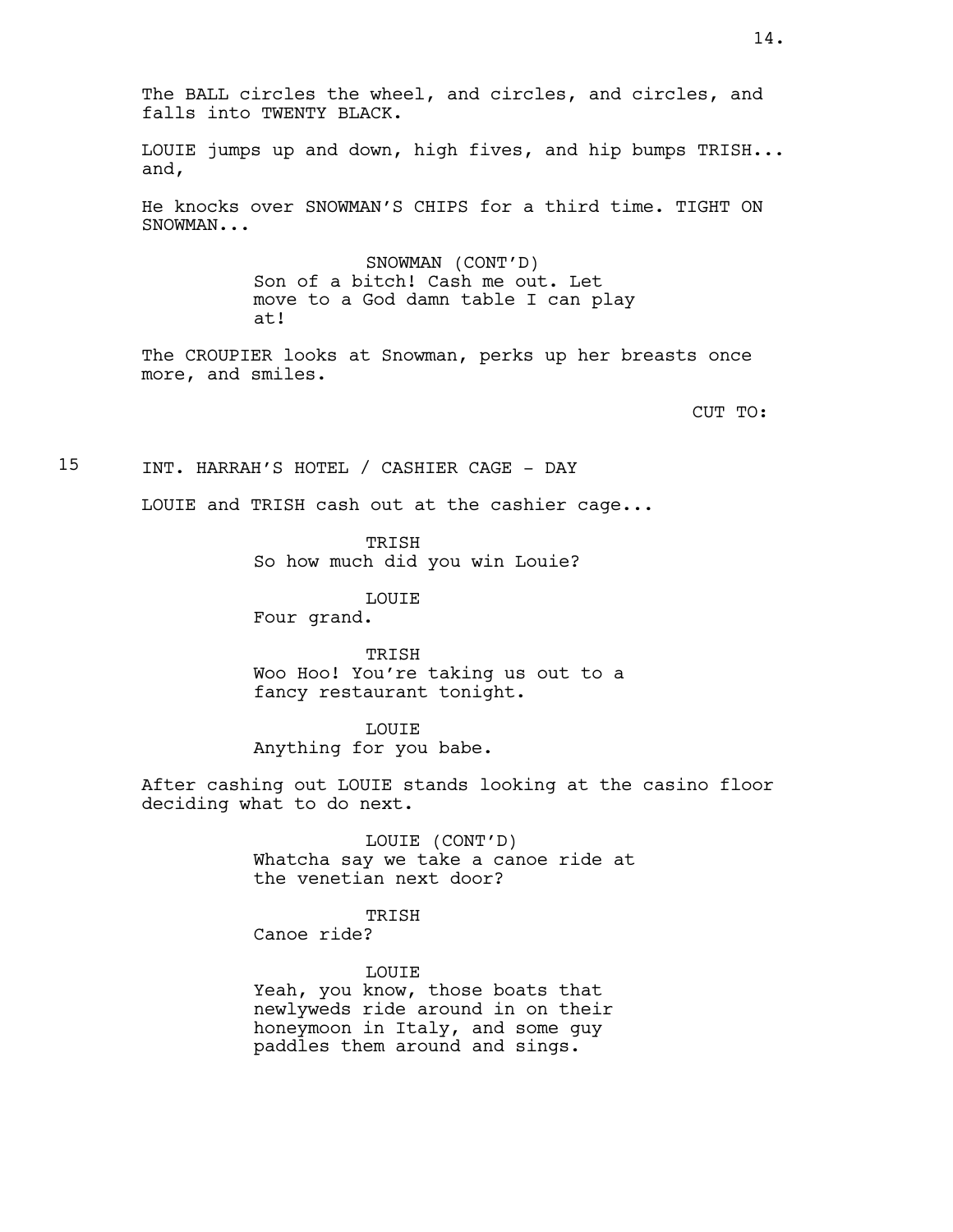LOUIE Canoe, Gondola, same thing.

CUT TO:

16 EXT. VENETIAN HOTEL - DAY

LOUIE and TRISH enjoy a romantic Gondola ride at the Venetian Hotel...

When GUS sneaks up on them in a high jacked Gondola... paddling as fast as he can and crashes into them.

The singing GONDOLIER falls head first into the water.

GUS

Pay up Louie or you'll be floating like a dead carp. The don wants his hundred grand tonight. Bring it to the Paris at 11:00 and wait by the valet. If you don't show up it's curtains for you Louie.

GUS races away.

TIGHT ON TRISH... She is horrified.

TRISH Louie, these guys are serious.

The GONDOLIER grabs a rope that is tied to the boat and begins swimming, pulling the Gondola back to the start of the ride.

> LOUIE I can't pay them. I don't have the money Trish. All I have is forty grand in the bank, and I was planning on spending half of it for us to get married here in Vegas.

TRISH Louie, you have to give them that money or they will kill you. I know what we'll do. We'll cancel the wedding and borrow the rest.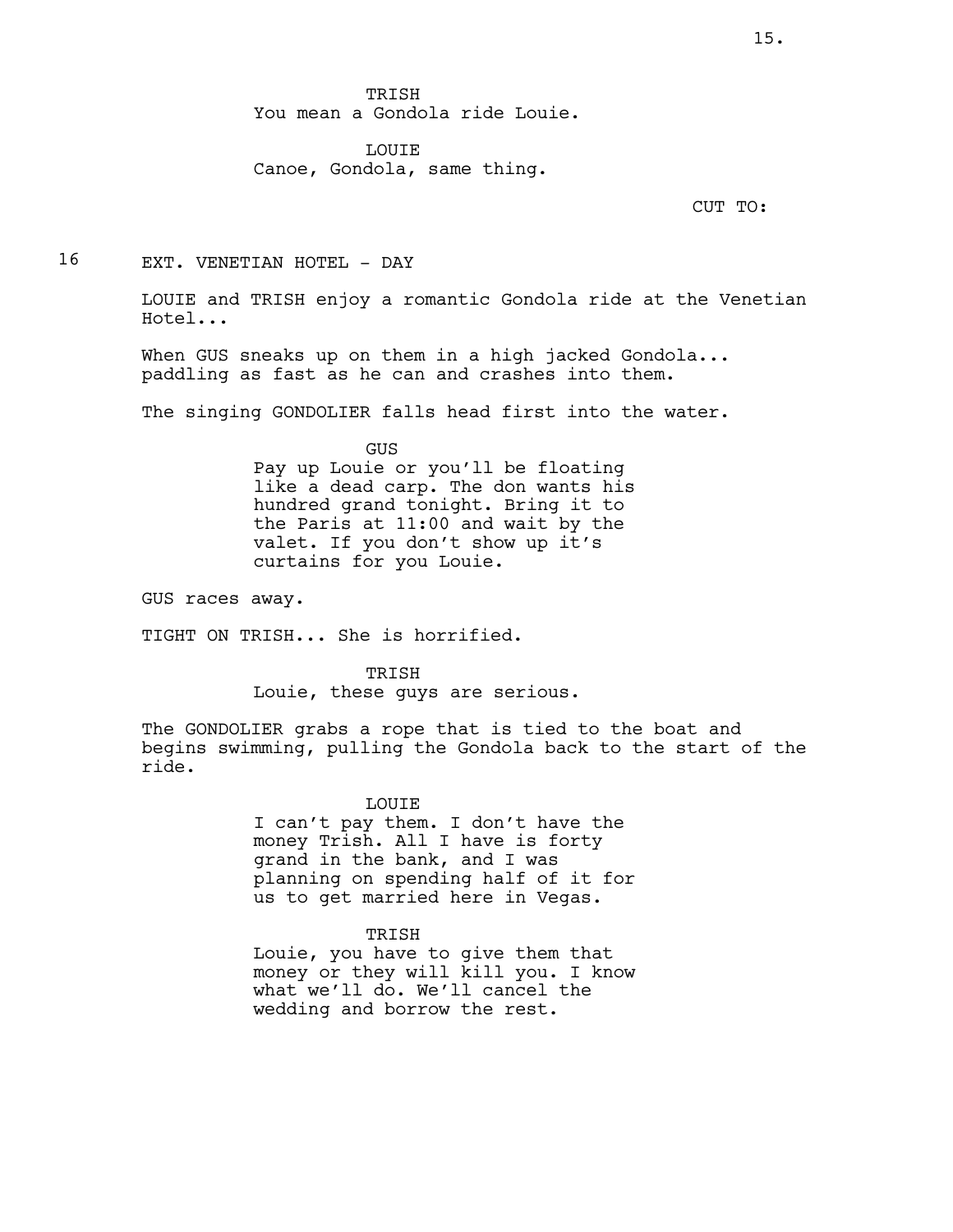LOUIE It's too late to cancel the wedding Trish. Our friends will be here tomorrow and Friday.

TRISH We'll ask our friends for it. They'll help us out.

LOUIE That'll go over real well. "Dearly beloved, we are gathered here today to ask you for thousands of dollars. No gifts please, cash only."

TRISH Louie! They will kill you.

LOUIE I know Trish, but there's nothing I can do. Gus got all of his stuff back, and they still want a hundred grand.

TRISH You need to go to the cops Louie.

LOUIE I dun no. If I do that I will be dead for sure.

The GONDOLIER reaches the start of the ride, stands up, and begins to sing Ave Maria.

> TRISH (yelling over the Gondolier) We're going back to the room Louie and calling the police.

LOUIE (yelling) OK, OK.

FADE OUT.

17 INT. HARRAH'S / HOTEL ROOM - DAY

TIGHT ON LOUIE as he calls 911.

911 OPERATOR What's your emergency?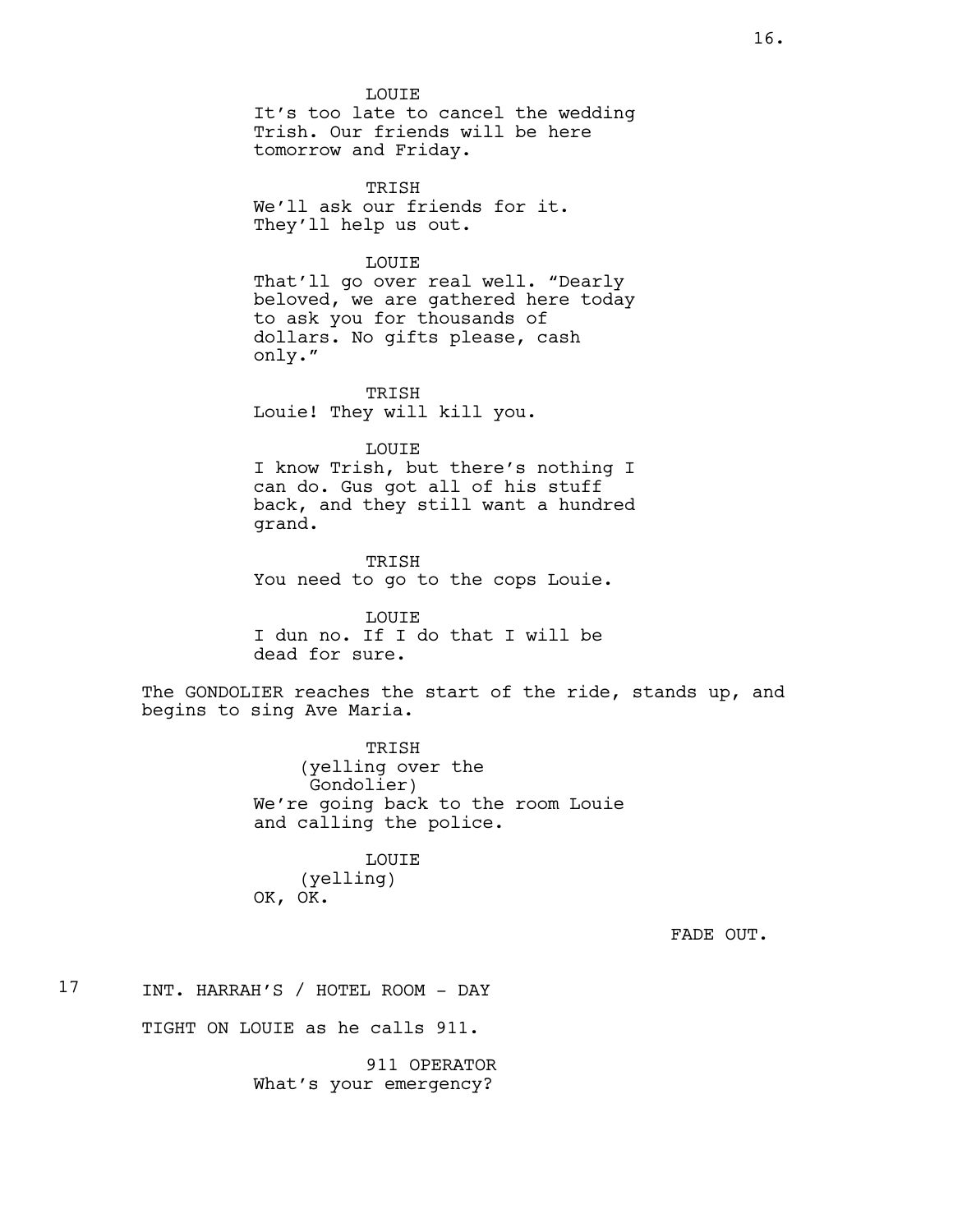LOUIE

A guy is going to kill me if I don't pay him a hundred grand.

911 OPERATOR Sir, is the man trying to kill you now.

LOUIE

Well, no.

911 OPERATOR I'm sorry sir, there's nothing we can do to help you. If he tries to harm you call us back and we will be able to assist you then.

LOUIE

What do you mean there is nothing you can do to help me. He wants a hundred grand by 11:00 tonight and says I'll be floating like a dead carp if I don't pay him.

911 OPERATOR I'm sorry sir, but there is nothing the police can do.

LOUIE You're kidding me, right?

911 OPERATOR Sir, where are you calling from?

LOUIE Harrah's Hotel.

911 OPERATOR Sir, you can ask Harrah's security to protect you until you are able to leave town.

LOUIE I'd be better off hiring a body guard.

911 OPERATOR You could do that also sir. If the man tries to harm you call us back then. Have a good day sir.

LOUIE ends the call, grabs his hair, and starts pulling himself by his hair across the room.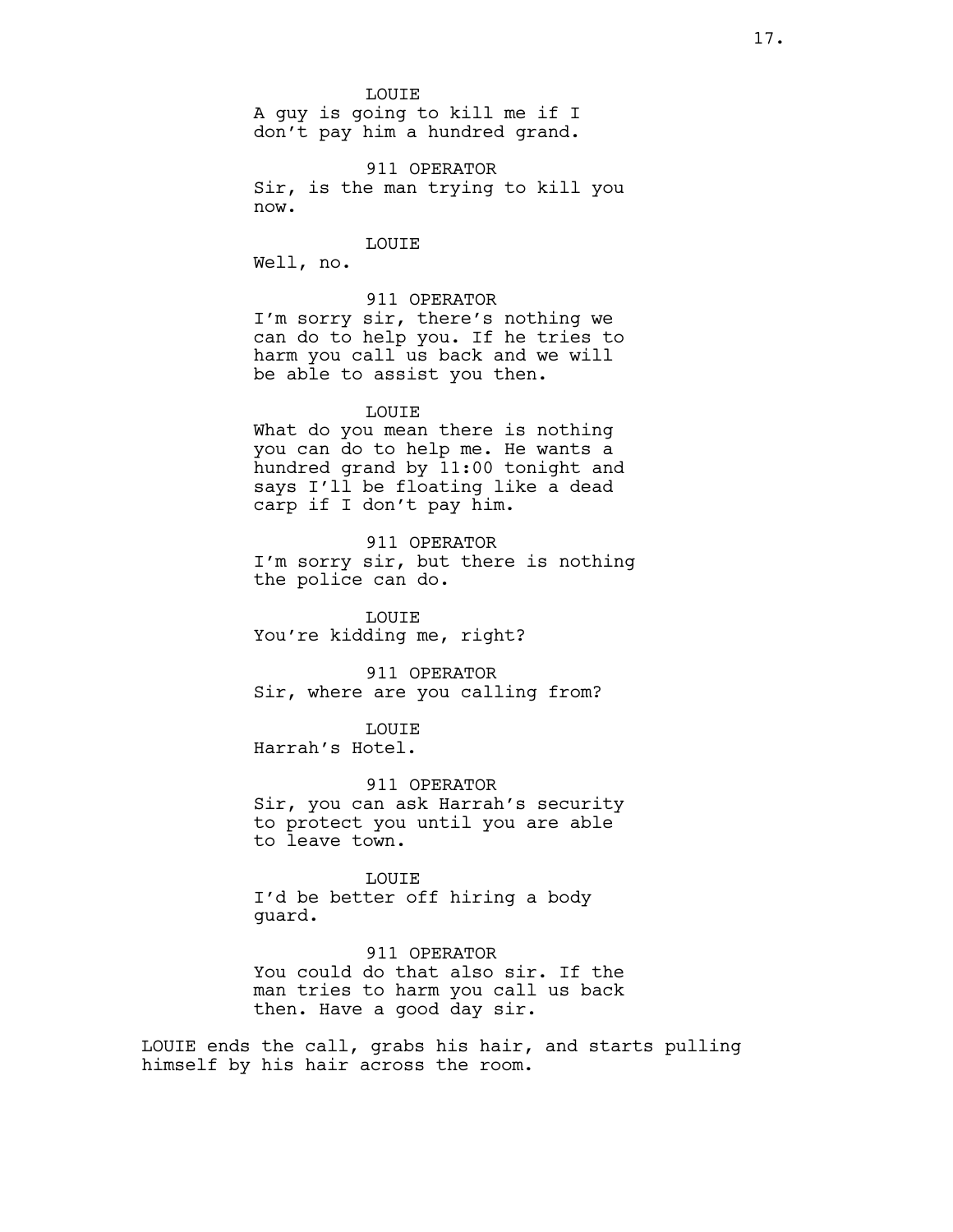LOUIE What do I do now Trish? The police won't help.

TRISH (disgusted) Yeah, I heard.

TIGHT ON LOUIE as he paces around the room.

# LOUIE

I know, let's go downtown where Gus can't find us. We'll change the location of the wedding, and as soon as it is over we'll head back to Chicago.

#### TRISH

Louie, they would have killed you in Chicago if they thought they could have gotten away with it. The only reason you're still alive is they figured the police would have found out about you selling stolen TV's from the store and traced it back to them.

LOUIE Jeez, you make it sound like I'm a criminal.

TRISH I didn't mean it that way Louie. I think we should stay where we are. We're amongst a lot of people. I don't think they'll do anything if they know they'll be seen.

LOUIE thinks about it a while and realizes Trish is right.

LOUIE You're so smart babe. I always tell everyone you're my better 1/3rd.

TRISH That's better half Louie.

LOUIE Lugi is my better 1/3rd also. He keeps an eye on me at the store.

TRISH Oh really, so Lugi is your better 1/3rd also. (MORE)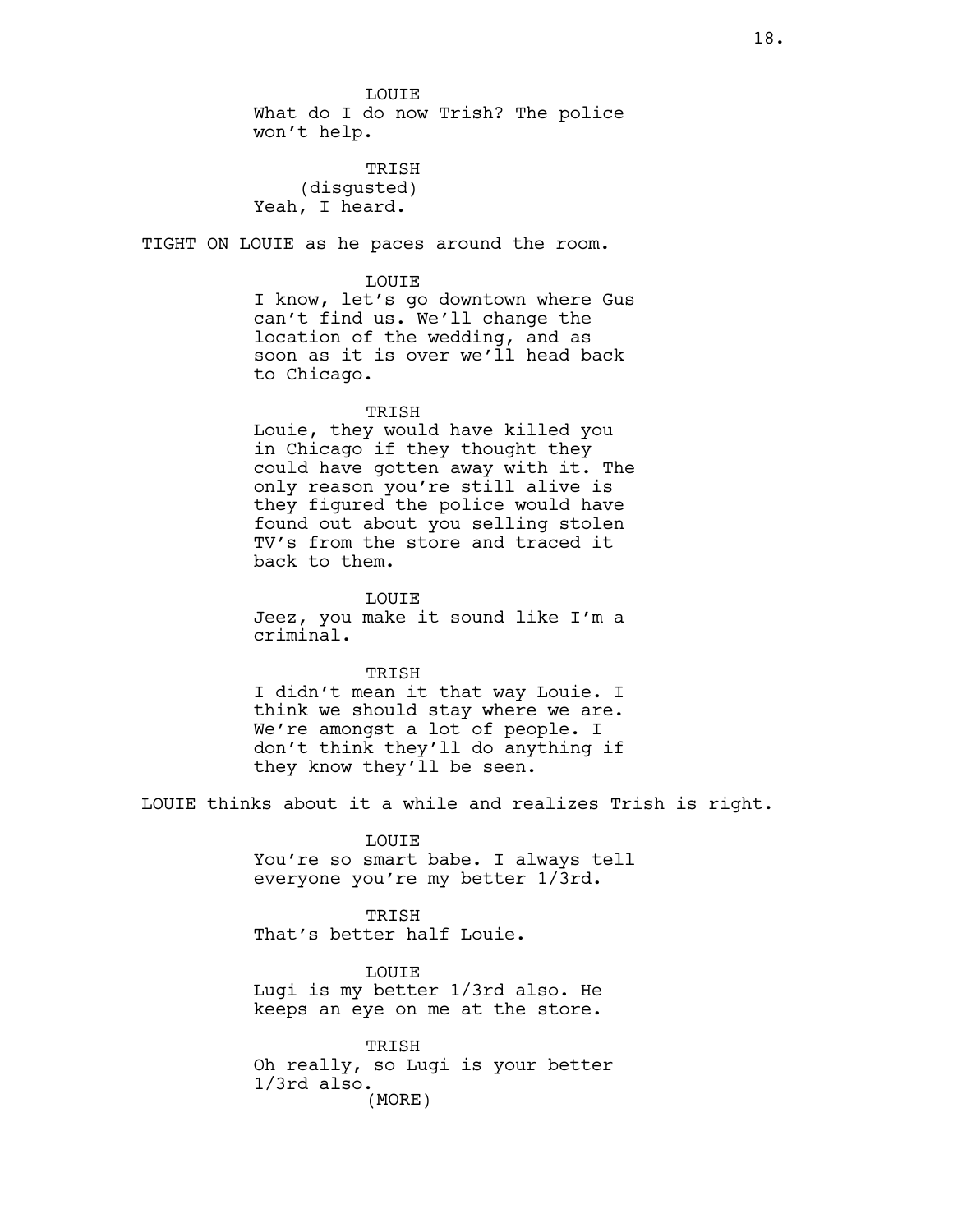# TRISH (CONT'D)

And he didn't think there was a damn thing wrong with you selling stolen TV's out of the store?

**LOUTE** He was on vacation at the time, and I didn't run it by him.

TRISH Well from now on you better start running everything by me since I'm going to be your wife.

**LOUTE** I will, I will.

CLOSE ON LOUIE as he realizes he has hurt TRISH'S feelings...

LOUIE walks over to TRISH and gives her a big hug.

# LOUIE (CONT'D)

I'm sorry Trish. I should have never gotten you into this mess. I figured that Gus had let it drop so I never told you.

#### TRISH

Look Louie, you can count on me. We'll get through this. We'll get the one hundred grand and pay the mob so they'll leave you alone. Maybe you can win it at roulette. You seem to be real good at it.

#### LOUIE

Roulette is a lot of luck babe. If the croupier sees you betting heavy in one area of the board they spin the ball faster so it doesn't land there.

# TRISH

But you know the game Louie. I've never seen anyone walk up to the table and win four grand like you did.

LOUIE If I can find a good table maybe I have a chance.

There is a rhythmic KNOCK on the door... LOUIE rushes over and peeks through the peep hole to see who it is.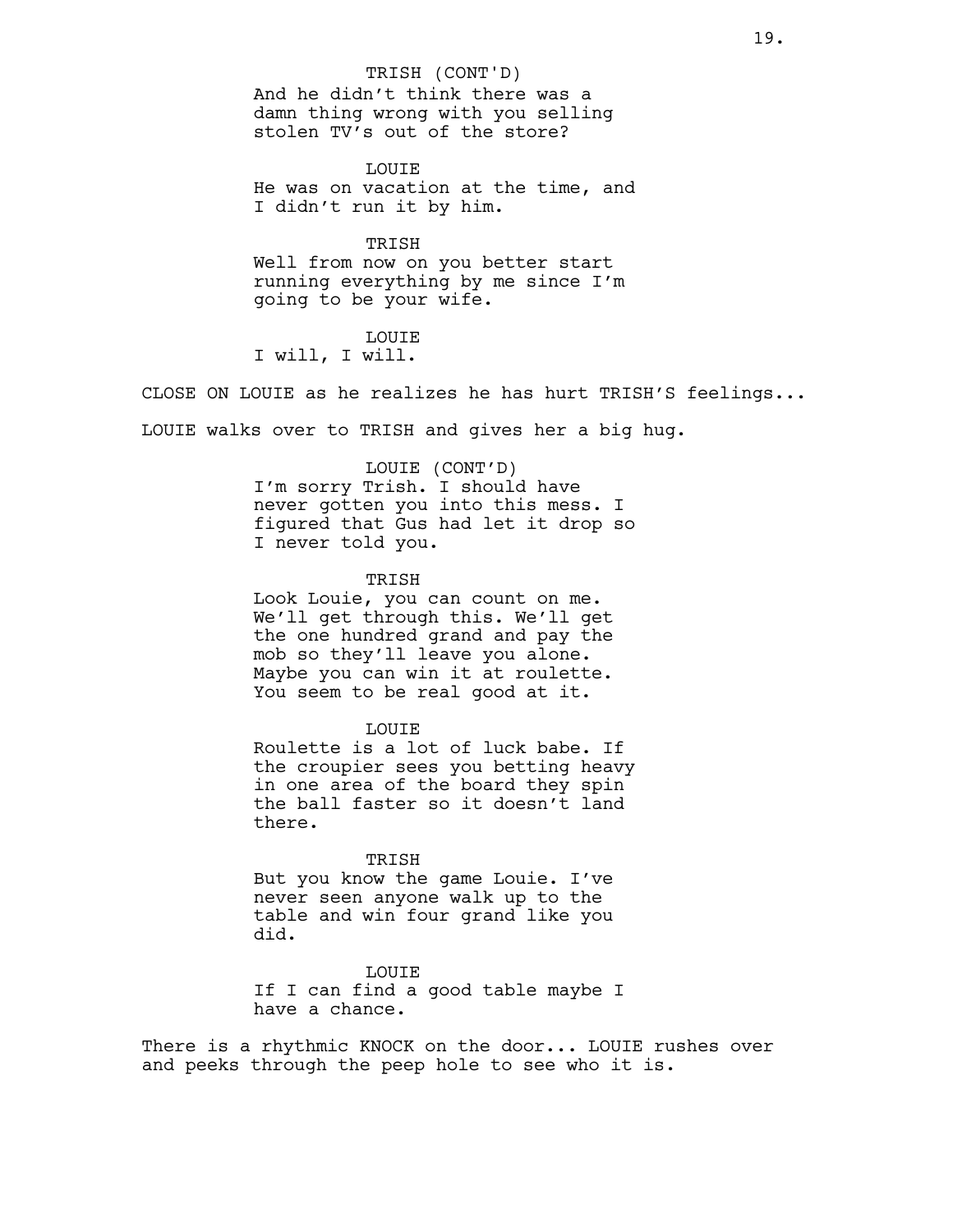TIGHT ON LUGI making funny faces on the other side of the door.

LOUIE (CONT'D) It's Lugi. TRISH Your better third. LOUIE You're my better 2/3rds now. TRISH smiles... LOUIE opens the door. LOUIE (CONT'D) (faking excitement) Lugi! LUGI (excited) Louie! They fist bump. LUGI (CONT'D) Trish. It's great to see you. TRISH Hi Lugi. **LOUTE** Come on in Lugi and have a seat. I have something to tell you. LUGI (concerned) Tell me what? What's going on? You two aren't calling off the wedding are you? LOUIE No, it's not that. You know those TV's that guy named Gus wanted me to sell at the store while you were in Italy. LUGI Yeah, you said you told him to get them out of the store because he wanted too much money for them and they would never sell.

> LOUIE Well, not exactly.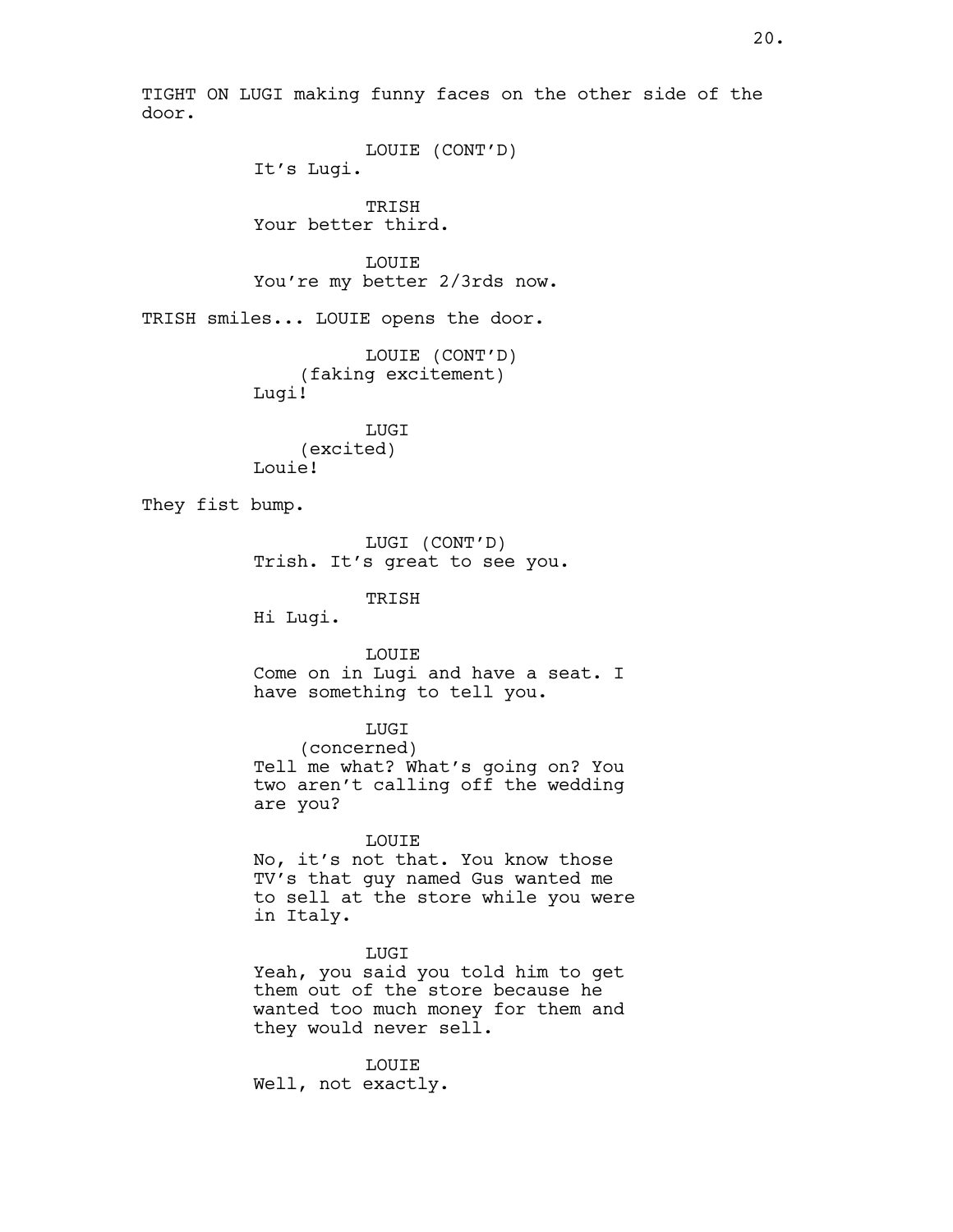LUGI

What do you mean not exactly?

LOUIE

Al the butcher came in and told me they were stolen so I told Gus to get them out of the store.

# LUGI

What?

## LOUIE

Yeah, and that's not the worse part. Gus is in the mob and his friend don wants a hundred grand by 11:00 tonight for his time and expense.

LUGI

You've got to be frickin kidding me Louie? You stiffed the mob!

# LOUIE

Jeez, would you two stop saying that. I told him to get his stuff out of the store, and then he wanted a hundred grand and I didn't pay it.

#### LUGI

(walks around the room, very animated)

You stiffed the mob Louie! Let me explain something to you. Don is not his friend. A don is the mob boss. When the mob wants a hundred grand and you don't pay it they do all sorts of horrible things to you, like cut off your fingers one by one, and then they kill you. You have to pay them the money Louie or you're going to be floating like a dead walrus.

# LOUIE

Carp.

LUGI

What?

LOUIE Carp. Gus said I'd be floating like a dead carp.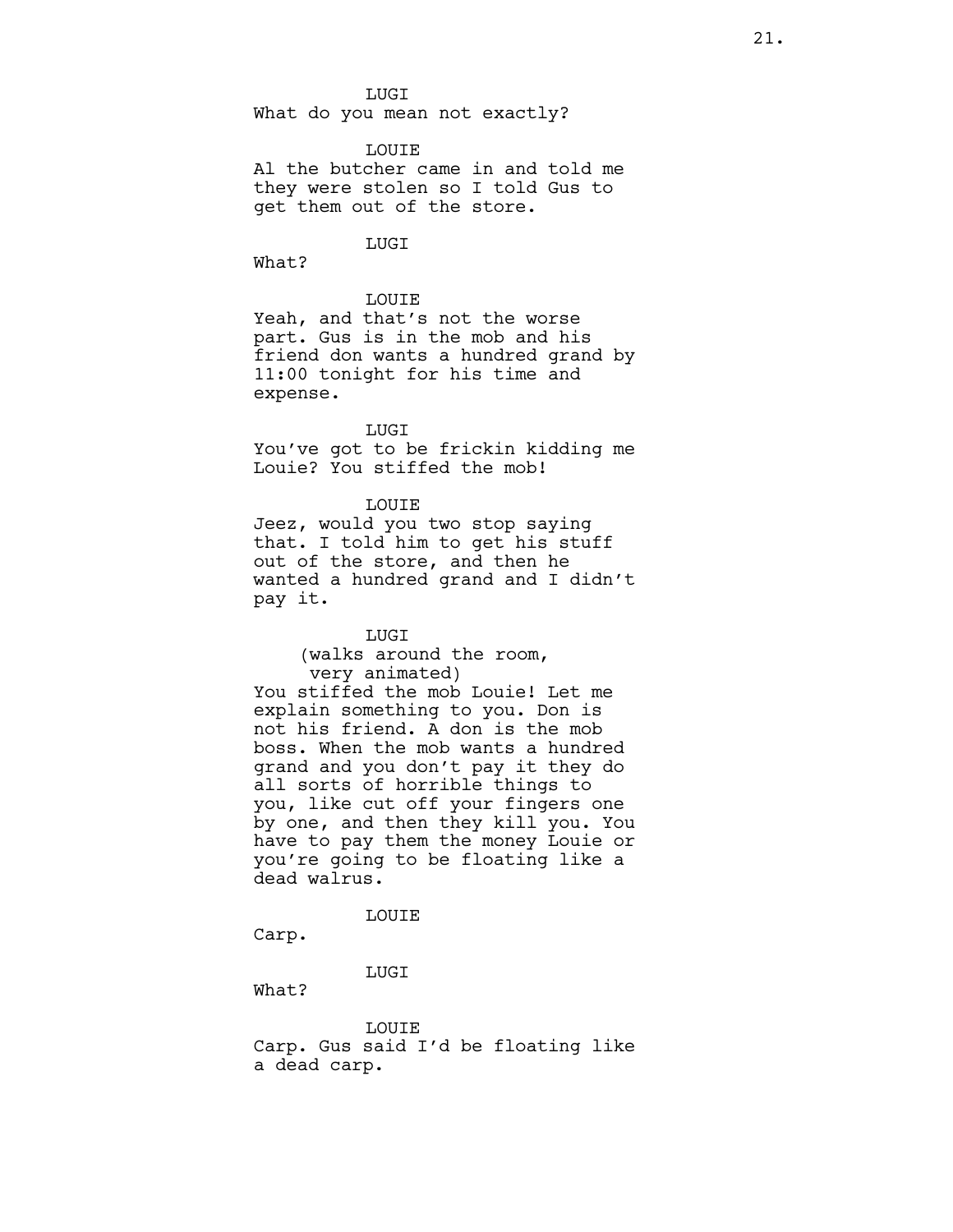LUGI

That too.

LOUIE What am I going to do Lugi? I don't have that kind of money.

TIGHT ON LUGI as he whistles and it slowly fades out.

LUGI You know I don't have a hundred grand to loan you Louie or I would, but if you don't pay these guys they are going to kill you. You need to get out of Vegas or you're a dead duck.

**LOUTE** (looks depressed) I'll be a dead fish Lugi.

TIGHT ON LOUIE as he sits on the edge of the bed and puts his face in his hands...

TRISH sees how upset LOUIE is and sits down beside him, and puts her arm around him.

> TRISH It will be all right Louie, we'll figure this out.

LOUIE Thanks babe, you're the best.

LUGI Let's go get something to eat. My treat. We'll sort this mess out over some good linguine and bloody Marys.

LOUIE I could use a drink, but I don't want anything bloody right now, and certainly not my clothes while I'm in them.

**LUGT** Let's walk over to Caesars. My cousin Franco owns a restaurant there. They make the best linguine.

LOUIE Is this the cousin you told me you owe a few bucks to.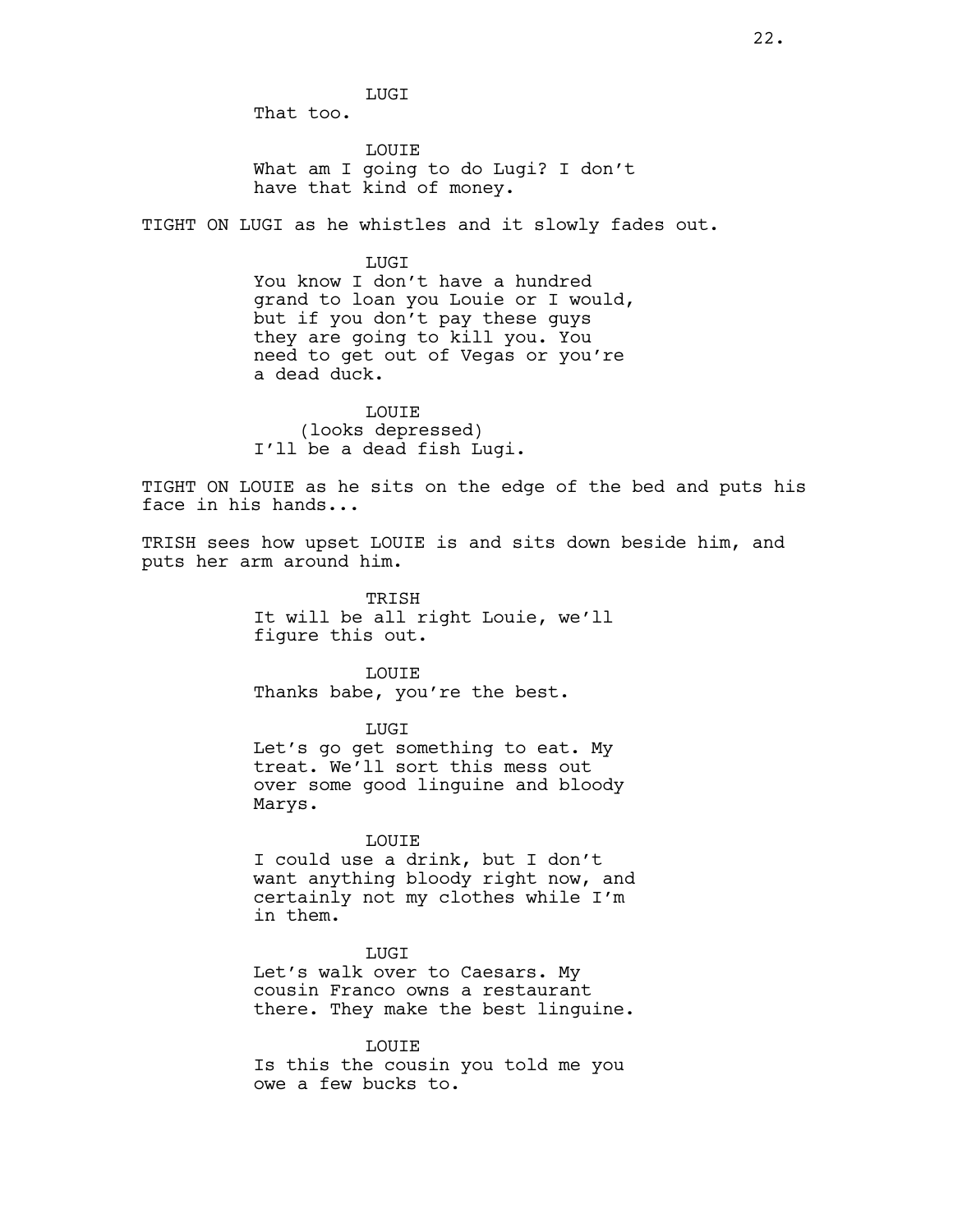LUGI Yeah, I'll tell him I'll have his money soon. He'll be happy to see me.

CUT TO:

18 EXT. SIDEWALK OUTSIDE HARRAH'S - DAY

LOUIE, TRISH, and LUGI walk from Harrah's to Caesars...

LOUIE When was the last time you were here Lugi? About six months ago wasn't it?

LUGI Yeah, back in February.

TRISH I thought he was your better third. And you don't know?

**LUGT** 

What?

LOUIE I told her you're my better 1/3rd because you're always watching out for me at the store, and she's my other better 1/3rd.

TRISH (looks at Lugi) Hmm hmm.

LUGI (shakes his head) You sure know how to get yourself in hot water Louie.

CUT TO:

19 INT. CAESAR'S PALACE / FRANCO'S - DAY

SERGIO, the manager, a large Italian man, sees LUGI and greets him warmly...

> SERGIO (puts his hands on Lugi's shoulders) (MORE)

23.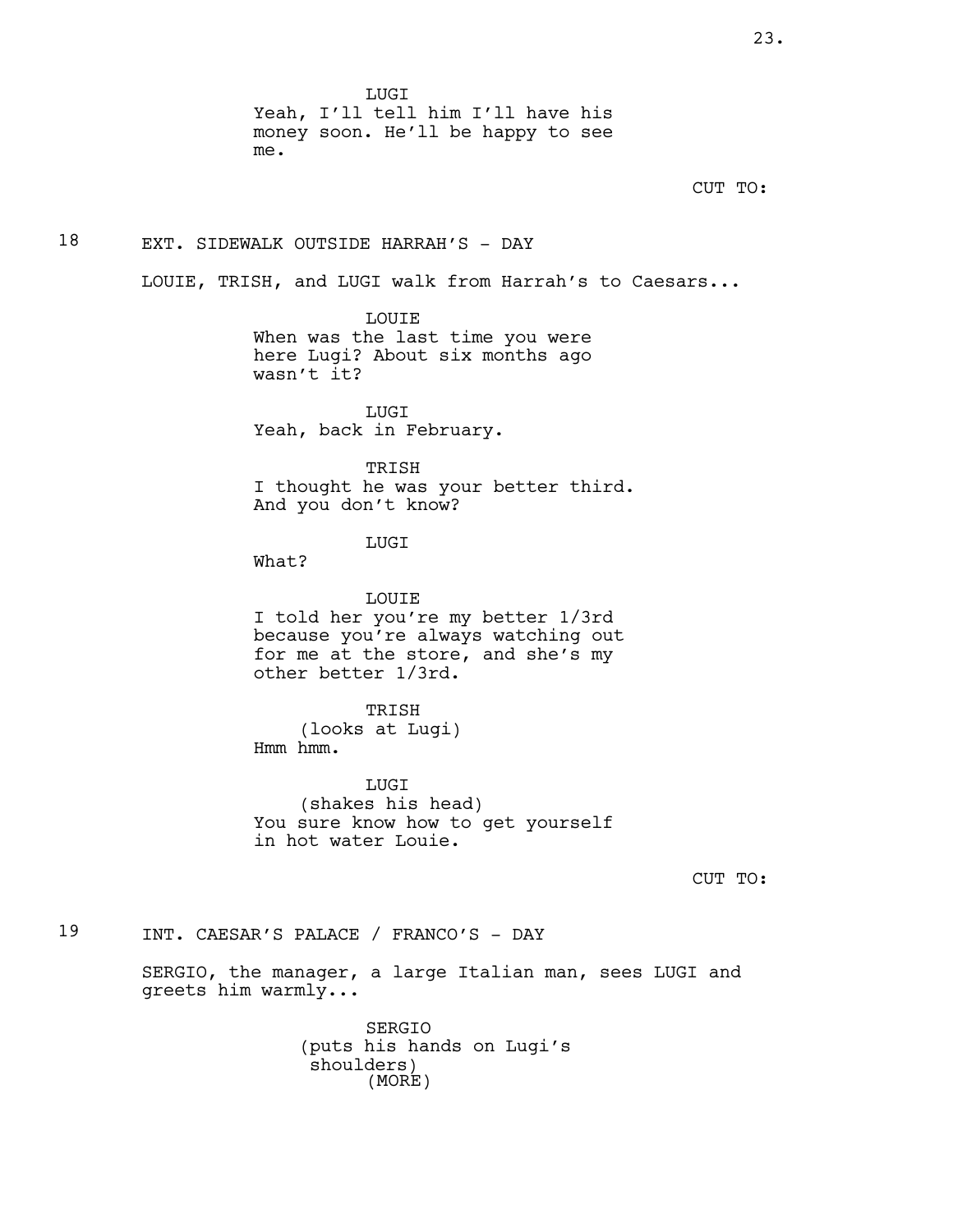SERGIO (CONT'D)

Lugi, good to see you, how have you been? You look good.

LUGI I've been good Sergio. These are my friends, Louie and Trish. They're getting married this weekend.

SERGIO turns to LOUIE and TRISH and greets them warmly...

SERGIO Congratulations. I'll have the chef prepare something special for the reception.

TIGHT ON SERGIO as he turns back to Lugi...

SERGIO (CONT'D) Lugi, Franco said to tell you the next time I saw you in here that you need to settle up. It's been too long.

TIGHT ON LUGI.

LUGI Tell Franco I'm workin on it. I ran into a little bit of a dry spell but I'll have it soon.

SERGIO Franco has lost his patience Lugi.

LUGI What's he gonna do, shoot me? Tell him I'm workin on it.

SERGIO You should tell Franco yourself Lugi.

SERGIO lightens up, gestures warmly, and leads them to a table...

> SERGIO (CONT'D) Come on in. We have a table all ready for you.

SERGIO seats them at a table.

They pick up the menus and start looking at them... TIGHT ON LOUIE.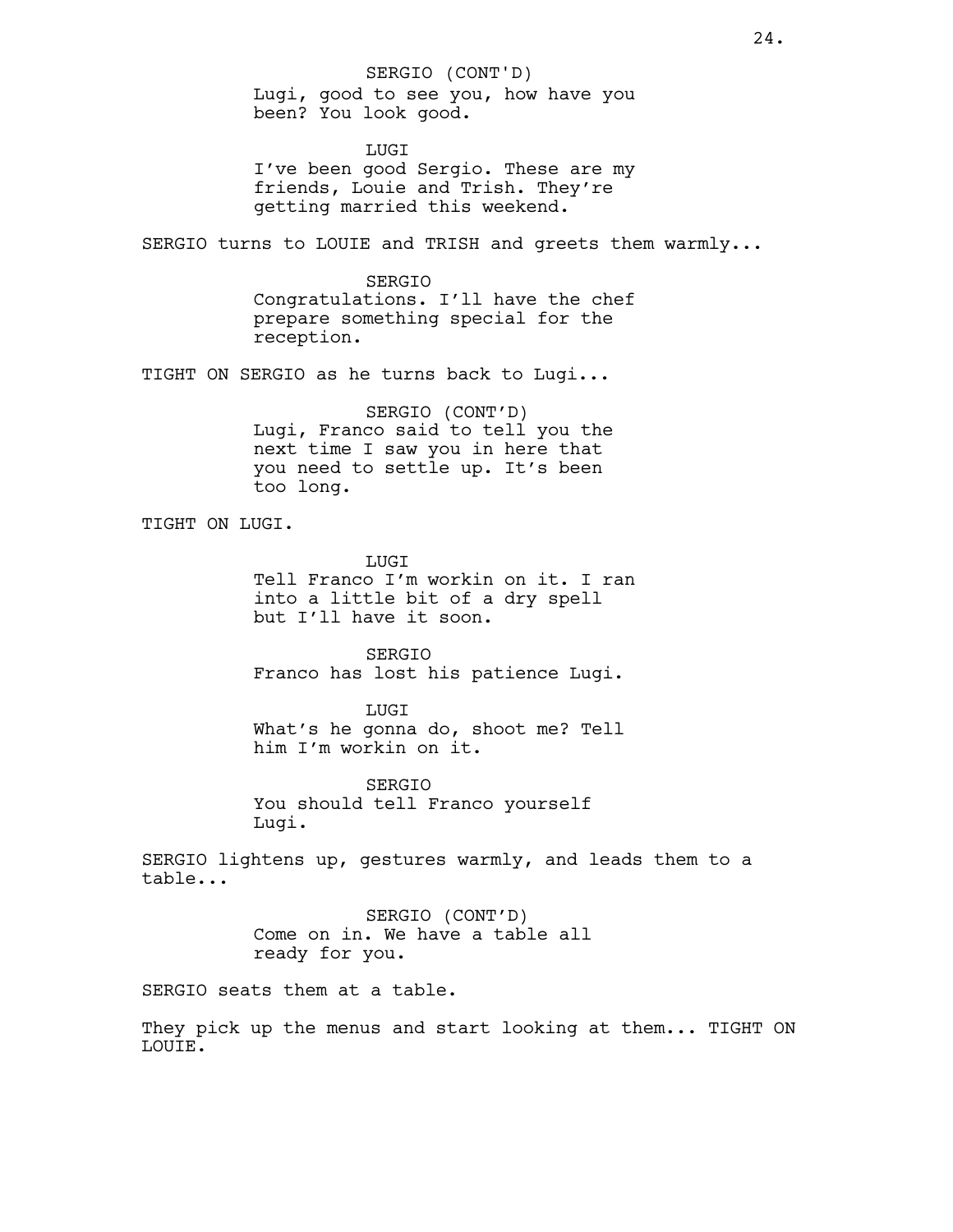LOUIE It sounds like you owe Franco more than a few bucks?

**LUGT** The last time I was here he covered my gambling debts.

LOUIE How much do you owe him?

LUGI Twenty grand.

TRISH (shakes her head) You two are a couple of fools. What am I getting myself into?

The WAITER comes to the table.

WAITER Good evening, may I take your order.

TRISH I'll have the fettuccine.

LUGI (surprised) You're not having the linguine? I thought we came here for the linguine.

TRISH I'm not having anything you're having Lugi.

LUGI I'll have the linguine. Wait until you see it. It's bravissimo.

LOUIE I'll have the fettuccine also.

TRISH (smiles at Louie, nods her head yes) Hmm hmm.

LUGI You two don't know what you're missing.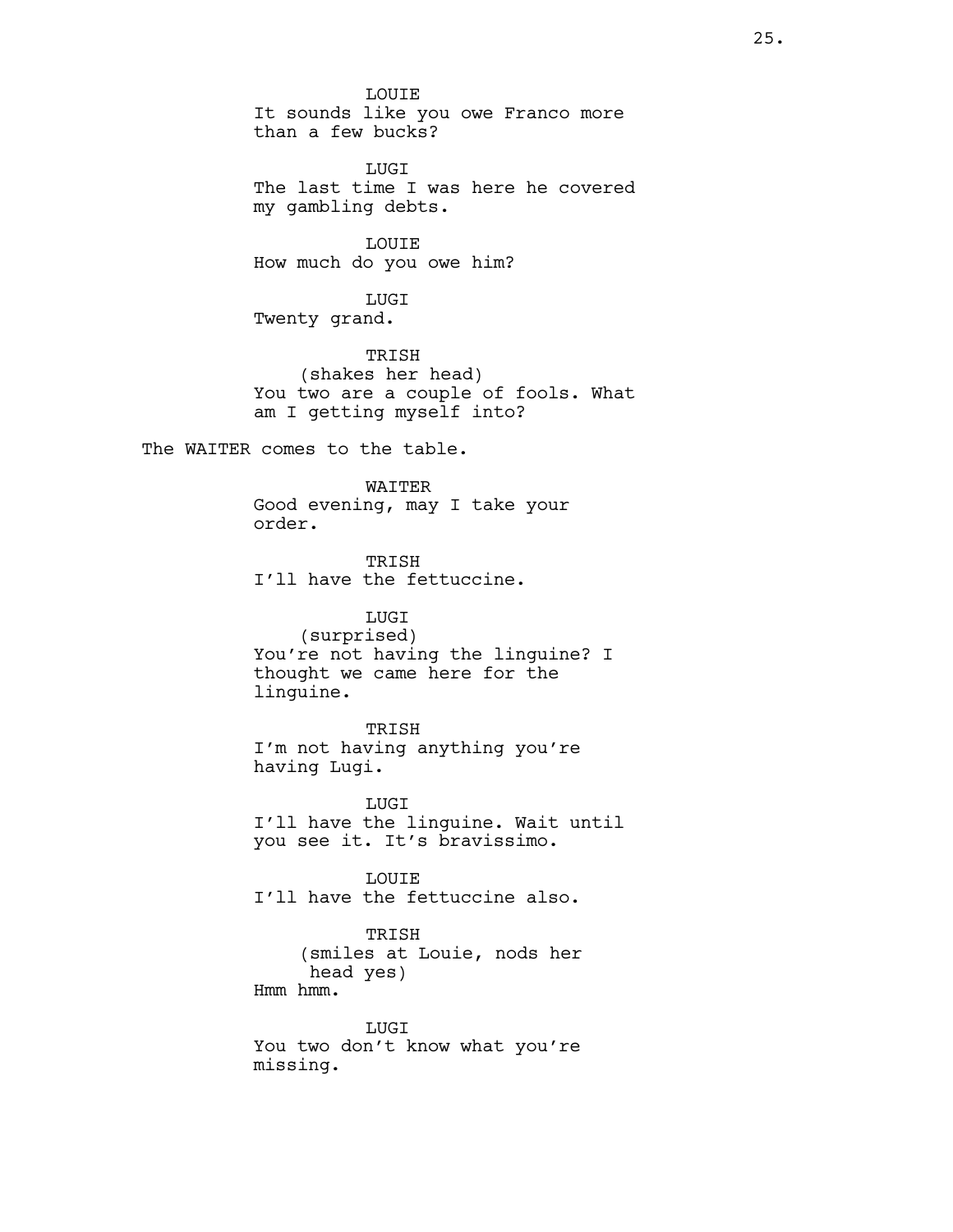TRISH I'll take your word for it Lugi. Even if your word doesn't have much value.

LUGI gives TRISH a cold stare. The WAITER giggles, and leaves.

> LUGI So how was the plane ride?

LOUIE A lot better than the canoe ride.

LUGI

What?

TRISH Gondola ride.

LOUIE Yeah, Gus rammed into our gondola with another gondola when we were going for a ride.

LUGI You've got to be kidding me?

LOUIE You should have seen the gondolier go flying into the water like a shot goose. He went from F flat to A sharp in an instant.

The WAITER brings a basket of bread sticks and water to the table. Inside the basket is a NOTE that LUGI quickly removes and reads...

TIGHT ON THE NOTE... "Pay up Lugi. I want my money. I did you a favor and this is how you treat me? You come back to Vegas without my money?"

> LOUIE (CONT'D) What's the note say?

LUGI Oh, it's from Franco. He says welcome back to Vegas. I hope you and your friends have a great time while you're here.

TRISH (rolls her eyes) Hmm hmm.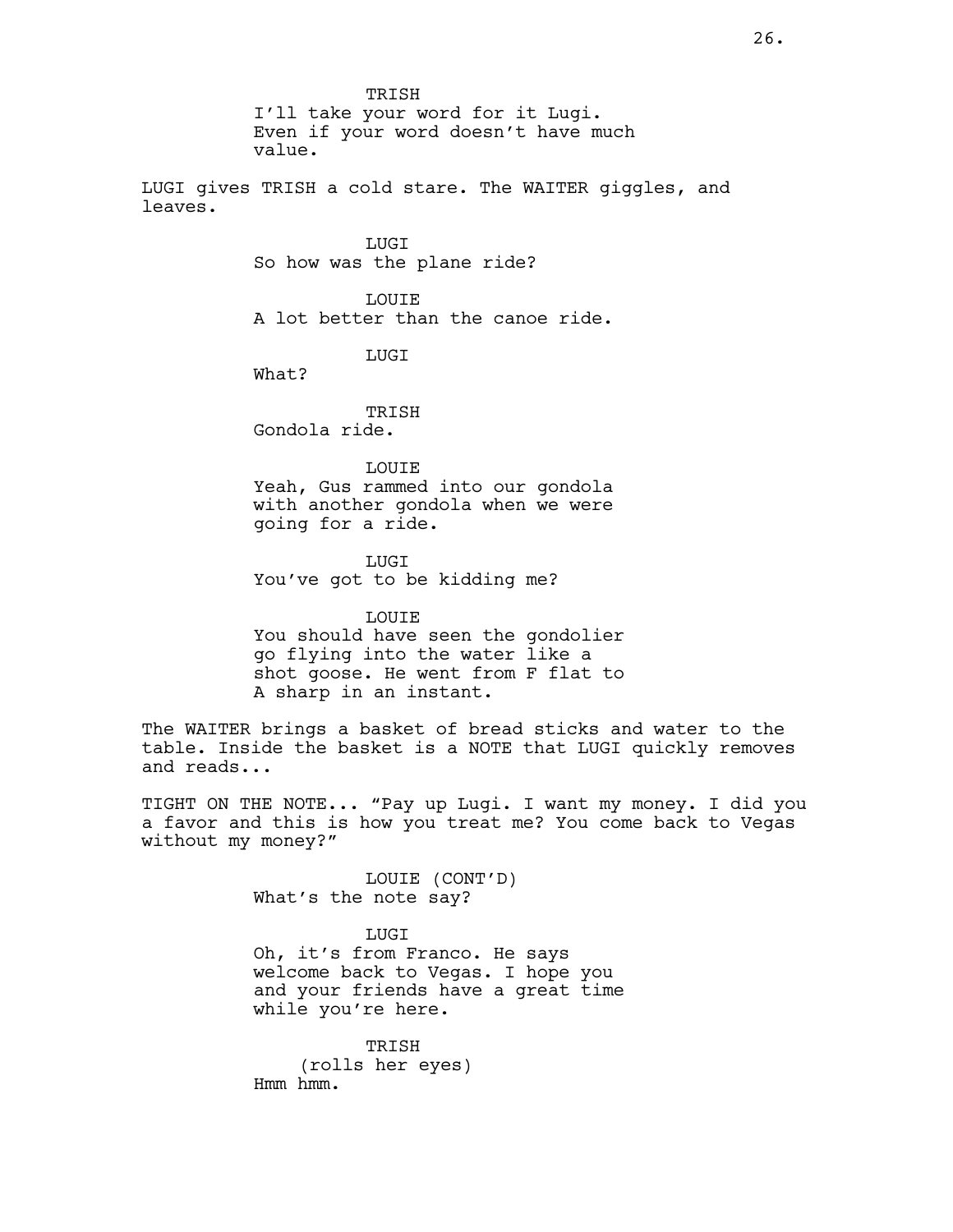The WAITER returns with two platters of food. He sets them on the table in front of LOUIE and TRISH, and removes the silver lid.

The WAITER leaves and LOUIE and TRISH look at their food.

**LUGT** Go ahead and eat. The waiter will bring mine in a minute.

Louie and Trish eat while LUGI sits and looks around. LUGI sees the WAITER at another table and motions him over...

> LUGI (CONT'D) (gesturing for the waiter to come over) Psst... Psst.

The WAITER comes to the table.

LUGI (CONT'D) Where's my linguine?

WAITER I'll go check on it sir. It's being specially prepared by the head chef.

TIGHT ON LUGI as he leans closer to LOUIE and TRISH.

LUGI Did you hear that, the head chef is making mine personally. That's Franco for you.

The WAITER returns with a covered silver platter and sits it on the table in front of LUGI, then hastily leaves...

TIGHT ON LUGI as he lifts the lid expecting to find a beautiful dish of linguine and instead is surprised when he sees the cut off head of a baby pig.

TRISH screams... LOUIE pushes away from the table.

**LOUTE** I thought you said Franco was your cousin!

**LUGT** Second cousin.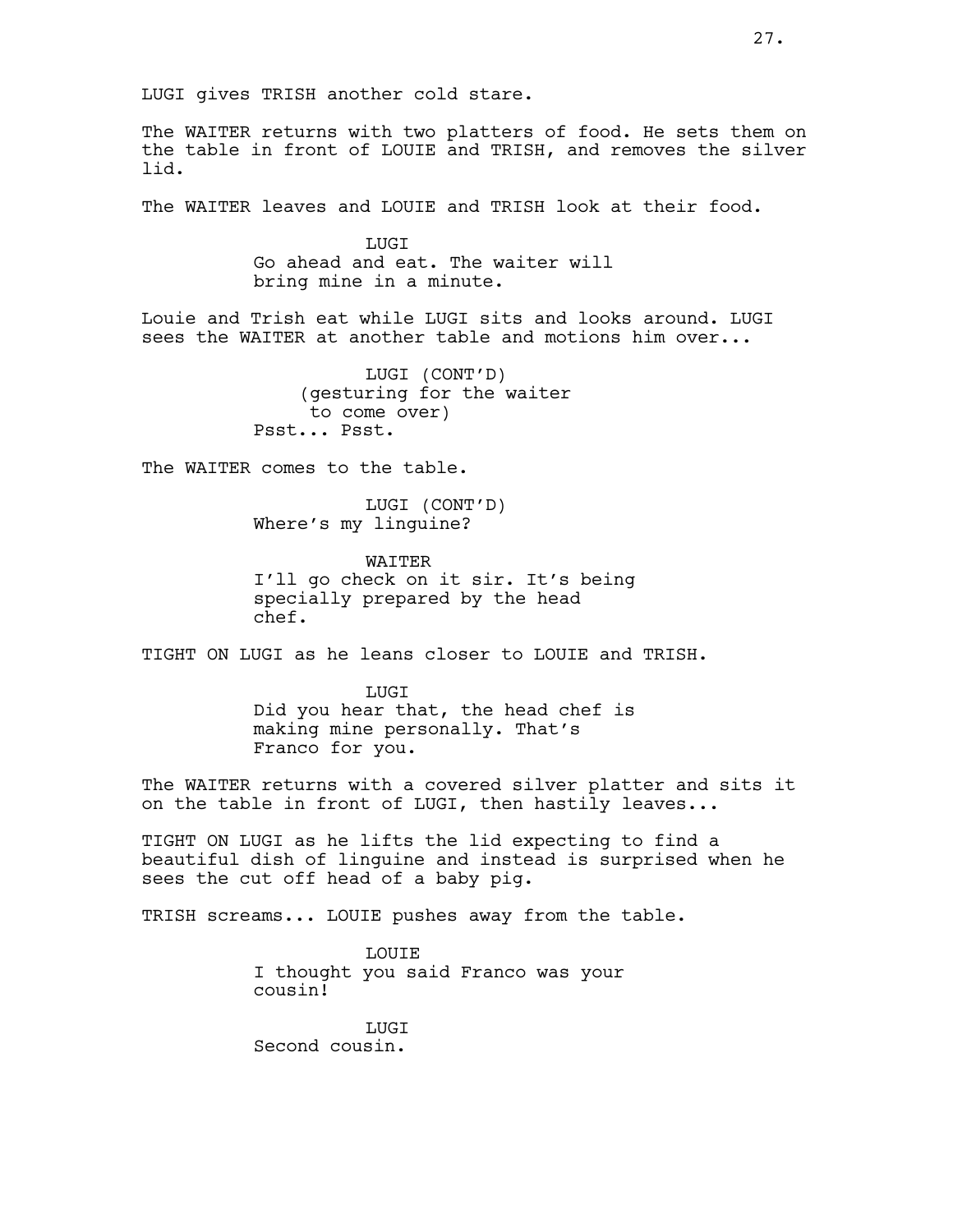LOUIE He sure doesn't seem to care that you share the same blood.

LUGI Well, we don't really. He was adopted.

**LOUTE** So you're really not related to him at all?

LUGI Not really.

LOUIE And you owe him twenty grand?

LUGI Closer to twenty-five.

TRISH I would hate to be you.

LUGI gives TRISH another cold hard stare...

SERGIO returns to the table with a smile on his face.

# SERGIO Lugi, I see you're enjoying the dinner Franco had specially prepared for you.

#### LUGI

Yeah Sergio, it's a real treat. Tell Franco I'll have his money for him soon. Remind him that he and I are cousins would you?

# SERGIO

Lugi, Franco no longer cares that he and you are cousins. He did you a favor the last time you were here, and you disrespected him. That doesn't look good to the don.

**LUGT** Tell him I'll make it up to him.

SERGIO And how are you going to do that Lugi? By throwing him a party? Franco wants his money in twentyfour hours. (MORE)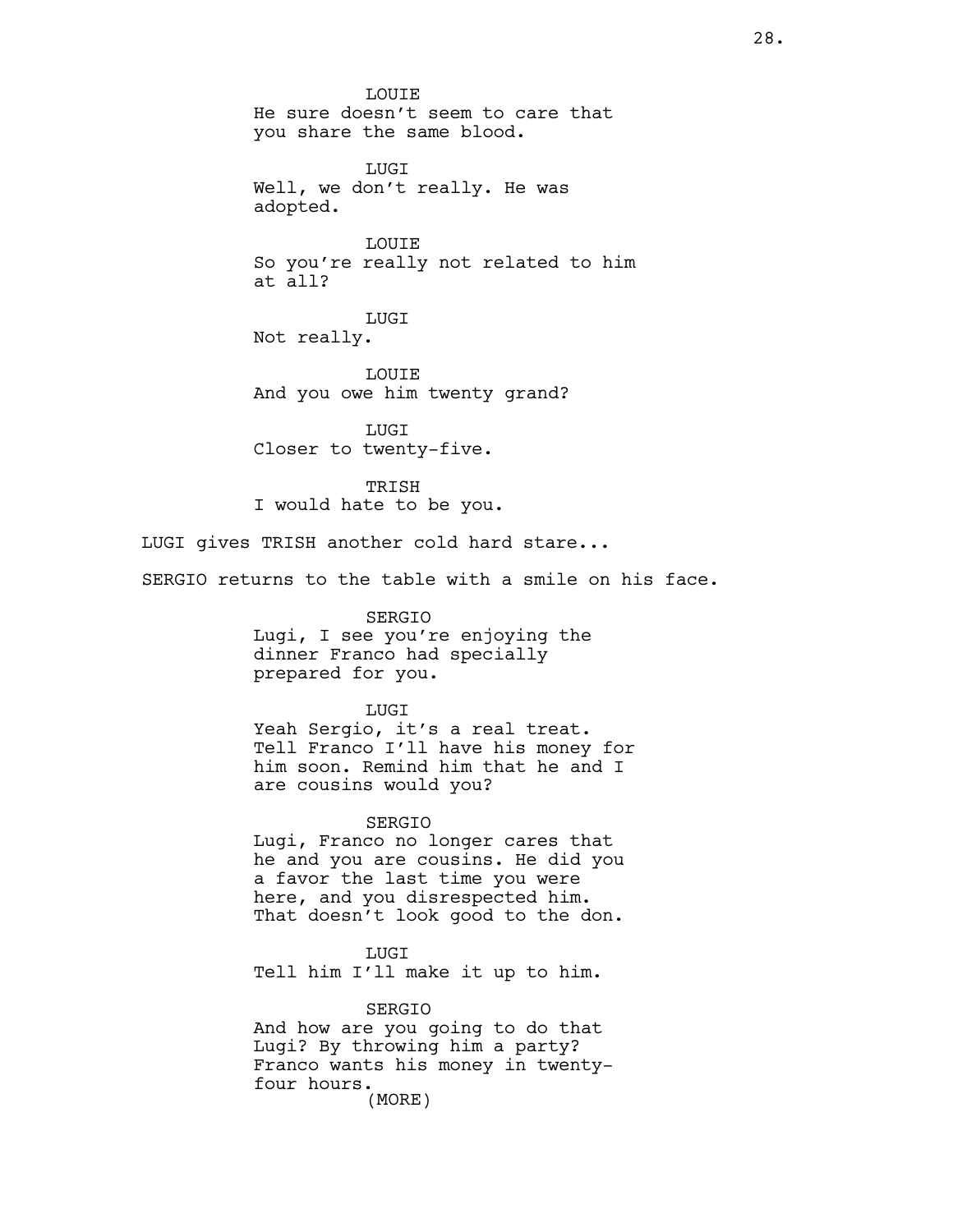He gave you that money out of the till, not out of his pocket. He needs to save face with the don. You understand.

SERGIO leaves the table... CLOSE ON LUGI who has a dour look on his face.

> LOUIE Lugi, you stiffed the mob?

TRISH You stiffed the mob?

CUT TO:

20 EXT. SIDEWALK / OUTSIDE CAESARS - NIGHT

CLOSE ON LOUIE who is panicked.

LOUIE What do we do?

**LUGT** How do I know. What do I look like, a soothsayer?

Lugi paces around in circles on the sidewalk.

LUGI (CONT'D) OK, everybody remain calm. There has to be a way to get the money.

TRISH You guys should gamble for it.

LUGI Are you nuts? I dropped fifteen grand in an hour and a half the last time I was here.

TRISH Louie won four grand in less than an hour at roulette.

LUGI grabs a hold of LOUIE...

LUGI Are you frickin kidding me? You won four grand at roulette? The worse game in the house.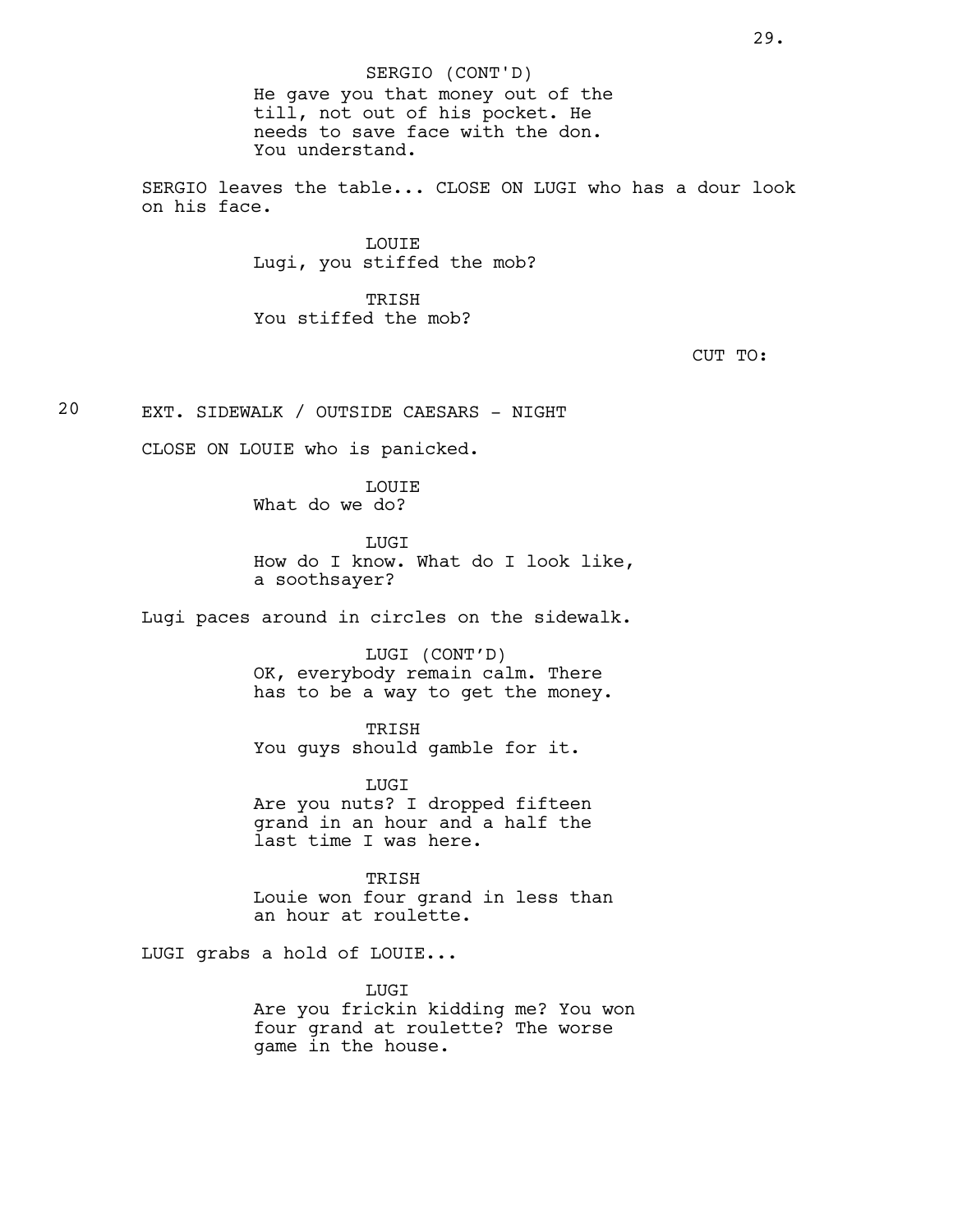LOUIE

Yeah, but that was a lot of luck.

LUGI Luck, schmuck. If you can win four grand at roulette maybe we have a chance.

#### LOUIE

I dun no.

LUGI What other option is there? You're going to be floating like a dead walrus if you don't pay up.

LOUIE

Carp.

**LUGT** That too. And I'm going to look like that pig with its head cut off.

**LOUTE** They wouldn't do that to you.

LUGI Oh, you want to bet? You have no idea what the mob does to guys like us, and you don't want to know.

TRISH Louie, listen to me. You should play roulette for it.

LUGI Listen to your better 1/3rd.

LOUIE Half. She's my better half. If I had only met Trish a few months earlier I wouldn't be in this mess right now.

LOUIE looks at his watch.

LOUIE (CONT'D) It's already 8:00 O' Clock and I'm supposed to meet Gus at Paris at 11:00 with the money. There's no way we can win that kind of money in three hours.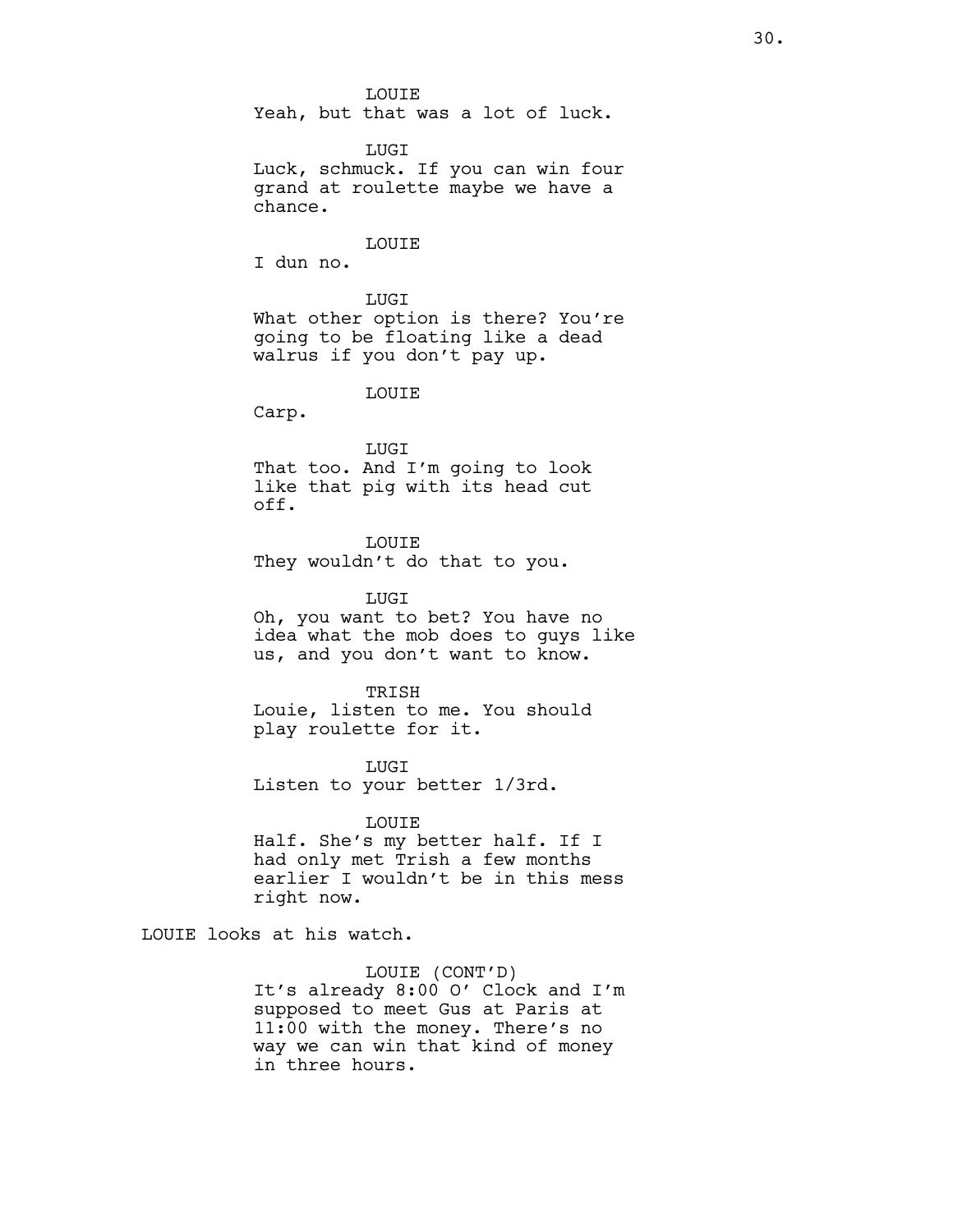#### LUGI

Here's what you do. You go to Paris and meet Gus and tell him you'll have the money for him in two days. Say you're having it sent from a relative overseas, but it takes forty-eight hours to be cleared in your account.

LOUIE I don't know if he'll go for that.

#### TRISH

Louie, it's your only option. If you don't show up they'll kill you.

LOUIE

All right, all right. What are you going to do Lugi?

#### LUGI

I'm going to go back to the Cosmo and get some shut eye. We have a big day ahead of us tomorrow.

#### TRISH

You owe the mob twenty-five grand and you can sleep? Hmm hmm. Just remember what happens in Vegas doesn't always stay in Vegas.

LUGI gives TRISH a cold hard stare, puts his hands to ears and wiggles his fingers and sticks out his tongue.

#### LOUIE

You don't want to come with me to meet Gus?

#### LUGI

You can handle it. They're not going to kill you out in the open. If the don wants you dead they're going to kill you in a private room where people can't hear you scream, and torture you first. Then they'll shoot you. You and Trish go back to Harrah's, and at 11:00 you meet Gus and tell him what I told you to say.

CUT TO: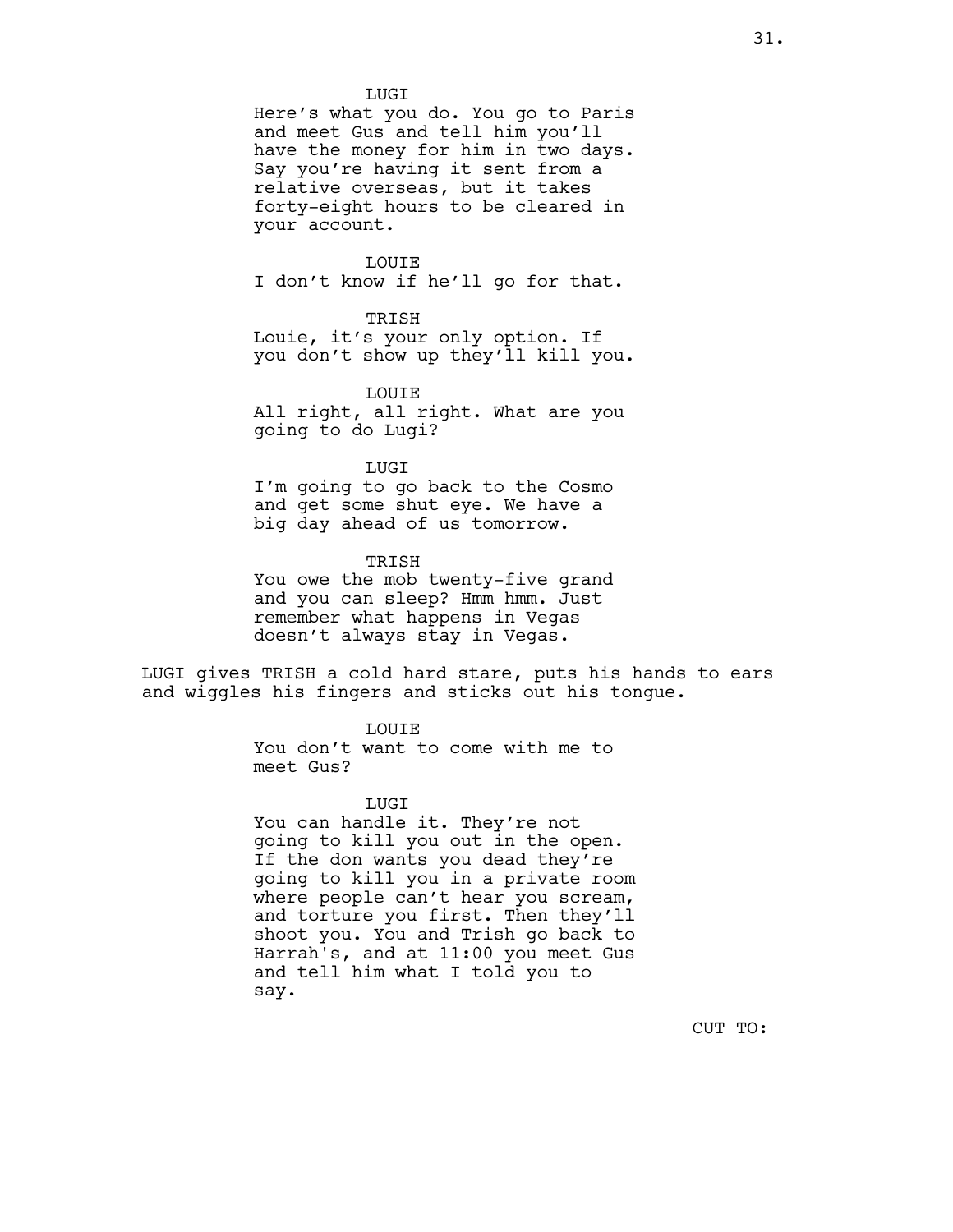21 INT. HARRAH'S / HOTEL ROOM - NIGHT

LOUIE and TRISH are watching TV... LOUIE looks at his WATCH and stands up.

> LOUIE It's 10:30. I'm going to go meet Gus.

TRISH gets up and hugs LOUIE.

TRISH Be careful Louie. I love you.

LOUIE I love you too babe.

LOUIE leaves... TRISH sits down and watches TV.

Shortly after, there is a KNOCK on the hotel room door.

KIDNAPPER Room service.

TIGHT ON TRISH as she walks to the door.

TRISH I didn't order room service.

KIDNAPPER Someone in the room did. It says room ten 045 (10045). You need to pay for this ma'am.

TRISH (getting angry) I said, I didn't order room service.

TRISH opens the door and the KIDNAPPER, dressed all in black, points a gun at her head and forces her back into the room and shuts the door.

# KIDNAPPER

Now here's what we're going to do pretty lady. You and I are going on a date. We're walking out of here arm in arm, and if we're not out of the casino and in my car by 11:00 you will never see Louie again.

CUT TO: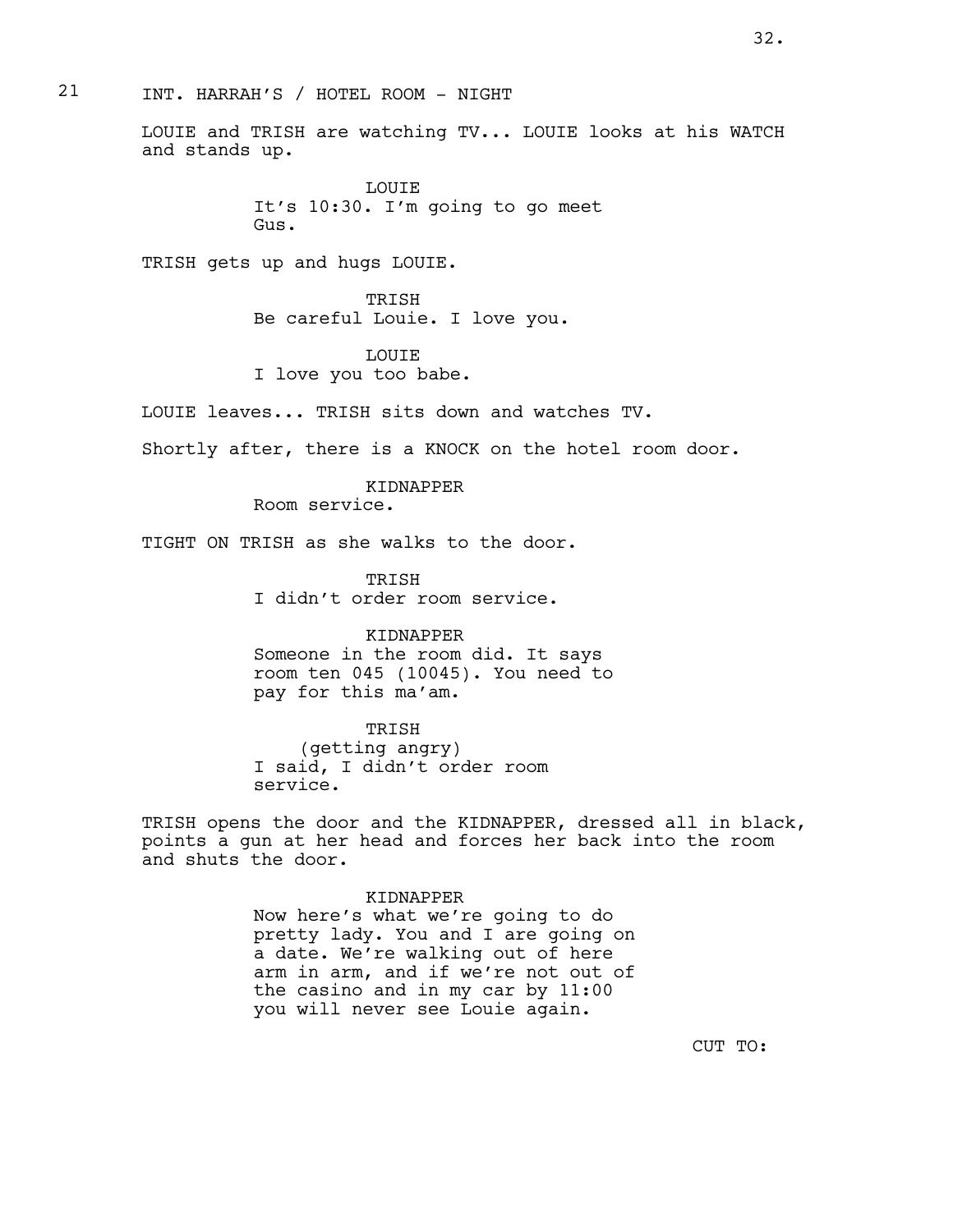# 22 EXT. HARRAH'S HOTEL / PARKING GARAGE - NIGHT

The KIDNAPPER forces TRISH to get into his black luxury automobile...

> KIDNAPPER Right on time pretty lady. You're going to be my guest until Louie pays what he owes us.

TRISH And if he doesn't?

KIDNAPPER You don't want to know.

The KIDNAPPER takes out his cell phone and calls GUS.

SHOT OF GUS ANSWERING HIS CELL PHONE... THEN BACK TO THE KIDNAPPER AND TRISH.

> KIDNAPPER (CONT'D) I have her.

> > CUT TO:

23 EXT. PARIS HOTEL / VALET ENTRANCE - NIGHT

GUS puts his phone in his coat pocket, gets out of the black limo, and walks to where LOUIE is waiting by the valet entrance.

GUS

Louie, you did show. Me and the don have a little bet going. He didn't think you'd show. I bet you would, but wouldn't have the money. I don't see no briefcase so it looks like I won the bet.

LOUIE

I'll have your one hundred grand in forty-eight hours Gus. It's been transferred to my bank account, but it takes two days for the transfer to clear.

GUS (looks irritated) Really? Two days. You couldn't have it wired?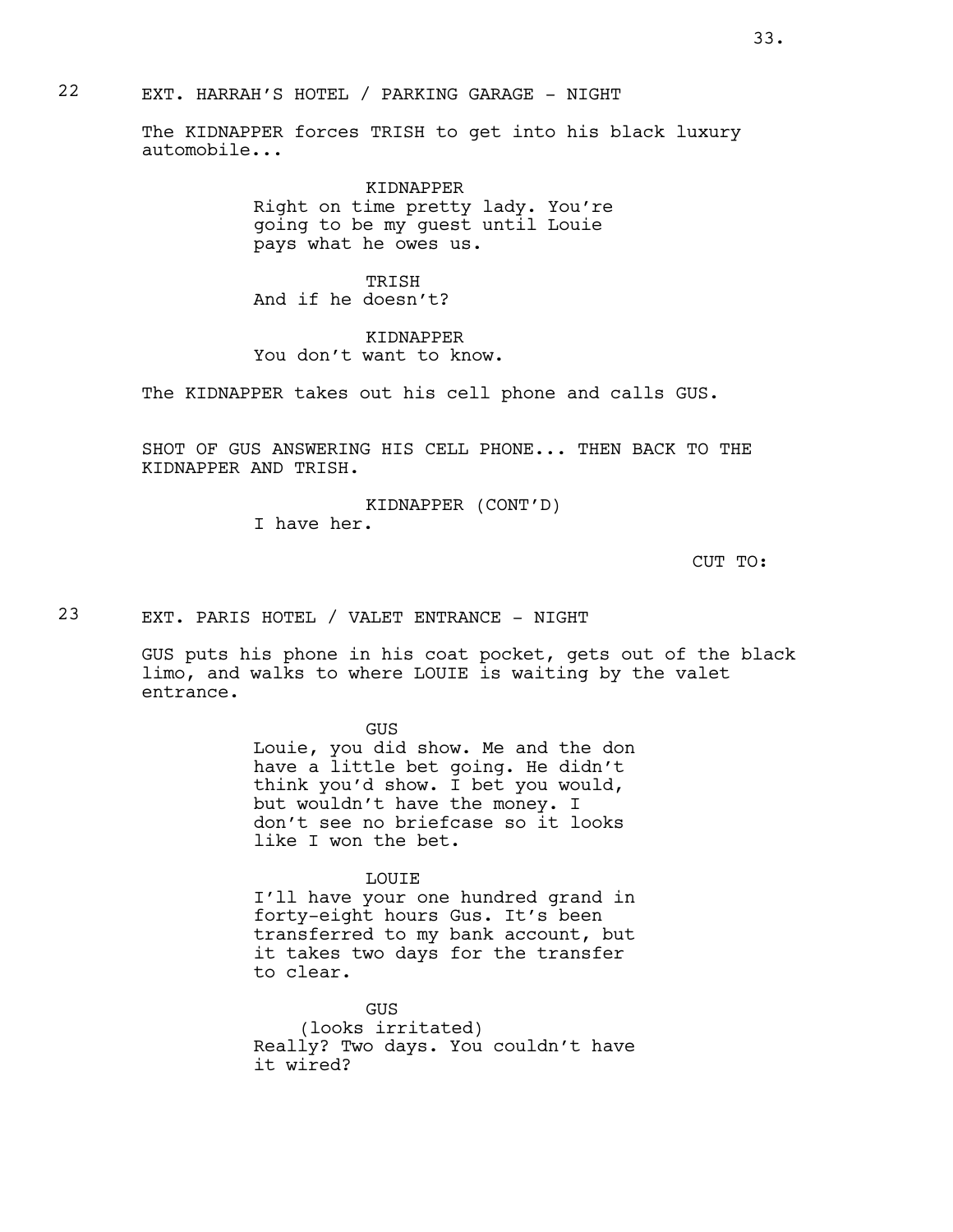LOUIE This was the only way I could get it. I'll have it for you in two days. I promise.

GUS Really, you promise. And if you break your promise we break both of your legs before we kill you.

LOUIE You really know how to make a guy feel welcome Gus.

GUS It's nice to see you being so cooperative Louie, but the don decided to take out insurance anyway.

LOUIE What do you mean?

GUS We've got Trish, Louie. She's fine, for now. Go back to Harrah's and see for yourself.

CAMERA TRACKS as LOUIE runs back to Harrah's...

CLOSE ON GUS as he smirks.

CUT TO:

24 EXT. / INT. HARRAH'S / HOTEL ROOM - NIGHT

LOUIE runs down the hallway, fumbles for the room key, finds it, opens the door, and rushes inside...

LOUIE

Trish!

LOUIE sees that Trish is gone.

LOUIE (CONT'D)

Damn it!

LOUIE takes out his cell phone and calls Lugi.

LOUIE (CONT'D) Lugi, it's Louie.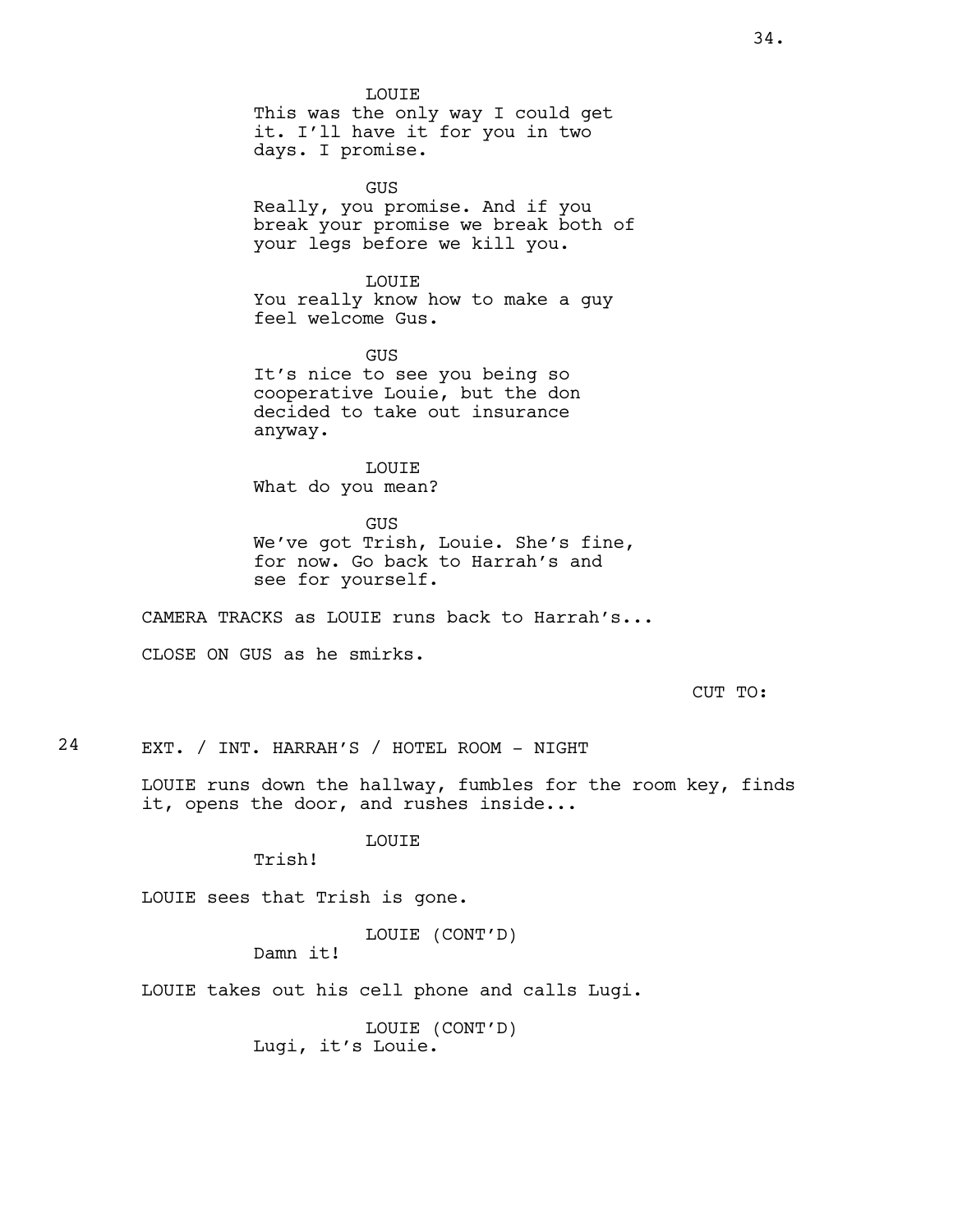SHOT OF LUGI ANSWERING HIS PHONE... HE HAS A BEAUTIFUL WOMAN SITTING ON HIS LAP IN HIS HOTEL ROOM.

> LUGI How did it go with Gus?

TIGHT ON LOUIE.

LOUIE They've got Trish.

TIGHT ON LUGI... HE PUSHES THE ESCORT OFF HIS LAP AND STANDS UP.

> LUGI (can't believe it) What?

TIGHT ON LOUIE.

LOUIE They kidnapped Trish while I was meeting Gus.

TIGHT ON LUGI.

LUGI You've got to be frickin kidding me! What did Gus say?

TIGHT ON LOUIE.

LOUIE Gus said she'll be fine as long as I give them the money.

CLOSE ON THE ESCORT... THE ESCORT LOOKS AT HER WATCH AND HOLDS HER HAND OUT FOR MONEY... LUGI TAKES OUT HIS WALLET AND GIVES HER TWO HUNDRED DOLLARS... SHE GETS UPSET AND LEAVES.

TIGHT ON LUGI.

LUGI They'd rather have the money than a body they have to get rid of... No we shouldn't go to the cops. Do you want to start a war with the mob? If you do that we'll all be dead... (MORE)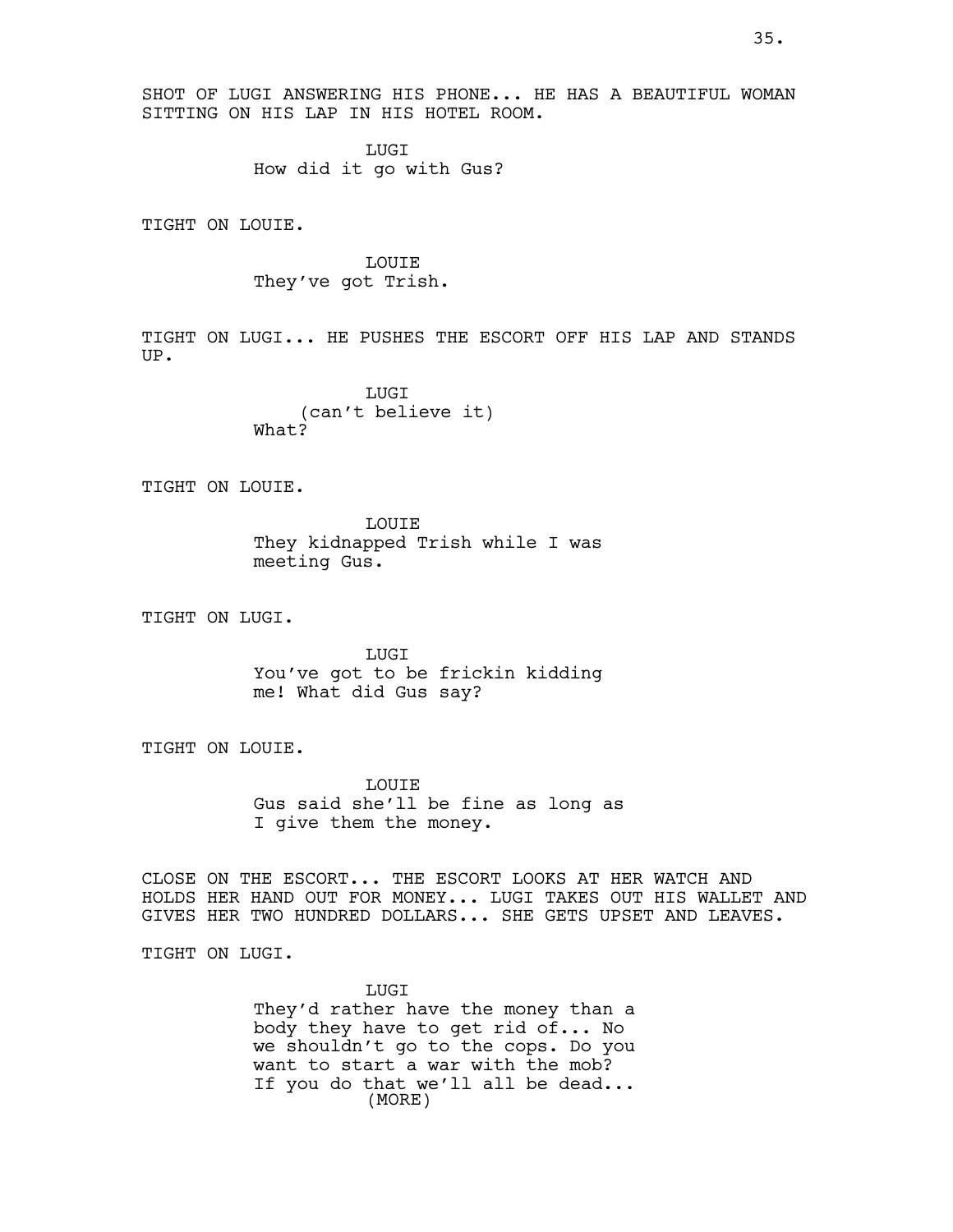I know, I know. Just try to relax Louie. Get some sleep. I'll meet you at your room at 8:00. LUGI (CONT'D)

TIGHT ON LOUIE.

LOUIE OK Lugi, 8:00 AM.

FADE OUT.

25 EXT. LOUIE'S HOTEL ROOM - MORNING

LUGI knocks on the door... LOUIE opens it dressed and ready to go.

The CAMERA TRACKS as LOUIE and LUGI walk down the hall to the elevator.

> LOUIE I should never have gotten Trish involved in this. If anything happens to her I'll never forgive myself.

> LUGI Everything is going to be fine Louie. We'll give them the money, and they'll let Trish go.

LOUIE I hope you're right.

CUT TO:

26 INT. HARRAH'S/ ROULETTE TABLES - MORNING

LOUIE studies the numbers on the SPIN BOARDS.

LOUIE (exasperated) The numbers aren't repeating.

**LUGT** 

What?

LOUIE The numbers aren't repeating.

LUGI I heard you. What does that mean?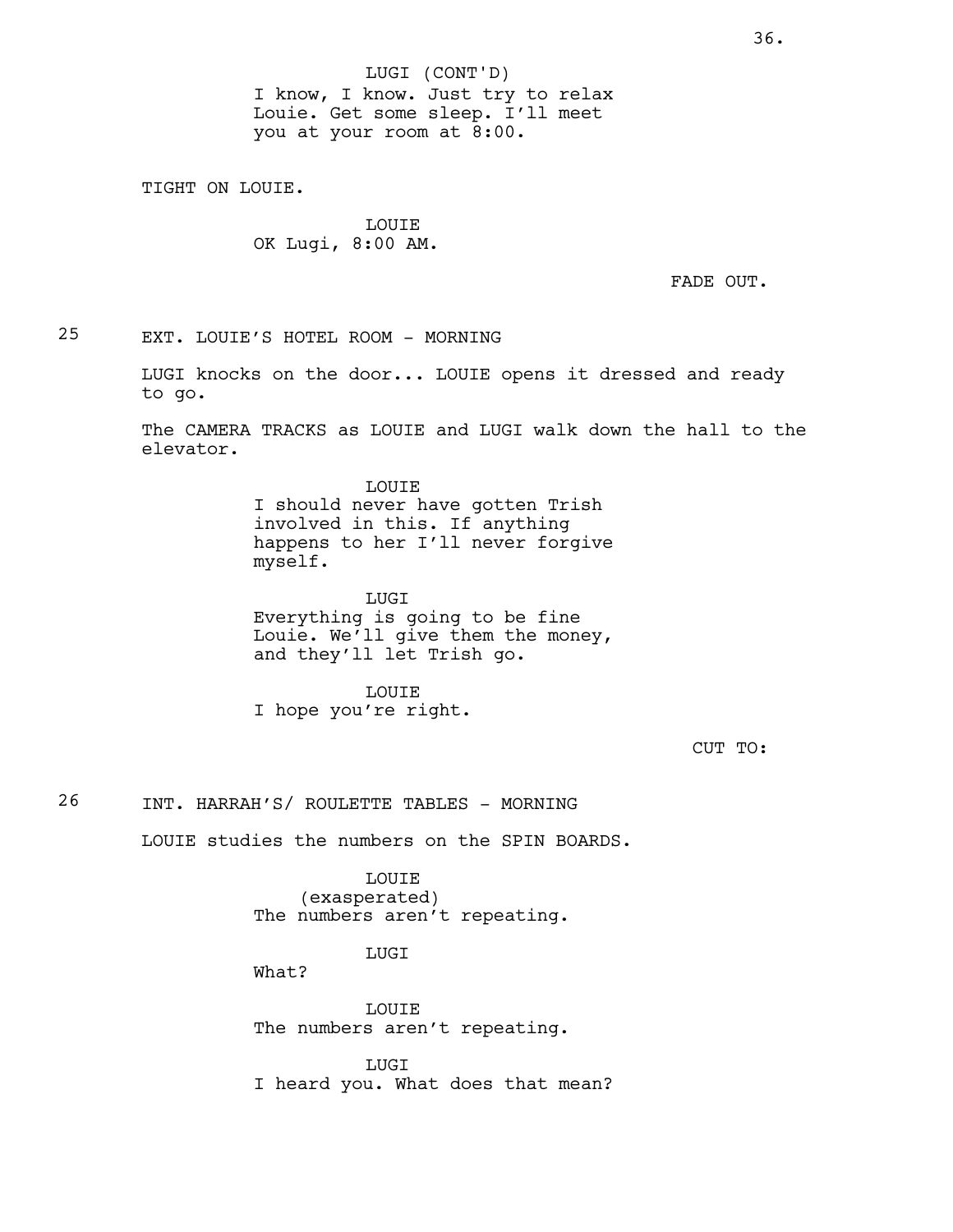LOUIE If it's a good table at least two of the numbers should have repeated.

LUGI Let's go get some coffee and come back, and see if the numbers look better.

The CAMERA TRACKS as LOUIE and LUGI walk to Starbucks inside the casino.

CUT TO:

27 INT. HARRAH'S / STARBUCKS - MORNING

LOUIE walks up to the counter.

CASHIER May I take your order?

LOUIE I'll take a six shot espresso.

LUGI Whoa, go easy on the caffeine. I don't wanna have to call 9-1-1 for you.

LOUIE I need to be fully awake.

LUGI That's enough caffeine to wake an elephant.

CASHIER That will be \$24.50

LUGI Holy moly, that's the most expensive cup of coffee in the world.

**CASHIER** And what would you like sir?

LUGI I'll have a tall, whatever your breakfast roast is.

LOUIE and LUGI get their coffee and sit at a table.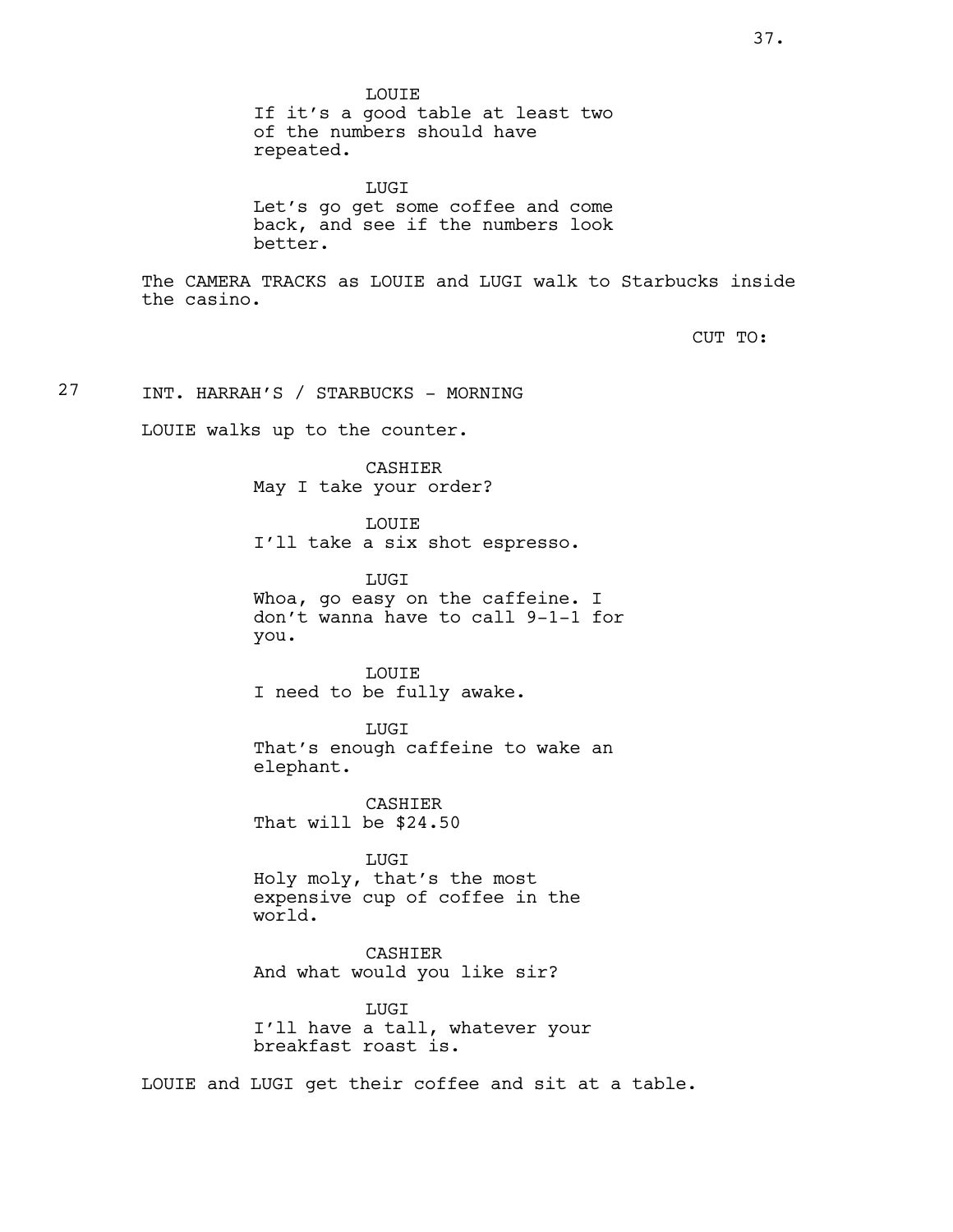TIGHT ON LOUIE... He carefully takes the lid off his coffee and sticks his pinky finger in it, then

LOUIE begins to blow on the coffee to cool it, holding it with both hands.

> LUGI (CONT'D) (bewildered) What the hell are you doing? Just drink the damn thing!

TIGHT ON LOUIE as he continues to blow on his coffee, and sticks his little finger in it.

LUGI watches LOUIE, making a funny face as he does so, and begins to sip his coffee.

TIGHT ON LOUIE as he puts the coffee to his mouth... and then, drinks the entire cup at once.

> LUGI (CONT'D) (about falls out of his chair) Are you frickin crazy?

LOUIE (puts the empty cup on the table and stands up) Nope. Let's go play roulette.

CUT TO:

28 INT. HARRAH'S / ROULETTE TABLES - MORNING

LOUIE studies the numbers on the SPIN BOARDS again... The numbers are repeating.

> LOUIE I like this table.

TIGHT ON LOUIE as he takes two thousand dollars from his wallet.

> LUGI Are you sure you want to start with that much?

**LOUTE** Yep, it's go big or go home.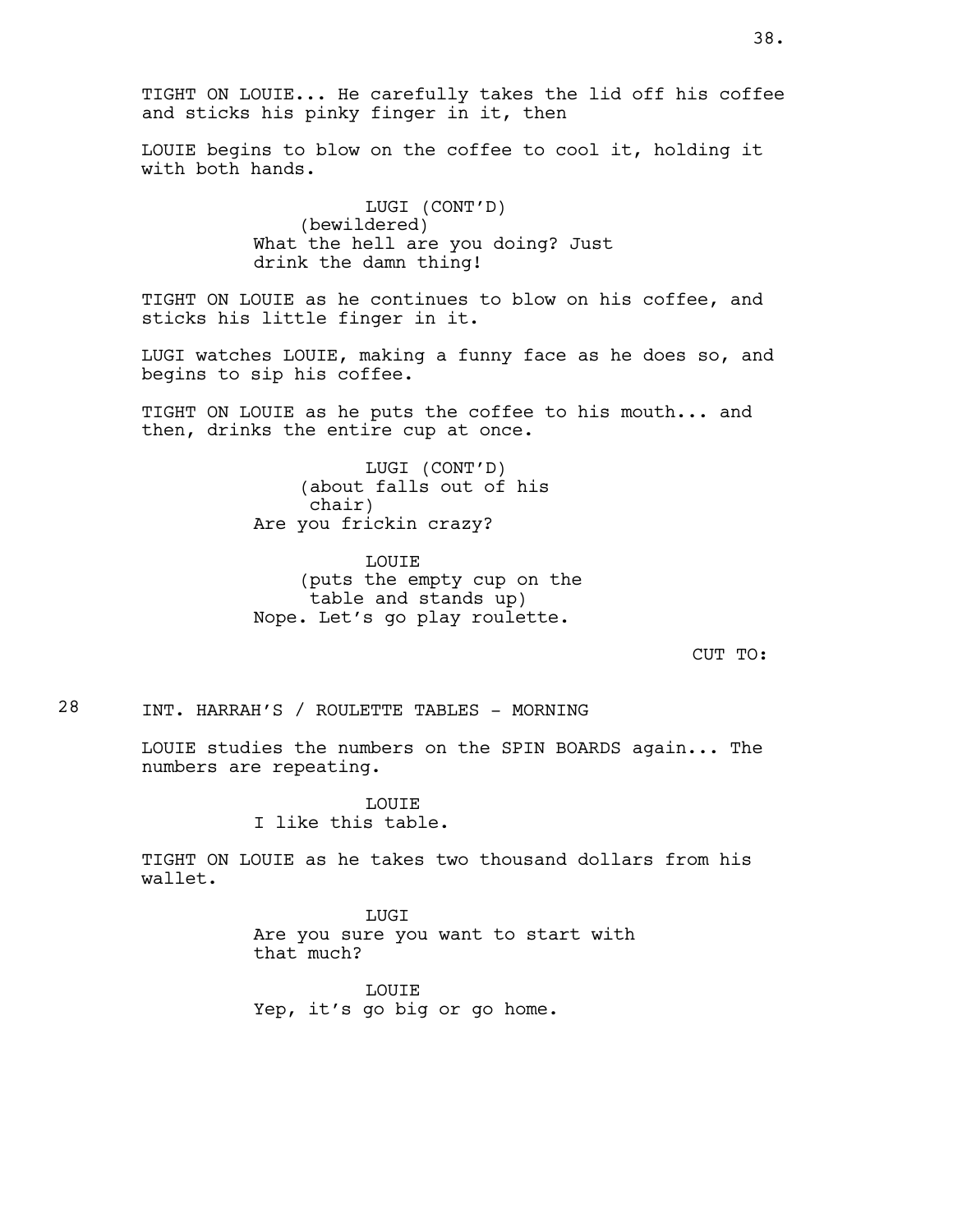LUGI Just remember, if we go bust you're going home in a box, that is if they find your body.

LOUIE walks up to the table and gets twenty one hundred dollar chips...

> LOUIE (to the croupier) All hundred dollar chips please.

CROUPIER (gives louie the chips) Good luck.

LOUIE looks at the SPIN BOARD.

LUGI What do you see?

LOUIE It's been hitting the first row and the last, and it's been landing on red. Three and thirty-four have repeated.

LUGI What the hell does all that mean?

LOUIE It's going to hit zero or double zero soon.

The CROUPIER spins the ball.

LUGI Well do something.

LOUIE takes all of his chips and places them on the 17:1 line between zero and double zero.

> LUGI (CONT'D) (grabs the top of his head and grimaces) Holy shit! I didn't say bet everything.

CROUPIER (waves his hand over the board) No more bets.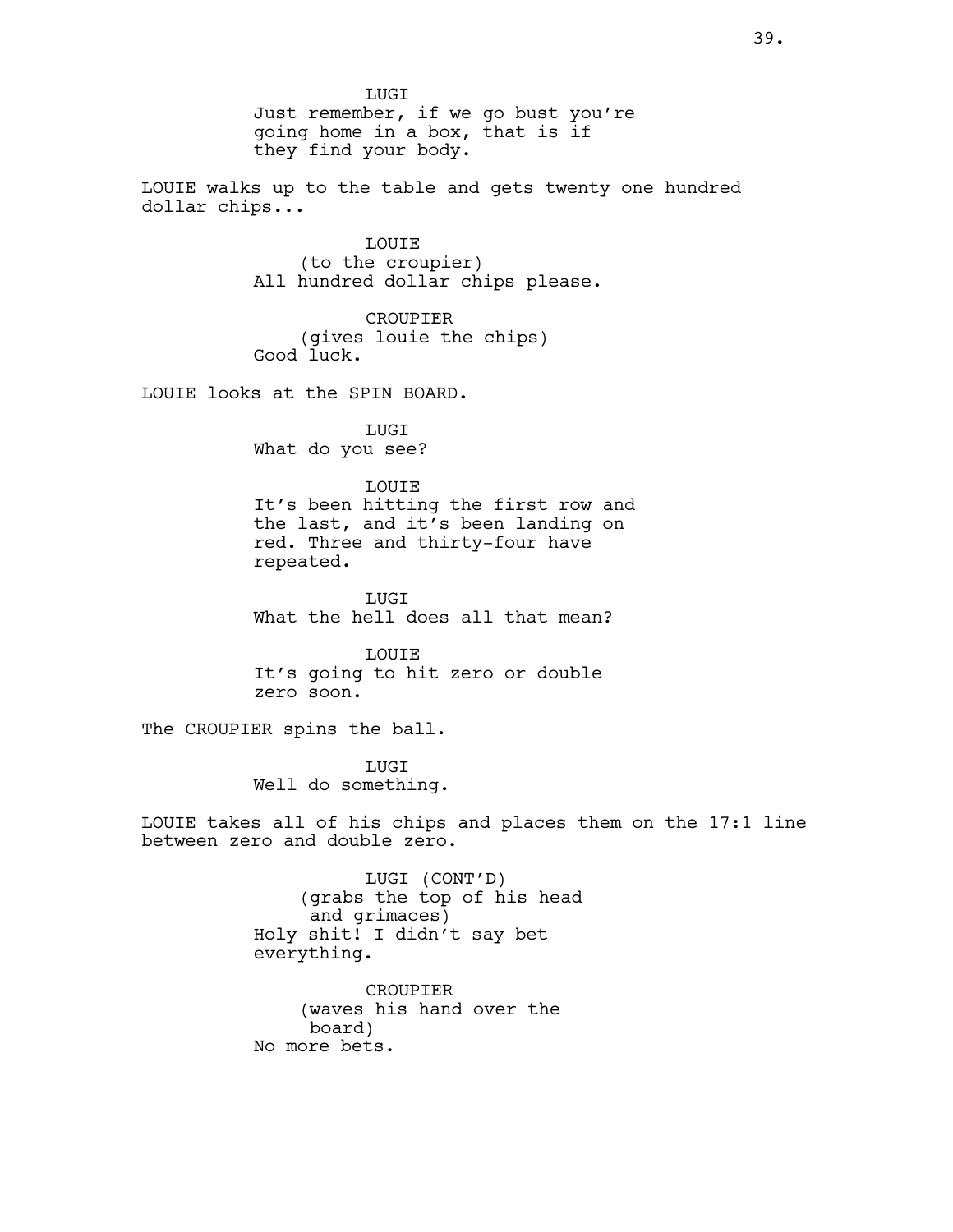The BALL spins around the wheel three more times and drops into the DOUBLE ZERO slot. CROUPIER (CONT'D) Double zero. LUGI Yes! Woohoo! LOUIE That one's for Trish! LOUIE AND LUGI begin high fiving... The PIT BOSS comes over and looks at the bet. PIT BOSS Pay him \$34,000 The CROUPIER pays LOUIE \$34,000 PIT BOSS (CONT'D) Now get out of the casino. I don't know how you did it, but I know you cheated. LUGI Hey, wait just a minute there bud. PIT BOSS Maybe you need a little help leaving the casino. The PIT BOSS motions for two security guards to come to the table. The SECURITY GUARDS start walking towards the table... LUGI Let's cash out Louie and go elsewhere. They won't let anyone win honestly here. LOUIE (to the pit boss) Yeah, I beat you fair and square. The CAMERA TRACKS as LOUIE and LUGI walk to the cashier cage to cash out. CUT TO: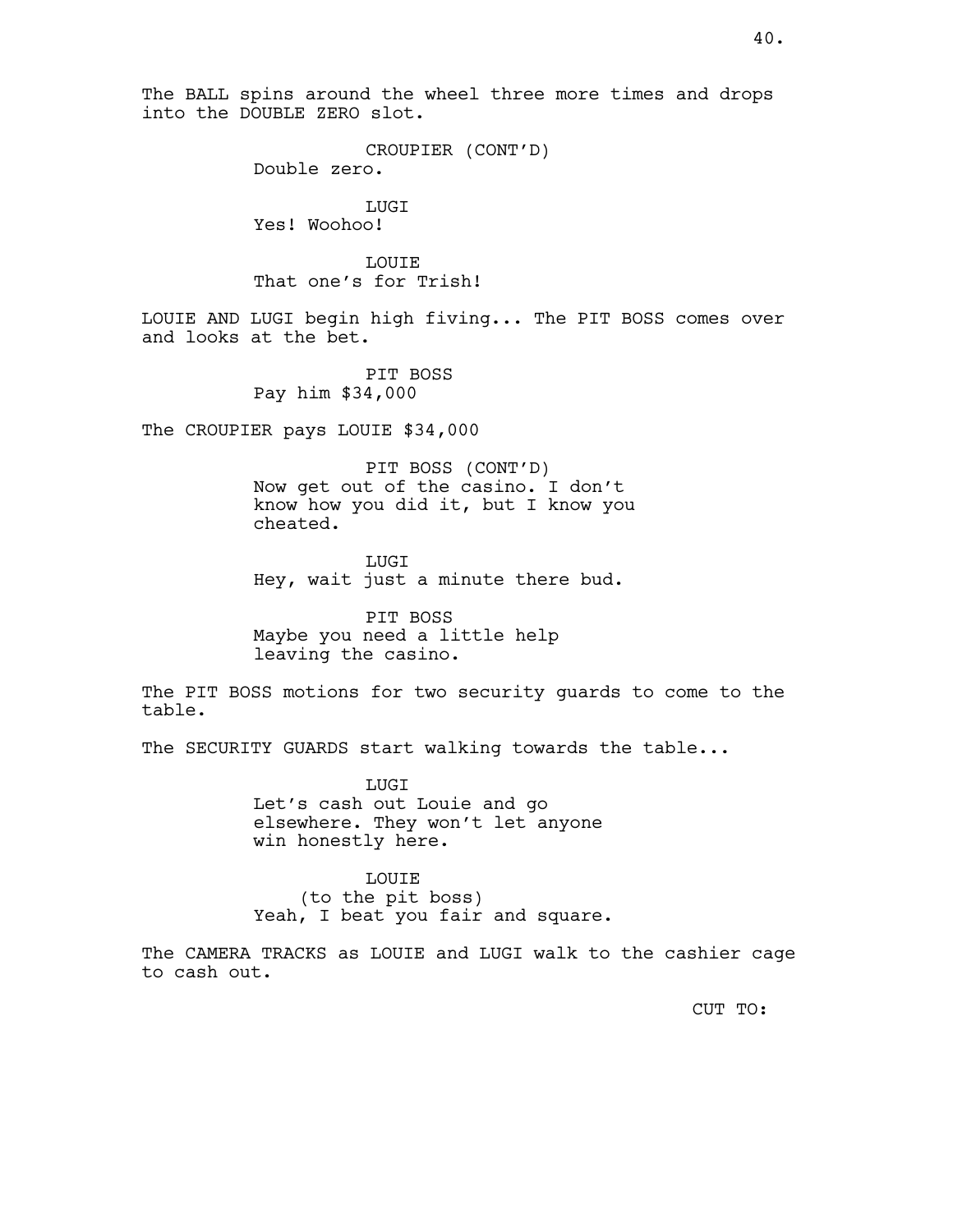# 29 EXT. HARRAH'S / SIDEWALK - DAY

CLOSE ON LOUIE and LUGI as they stand on the sidewalk out side HARRAH's.

> LUGI How much money do you have now Louie?

LOUIE I have thirty-eight thousand on me and forty in the bank.

**LUGT** We're not that far away. You need a hundred grand and I need twentyfive.

LOUIE Yeah, but I still have to pay for the wedding and the hotel.

LUGI We'll make that too. Let's walk to the Mirage and see how the tables look there.

They walk across the street to the MIRAGE...

CUT TO:

30 INT. THE MIRAGE / ROULETTE TABLES - DAY

LOUIE and LUGI walk up to the roulette tables and look at the SPIN BOARDS.

The PIT BOSS walks over...

PIT BOSS You can't play here guys.

LUGI What? Us?

PIT BOSS We got a call about you. I can't let you play roulette here.

LUGI You're kidding right?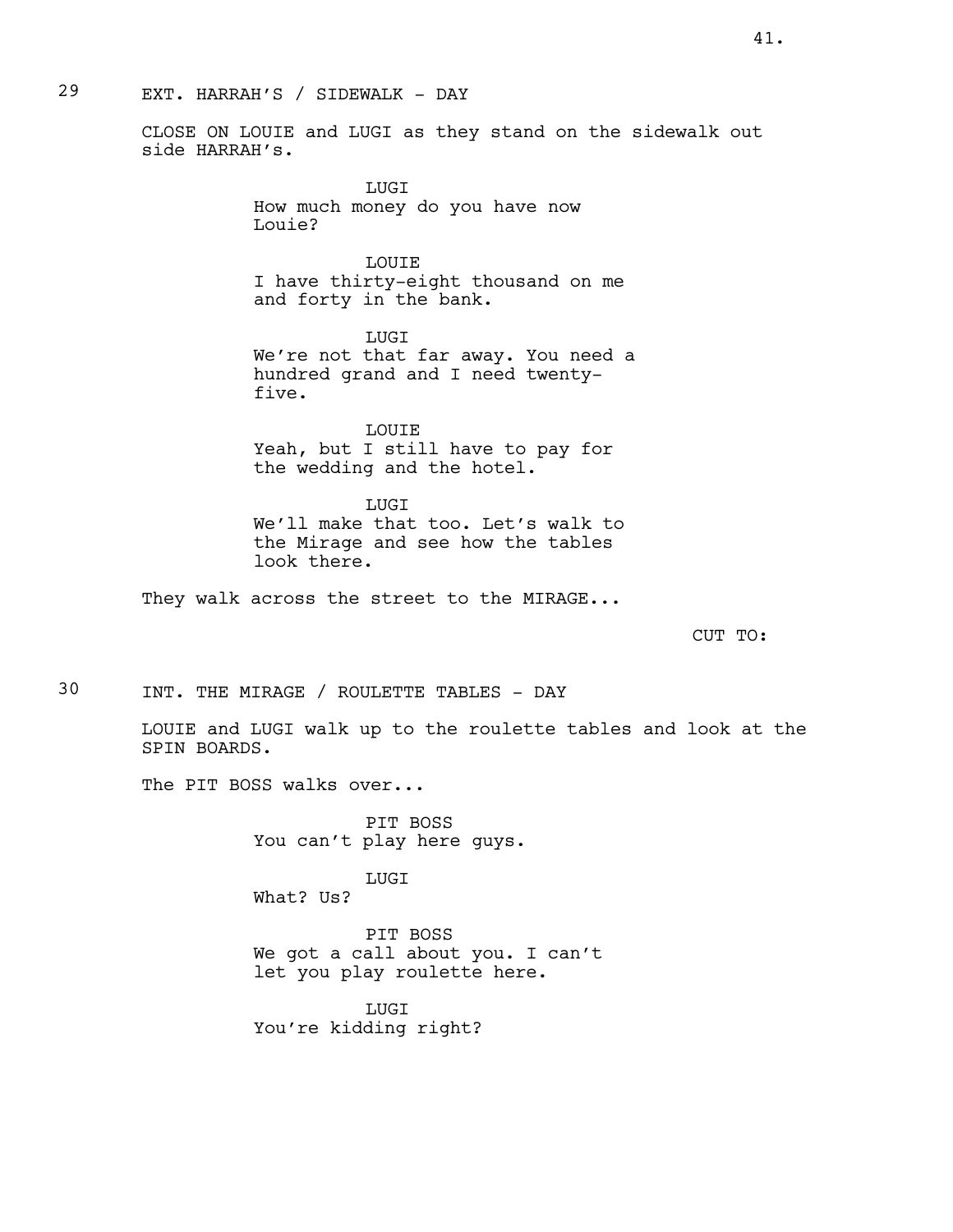PIT BOSS Nope. They said there were a couple of great whites walking around.

**LUGT** Do I look like a shark? Does he look like a shark?

PIT BOSS Go look for chum somewhere else. I can't let you play here.

The CAMERA FOLLOWS LOUIE and LUGI as they walk away from the tables.

CUT TO:

31 EXT. THE MIRAGE / FRONT ENTRANCE - DAY

TIGHT ON LUGI as he leans over the railing.

LUGI Son of a bitch.

LOUIE (panicked) What are we going to do? They'll kill Trish if I don't pay them the money.

LUGI We'll get the money. Everything will be OK. We just have to figure out where we can play.

CUT TO:

32 INT. WHERE TRISH IS BEING KEPT - DAY

TIGHT ON TRISH... She is tied to a chair.

The KIDNAPPER comes into the room.

TRISH You've got this rope too tight.

The KIDNAPPER walks over and loosens the rope. Then stands in front of TRISH.

> KIDNAPPER Is that better toots?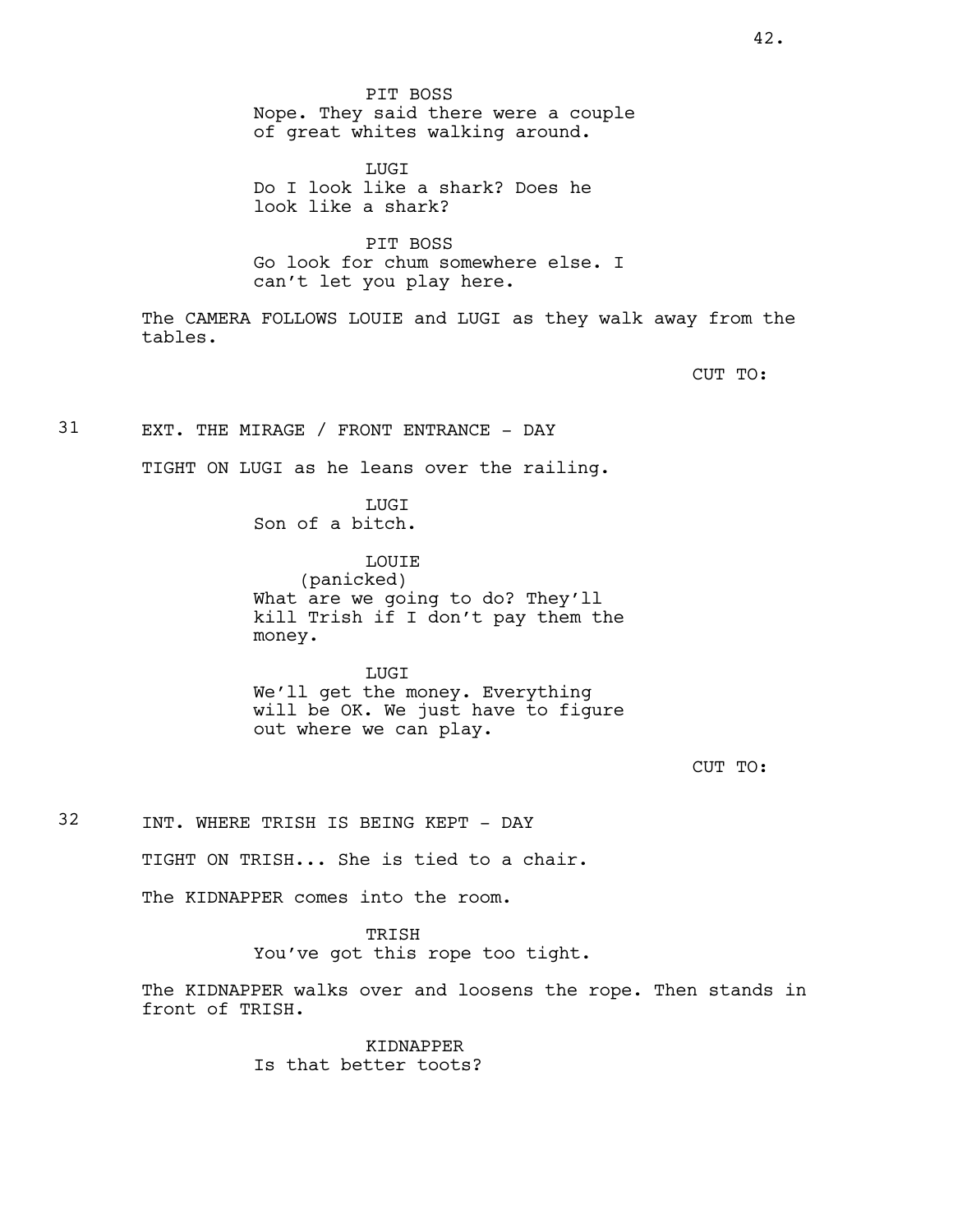TIGHT ON TRISH... She's mad.

Then TRISH kicks the kidnapper hard in the shins.

KIDNAPPER (CONT'D) (grabbing his leg) Ouch! You...

The KIDNAPPER raise his hand to hit TRISH.

TRISH Go ahead, hit me, and I bet your boss opens up a can of whoop ass on you. I bet he even has cameras in this room.

The KIDNAPPER lowers his hand and walks away.

TRISH (CONT'D) Uh huh, I'm right aren't I. You no good limp dick pecker head.

The KIDNAPPER walks back to TRISH and stands in front of her, but out of kicking range.

> KIDNAPPER If that future husband of yours doesn't pay up I'll be the one who gets to shoot you. And I'll be sure to use plenty of bullets.

> > FADE TO:

33 EXT. THE MIRAGE - DAY

LOUIE and LUGI are still standing outside of the Mirage...

LOUIE Where are we going to play?

LUGI puts his hand on his forehead... then gestures.

LUGI Let's go to New York, New York. And see if we can play there.

They try to get a cab, but no cab will stop for them and they begin walking...

> LUGI (CONT'D) It sure is humid.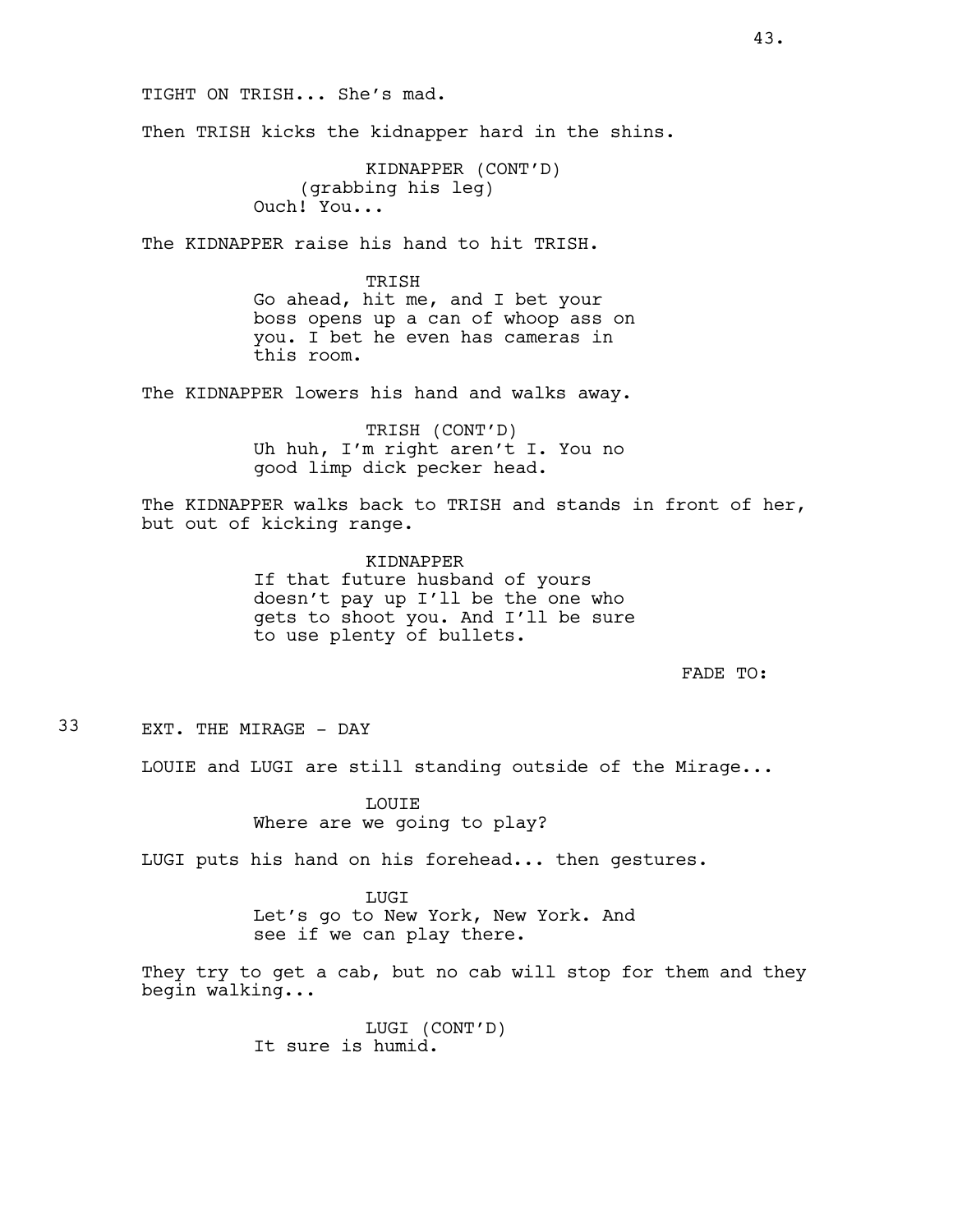LOUIE Yeah, it looks like it's going to rain.

LOUIE and LUGI walk about a hundred feet when a black four door LIMO pulls up beside them...

Two large men dressed in black get out and grab LUGI, and start pulling him into the LIMO...

LOUIE grabs a hold of LUGI and pulls on him the other way...

LUGI breaks free and he and LOUIE start running down the street...

LOUIE and LUGI run to the next corner, where a white van painted "Louie's Noodle" on the side is waiting at the light...

LOUIE and LUGI jump into the van and the DRIVER, a Chinese man, begins yelling at them...

The DRIVER tries to force LOUIE and LUGI out of the van, but sees the two men running towards the van through the back window and takes off...

The DRIVER does a U TURN on the strip and heads north towards Spring Mountain Avenue...

> **LUGT** Drive faster.

CHINESE DRIVER You Caucasian pain in the ass.

The LIMO speeds up and is right behind them...

The front passenger in the LIMO shoots out a back window of the van...

> CHINESE DRIVER (CONT'D) You mother fucker!

The VAN turns recklessly left onto Spring Mountain Road...

CHINESE FOOD goes flying on the floor...

TIGHT ON LOUIE AND LUGI lying on the floor of the van with boxes of CHINESE FOOD around them...

The other BACK WINDOW gets shot out and three bullets hit the back doors of the van...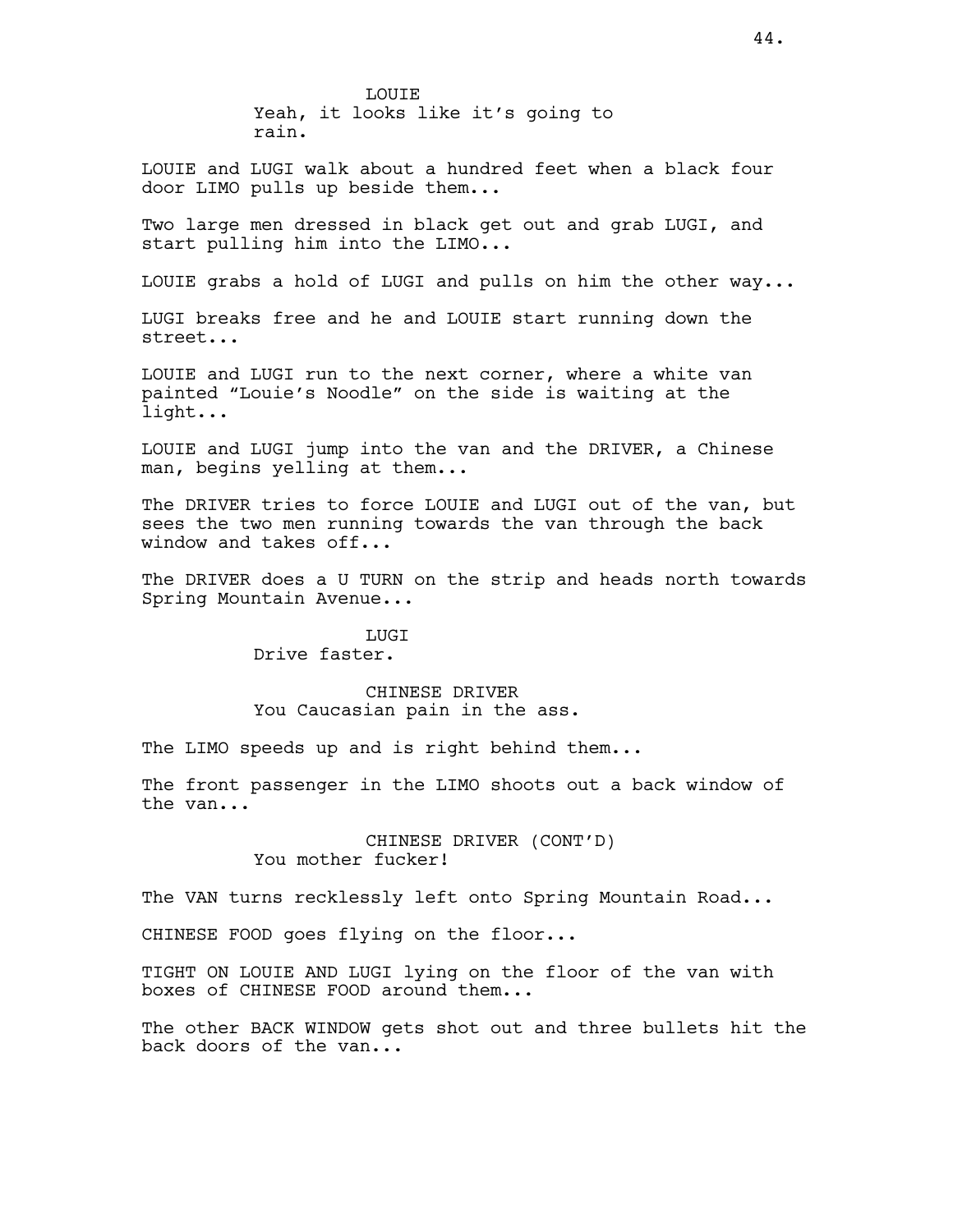LOUIE (hysterical) We're gonna die! We're gonna die! I'm not going to live to be in my wedding.

# LUGI

(opens a box of egg rolls and starts eating) Would you calm down. Chinese drivers are the worst drivers in the world, and in this case that's a good thing. Here, have an egg roll.

The LOUIE'S NOODLE VAN races through the streets of China Town and eludes the LIMO in an alley...

IMPROVISED BY THE ACTORS -- The DRIVER begins yelling at LOUIE and LUGI and kicks them out of the van.

CUT TO:

34 EXT. CHINA TOWN / ALLEY - DAY

The CAMERA TRACKS as LOUIE and LUGI walk in the alley back towards the strip.

> LOUIE I thought you had twenty-four hours?

# LUGI

So did I.

LUGI looks at his watch.

LUGI (CONT'D) I still have seven hours left and Franco tries to have me killed.

LOUIE What are we going to do?

LUGI How the hell do I know what we're going to do? I almost ended up looking like a dead fucking possum. Have you ever seen a dead possum?

TIGHT ON LUGI as he sticks his upper teeth out and tilts his head back.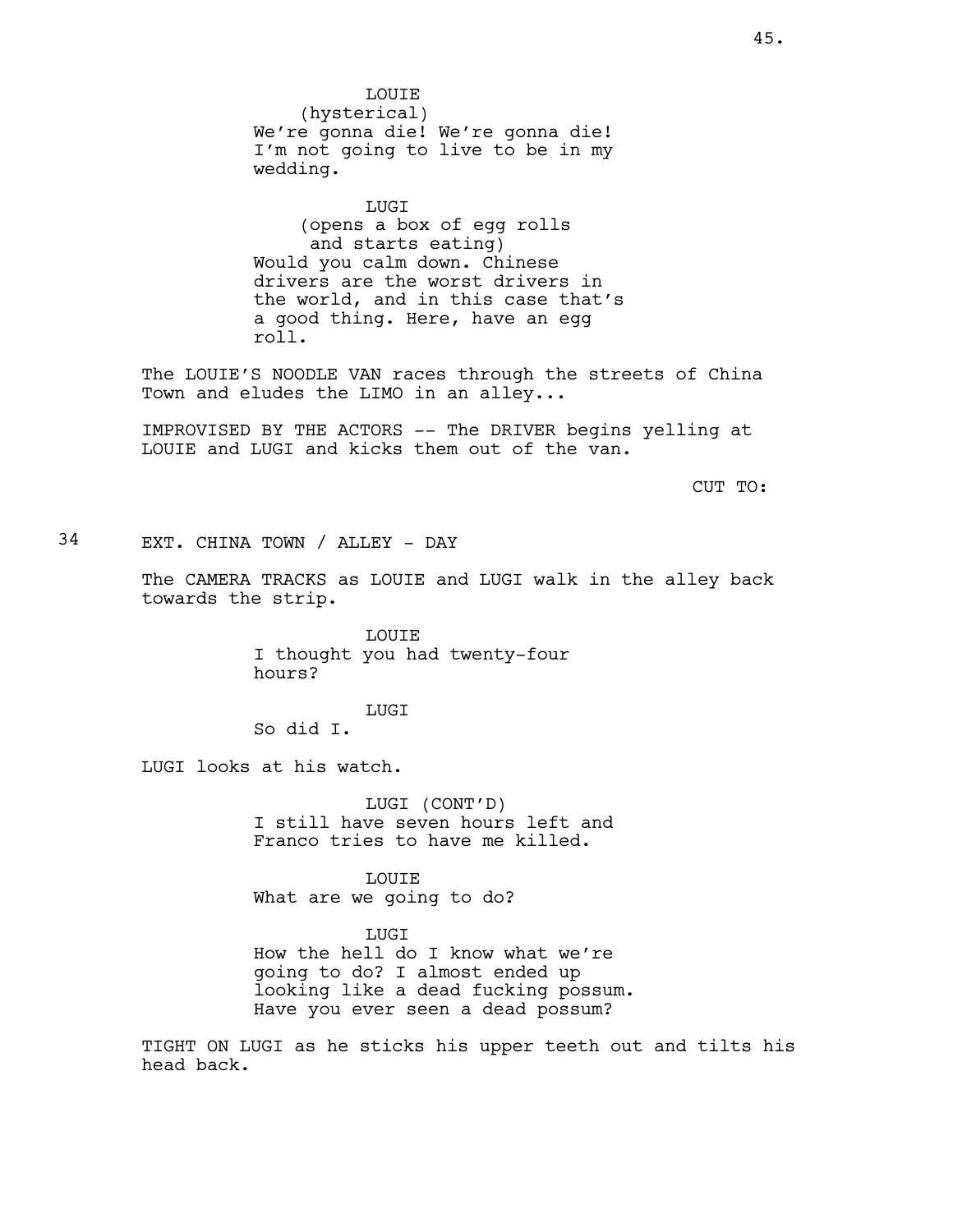LUGI (CONT'D) That's what I almost ended up looking like. The CAMERA TRACKS as they continue walking back to Spring Mountain Road. LUGI (CONT'D) Just fucking great. We have the mob after us. Trish has been kidnapped, and we're walking down a fucking alley in the middle of China Town in Vegas. What else could go wrong. It begins to RAIN... LOUIE Now we're getting pissed on in the desert. LOUIE'S PHONE RINGS... It's Gus. LOUIE (CONT'D) How's Trish? SHOT OF GUS TALKING ON HIS PHONE. GUS She's fine, for now. You have until Saturday at midnight. That gives you two days for the money to clear. Bring it to the Paris. Room 2023. No funny business. SHOT OF GUS HANGING UP. CLOSE ON LOUIE and LUGI walking in the alley... LOUIE I have until Saturday at midnight to get Gus the money. LUGI Let's get out of these wet fucking clothes and figure out where we can play roulette.

> LOUIE What are you going to do about Franco?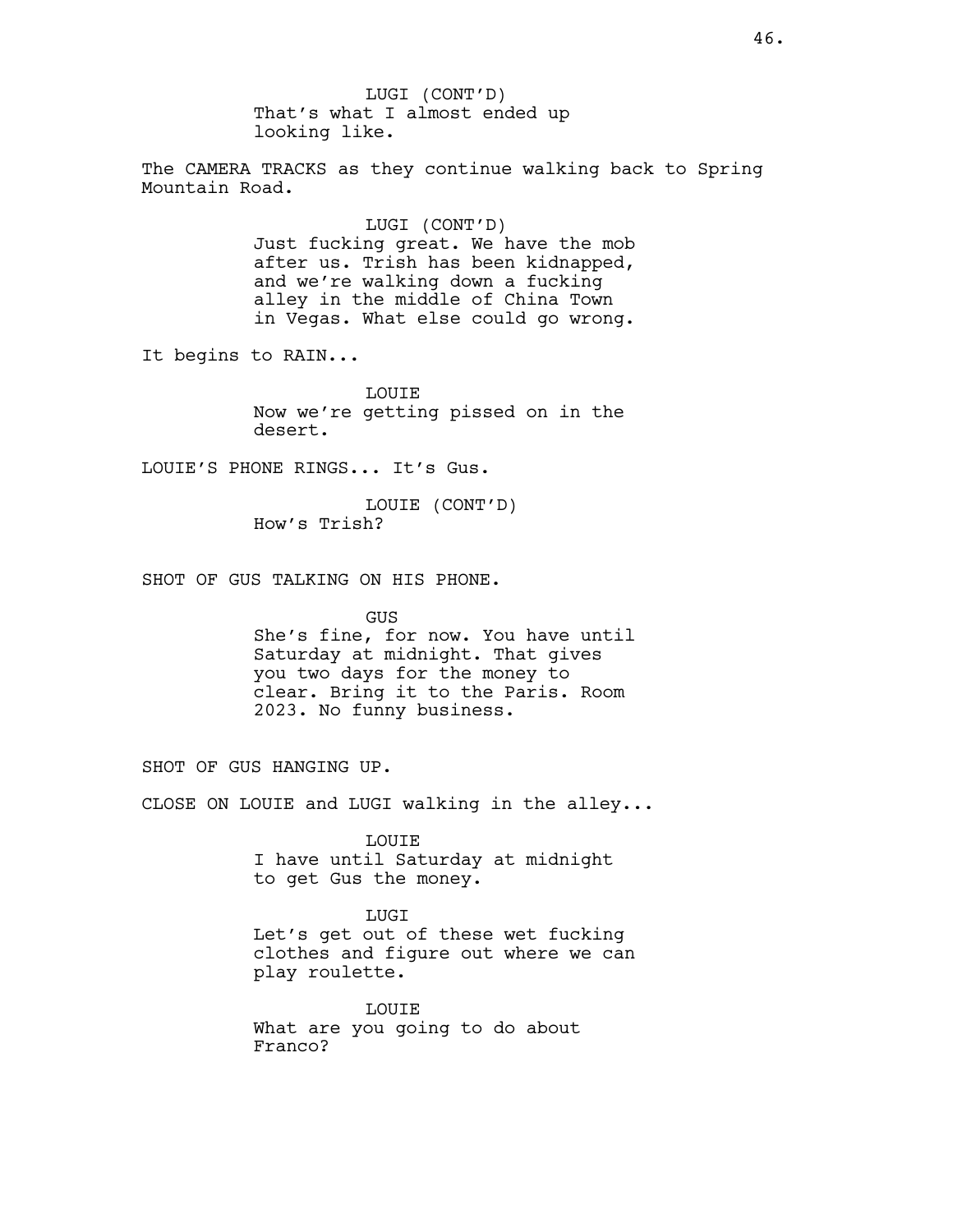LUGI We're going to get his money and walk right into his restaurant at Caesars and give it to him personally.

MONTAGE OF SHOTS: LOUIE AND LUGI TRY TO CATCH A CAB ON SPRING MOUNTAIN ROAD, BUT NONE OF THE CAB DRIVERS WILL STOP... THEY CALL UBER, BUT THE UBER DRIVER WON'T TAKE THEM... THEY GET ON A BUS AND THE BUS DRIVER LOOKS QUESTIONINGLY AT THEM, BUT LETS THEM ON...

CUT TO:

35 EXT. / INT. THE MONTE CARLO - DAY

LOUIE and LUGI go into the MONTE CARLO and walk up to the roulette tables...

The PIT BOSS walks over...

PIT BOSS So you two are the roulette sharks. You're not playing roulette or any table games here.

LUGI Who? Us? You must have us confused with someone else.

PIT BOSS No, you're the guys. I was told one looks like giraffe and the other looks like a small hippo.

LUGI Do I look like a hippo? Maybe a pig, but not a hippo.

PIT BOSS Sorry guys, take a hike.

CUT TO:

36 EXT. THE MONTE CARLO - DAY

CLOSE ON LOUIE and LUGI as they stand outside the Monte Carlo.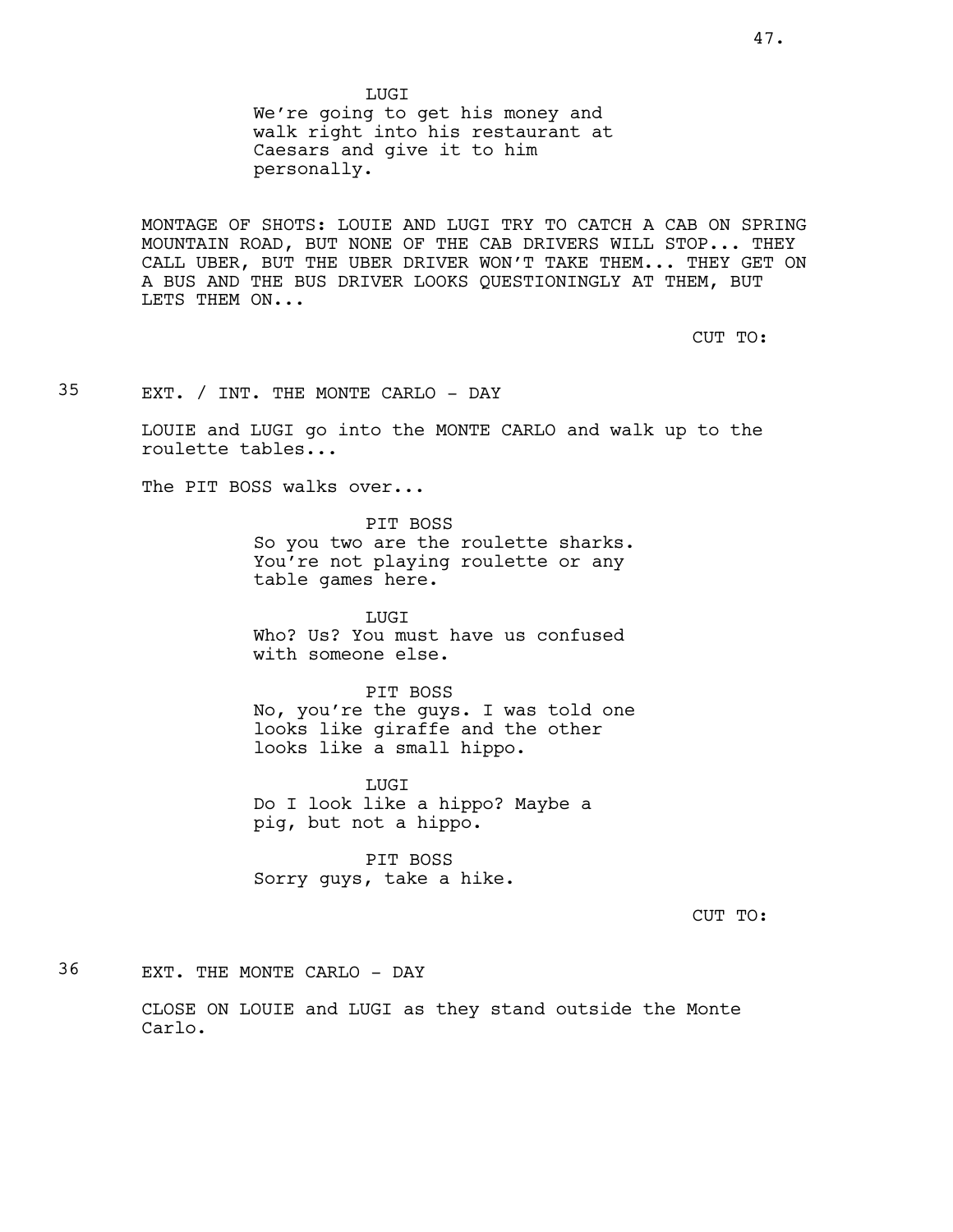LOUIE Oh my God! None of the casinos will let us play. They'll kill Trish if I don't give them the money Saturday night. LUGI Calm down, will you. I have an idea. LOUIE Your ideas are starting to scare me. LUGI When have I had a bad idea? LOUIE You wanting linguine almost cost me my life. We wouldn't have been shot at and almost killed if you didn't want linguine. LUGI What? LOUIE If you didn't want linguine Franco would have never known you were in Vegas. LUGI Enough all ready. Listen to me. DISSOLVE TO:

37 INT. COSTUME STORE - DAY

LOUIE and LUGI go to a costume store to buy a disguise for LOUIE...

> LOUIE Maybe I should dress as little red riding hood.

**LUGT** They'll still know it's you.

LUGI walks around the store taking costumes off the shelves and throwing them on the floor...

TIGHT ON LUGI as he finds a 1970's Men's Disco Wig...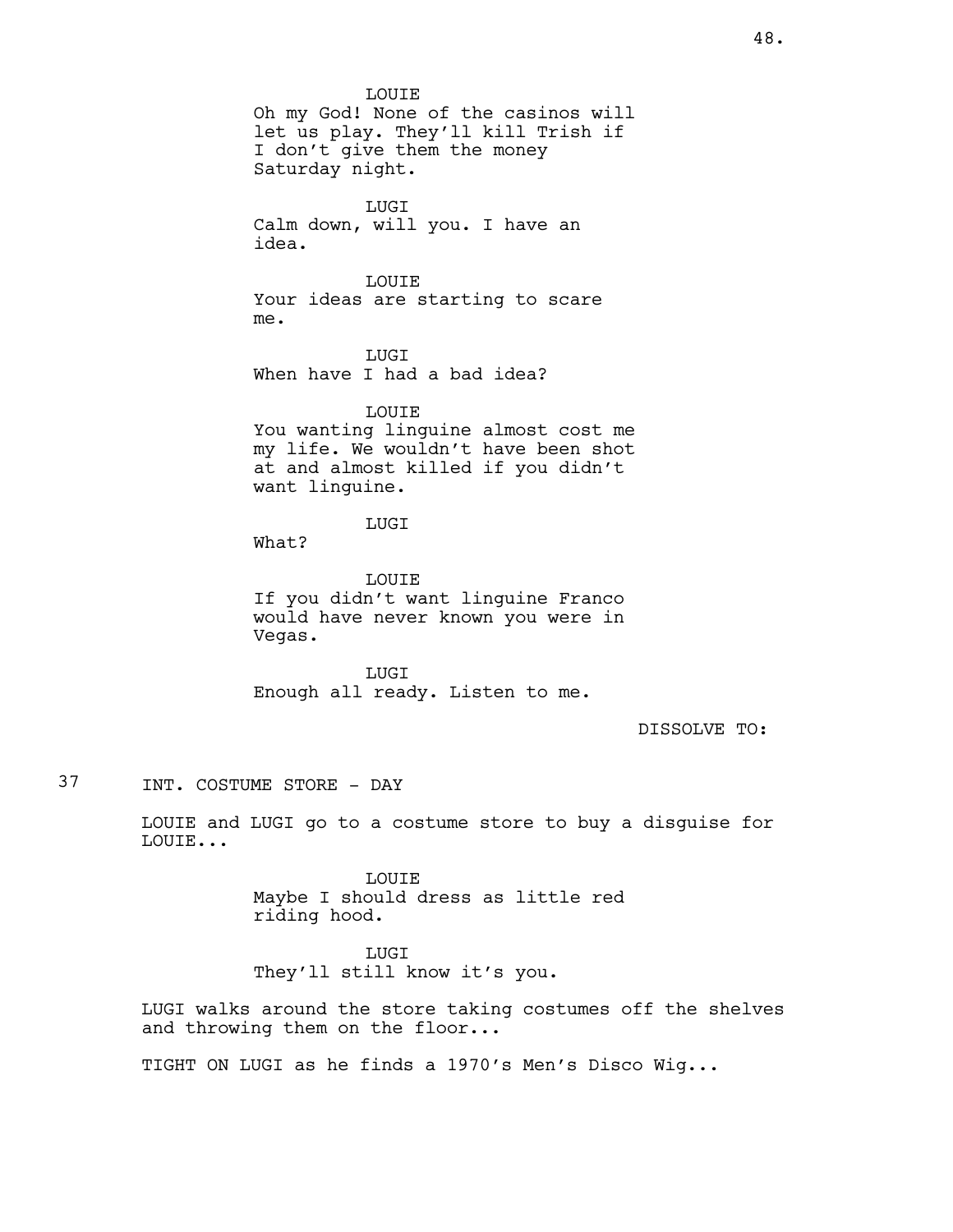Well, you can tell by the way I use my walk, I'm a woman's man, no time to talk. Music loud and women warm, I've been kicked around since I was born.

LUGI Perfect. They'll never know it's you. Now all we need to do is find clothes that fit a giraffe.

CUT TO:

38 EXT. / INT. NEW YORK NEW YORK - DAY

PUSHING IN on LOUIE and LUGI standing outside of New York New York near the dining tables...

The CAMERA PANS UP ON LOUIE who is dressed in a 1970's Disco Costume...

> LUGI They will never suspect it's you. You go into New York New York and I'll wait out here. Just start off with small bets so they don't think you're a shark, and then act like it's beginners luck when you win. Stop when you've won twenty-five or thirty grand and we'll go elsewhere. If you win too big they'll suspect you're a shark and won't cash you out.

The CAMERA TRACKS as LOUIE walks into the New York New York...

"STAYING ALIVE" by the Bee Gees is playing.

CUT TO: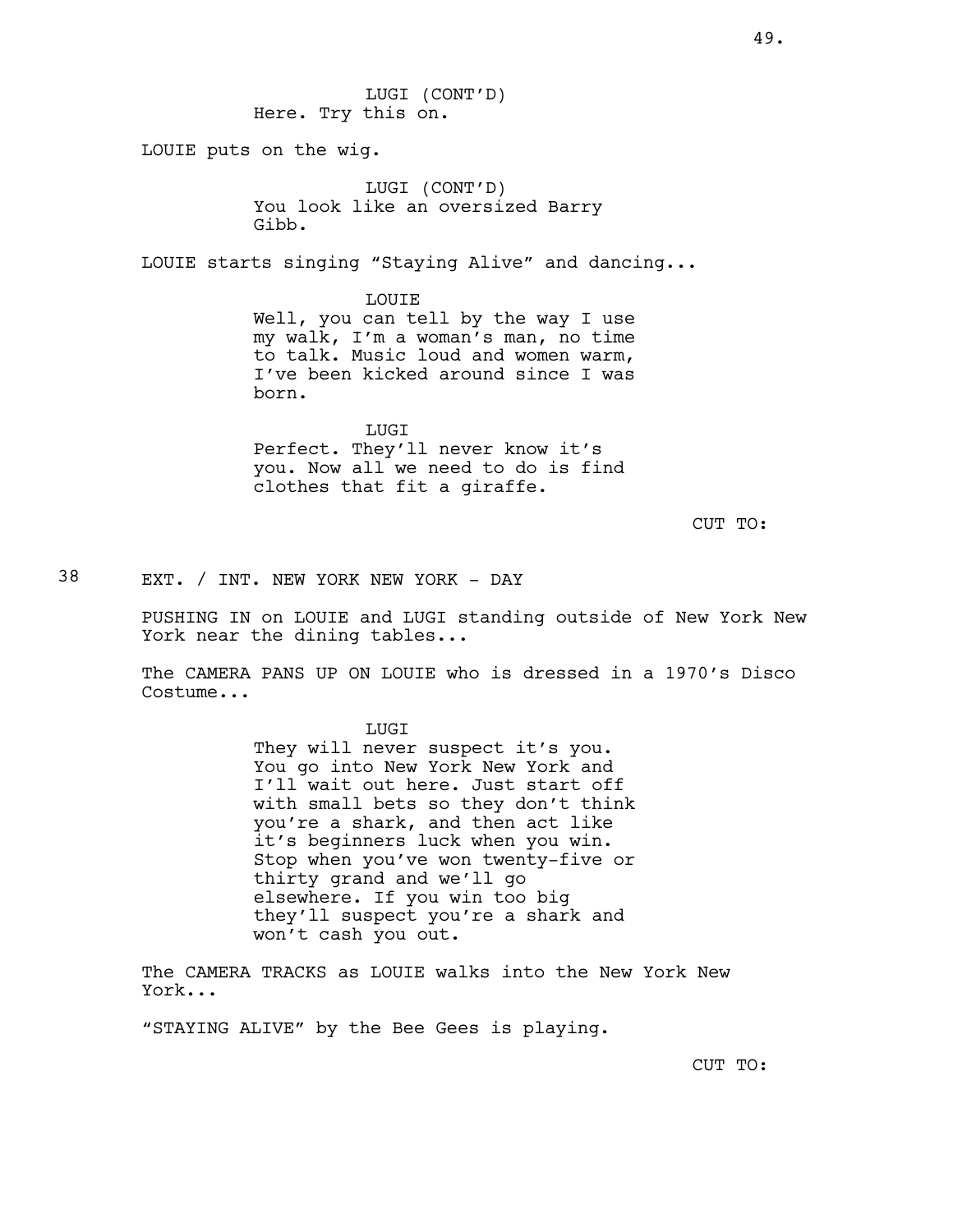LOUIE looks at the SPIN BOARDS and walks up to a table... LOUIE puts two \$100 bills down on the table.

> CROUPIER (a female) What would you like?

LOUIE Give me a hundred in singles and the other hundred in five dollar chips.

The PIT BOSS walks by the table but doesn't suspect a thing...

One of the players checks Louie out...

ROULETTE PLAYER You sure have it going on man. I like the threads.

**LOUTE** (fist bumping the guy) Thanks dude. Waz up.

IMPROVISED ACTING BY THE ACTORS THAT INCLUDES: LOUIE WINS STEADILY ADDING TO HIS PILE OF CHIPS... TIGHT ON LOUIE AS HE SAYS "BEGINNERS LUCK I TELL YOU"... THE NUMBER BOARD TURNS RED AND THE LAST TWO NUMBERS ARE TWENTY-FIVE AND TWENTY-SEVEN.

LOUIE takes out a thousand dollars and puts it on the table...

> CROUPIER What would you like?

**LOUTE** Give me ten one hundred dollar chips. Puh-leeze. (gestures like a hip dude)

The PLAYERS at the table look at LOUIE.

ROULETTE PLAYER Go big or pack your suitcase and go home.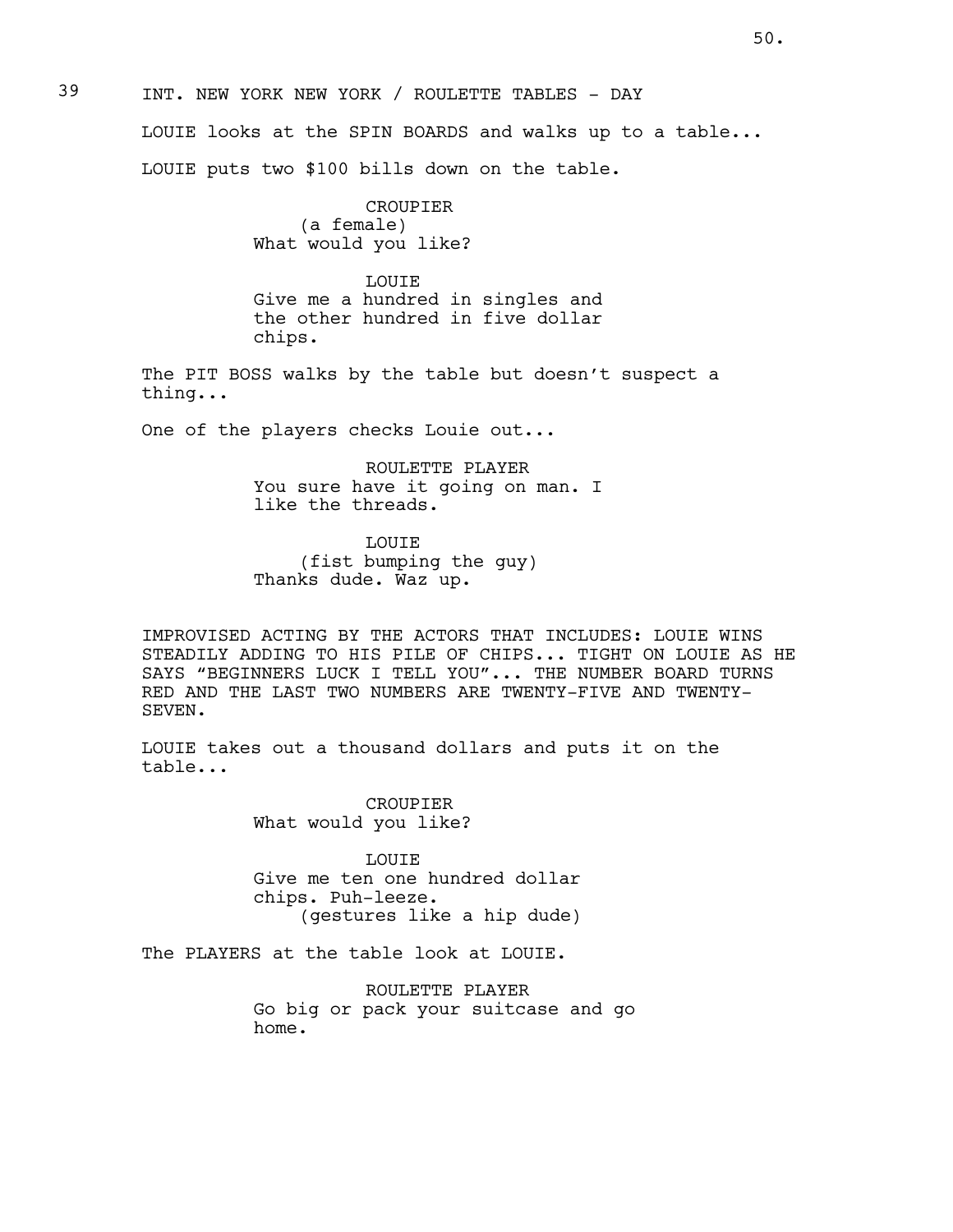CROUPIER (pushes chips to louie) A thousand out.

TIGHT ON LOUIE as he puts \$500 on the number thirty and \$500 on the number thirty-two...

The CROUPIER spins the ball and waves her HAND over the table.

> CROUPIER (CONT'D) No more bets.

TIGHT ON THE BALL landing on 32 RED...

CROUPIER (CONT'D) Thirty-two red.

The PLAYERS at the table start congratulating LOUIE...

LOUIE Beginners luck I tell you! Beginners luck.

The PIT BOSS comes over and looks at the bet and then at Louie.

> PIT BOSS Congratulations. Pay him.

The CROUPIER begins to pay LOUIE seventeen thousand five hundred dollars in CHIPS...

LOUIE looks at his winnings and decides he had better cash out.

> LOUIE Cash me out.

LOUIE starts to push all of his chips to the CROUPIER...

The PIT BOSS sees it and walks back over.

PIT BOSS What's your hurry?

LOUIE I've got to meet up with the wife. She'll be pissed if I'm late, but she'll be happy if I've kept what I won and I'll get a little action tonight.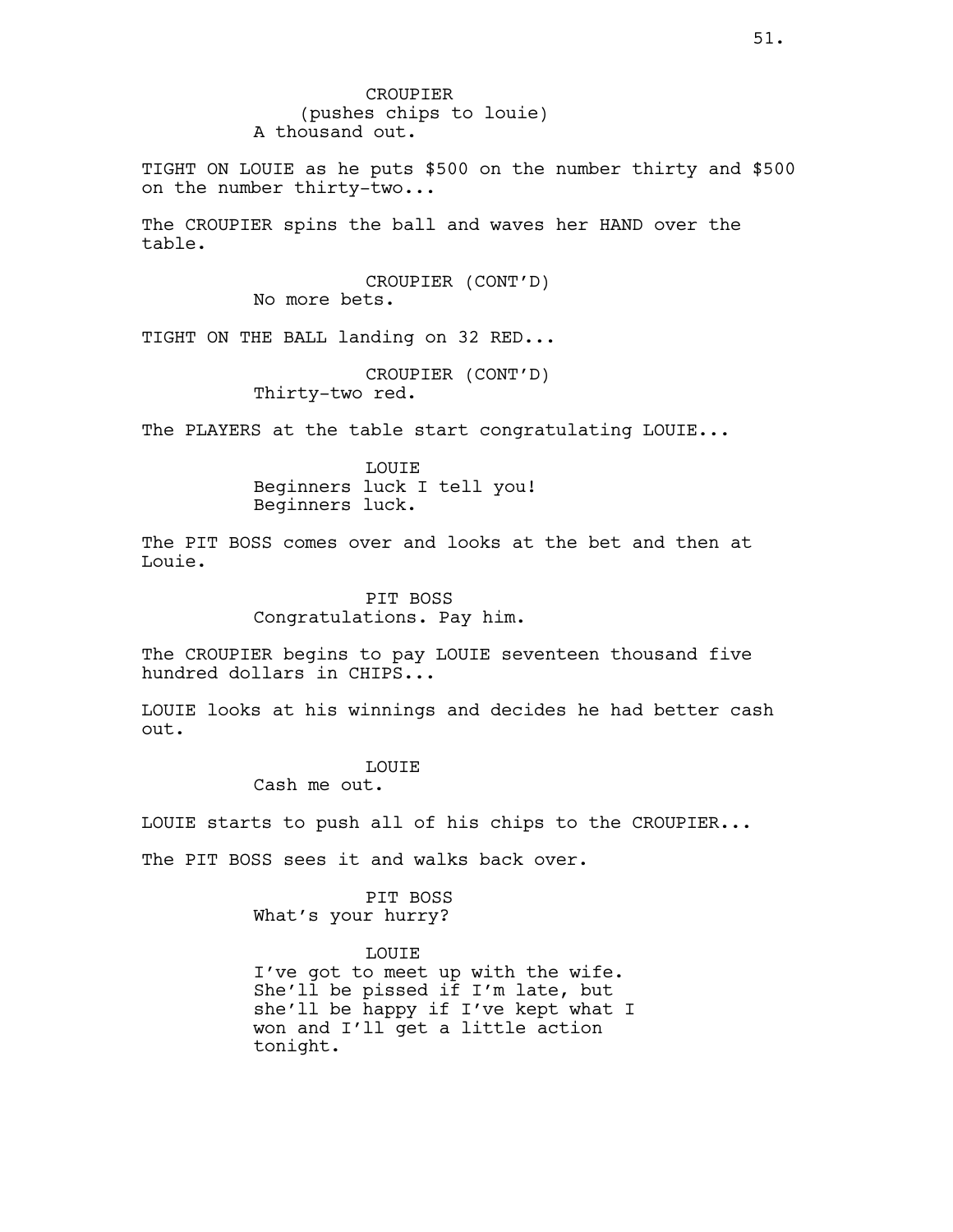Everyone at the table laughs except the PIT BOSS who gets mad.

> PIT BOSS Cash him out.

LOUIE takes his chips and walks quickly to the CASHIERS CAGE.

CUT TO:

40 EXT. NEW YORK NEW YORK - DAY

LUGI is sitting at a table drinking coffee...

LOUIE runs ecstatically to LUGI.

LOUIE It worked! It worked!

LUGI See, I told you it would. How much did you win?

**LOUTE** Twenty-five thousand.

LUGI Now we have a hundred grand. You have enough money to give Gus to get Trish back. All we need to do is win another twenty-five thousand so I can pay Franco, so I don't end up like a dead possum lying in the desert getting gnawed on by coyotes.

LOUIE Where should we go now?

LUGI You walk across the street to the MGM and I'll sit here.

CUT TO:

41 INT. MGM GRAND / ROULETTE TABLES - DAY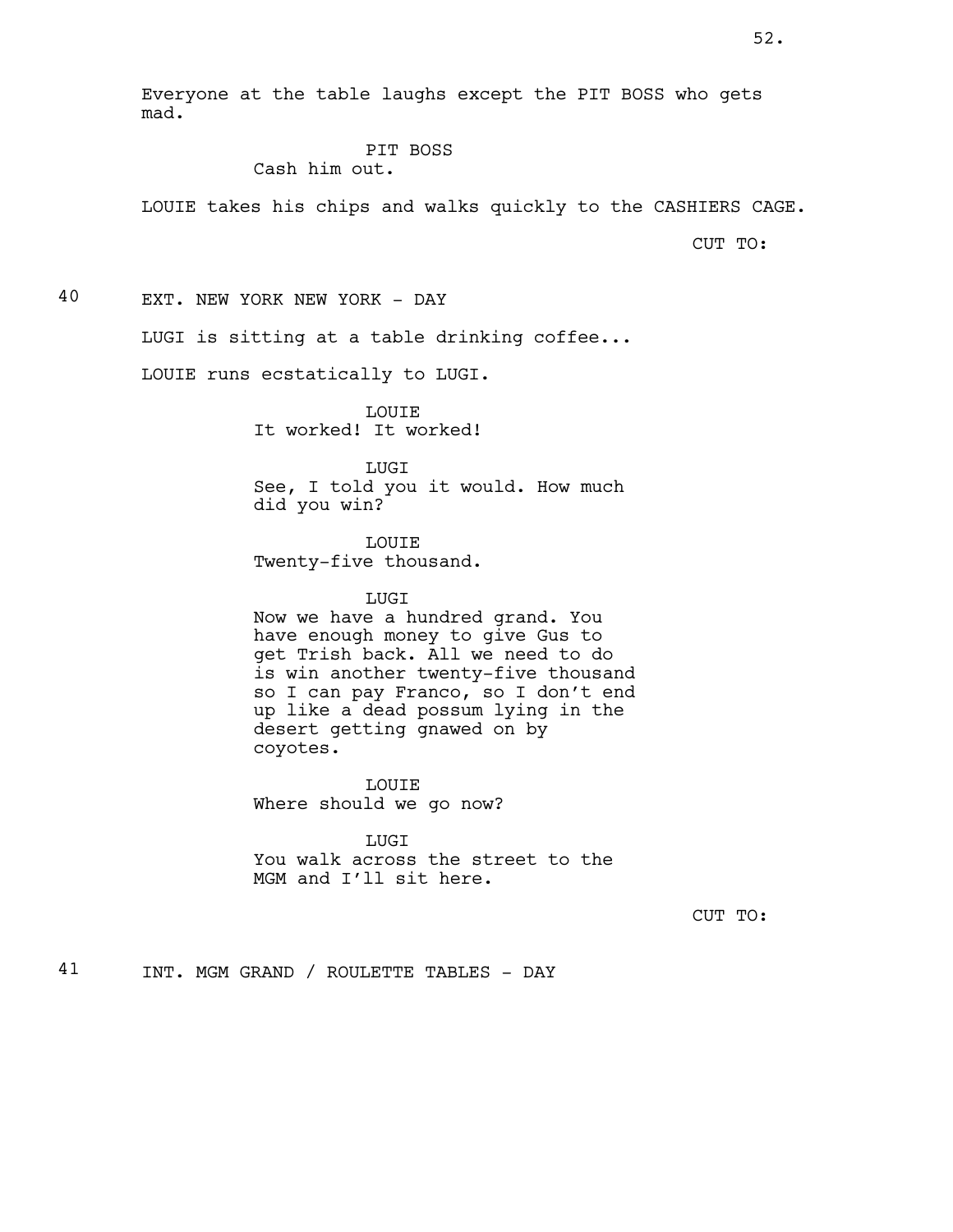SILENT MONTAGE OF SHOTS: LOUIE KEEPS WINNING... THE SPIN BOARD TURNS MOSTLY BLACK... LOUIE BETS \$500 ON SEVENTEEN AND \$500 ON TWENTY... THE CROUPIER SPINS THE BALL AND IT LANDS ON SEVENTEEN.

Return to SOUND mode...

Everyone at the table cheers...

LOUIE Beginners luck I tell you! Beginners luck!

The PIT BOSS comes over and looks at THE BET and then looks questioningly at LOUIE...

TIGHT ON THE PIT BOSS as he quickly grabs LOUIE'S WIG and yanks it off.

> LOUIE (CONT'D) Hey, give that back!

PIT BOSS You're the guy everyone's talking about.

The PIT BOSS throws Louie's WIG at him.

PIT BOSS (CONT'D) Now get out of here. Don't pay him his winnings.

LOUIE I won it honestly. It's mine.

Two SECURITY GUARDS walk up to the table.

PIT BOSS We're only paying you what you started with, and that's it.

LOUIE collects the five hundred dollars he started with and leaves.

CUT TO:

42 EXT. NEW YORK NEW YORK - DAY

LUGI is sitting at the same table outside of New York New York...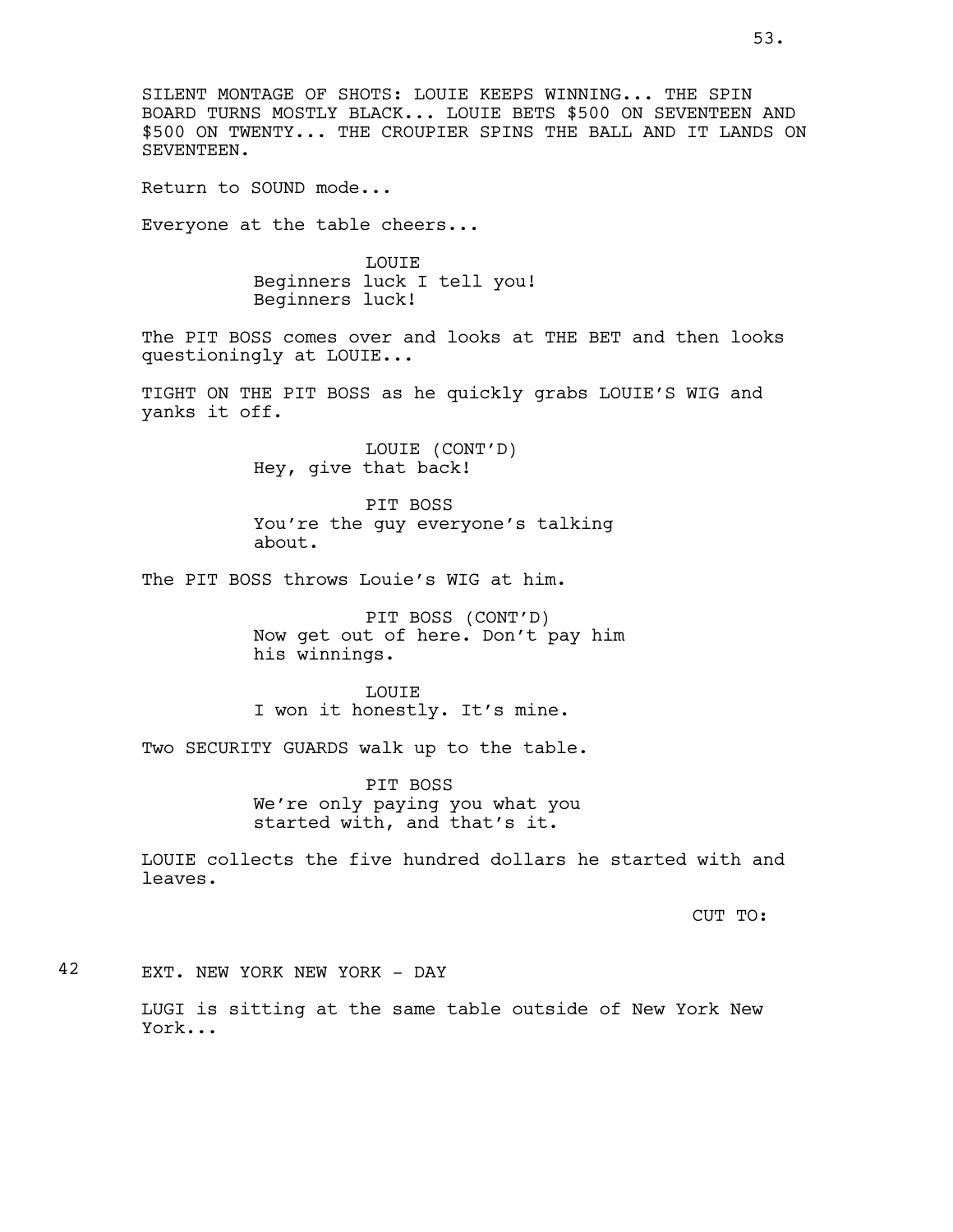43 LOUIE walks up to LUGI looking depressed and carrying his wig...

> TIGHT ON LUGI as he puts his elbow on the table and his forehead in his hand.

> > LUGI

Oh jeez.

LOUIE They shut me down. The pit bull didn't let me keep anything I won.

LUGI sits back in his chair and taps his FINGERS rhythmically on the table... then,

An ELVIS IMPERSONATOR on a three wheel scooter drives by on the sidewalk and waves...

LUGI waves back...

**LUGT** Hey, I have an idea! Come with me.

LUGI and LOUIE chase after the ELVIS IMPERSONATOR...

IMPROVISED BY THE ACTORS WITH DIALOGUE --

Louie and Lugi buy the Elvis Impersonator's costume from him for \$1,500. Louie exchanges clothes with Elvis in the rest room of New York New York.

CUT TO:

44 EXT. NEW YORK NEW YORK - DAY

LUGI checks out LOUIE who stands like a statue of Elvis...

LUGI Now that's what I'm talking about! They can't tell it's you, and they're not going shut down Elvis while he's winning. Just be sure to act like Elvis.

LOUIE (acting like Elvis) Thank you, thank you very much. (dancing) One for the money, two for the show, three to get ready, and four to go.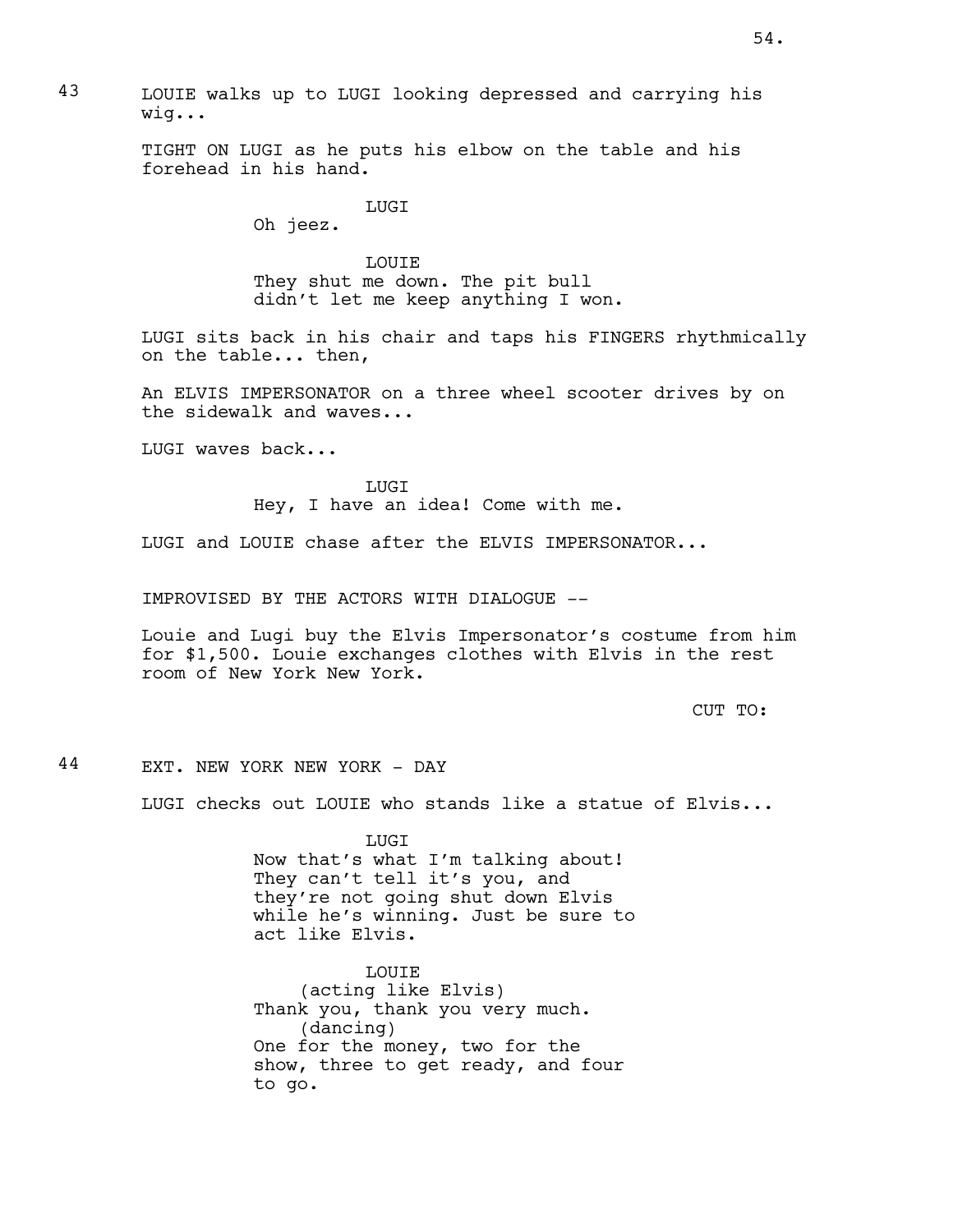LUGI I tell you man you're a real frickin Elvis. Nobody will know it's you.

LOUIE So where are we gonna play?

**LUGT** Let's go to Caesars. You go in and win the twenty-five grand, and I'll wait for you in front of the Bellagio and watch the water show.

The CAMERA TRACKS as they start walking to Caesars.

CUT TO:

45 TNT. WHERE TRISH IS BEING KEPT - DAY

GUS walks into the room where TRISH is tied to a chair...

GUS folds his arms, looks at TRISH, and is SILENT... then,

GUS I talked to your future husband. He asked about you. I told him you were fine, for now.

TRISH

He gave you all your stuff back. He doesn't owe you anything.

**GUS** Really. He doesn't owe us a thing.

GUS walks up close to TRISH and stares at her...

GUS (CONT'D) He owes us for our time and expense. He wasted our time and that was expensive. We figure it cost us about a hundred grand.

TRISH You charge more per hour than an attorney, and you're a lot dirtier.

GUS Now you're starting to understand our business. But I have something to fill you in on baby cakes. (MORE)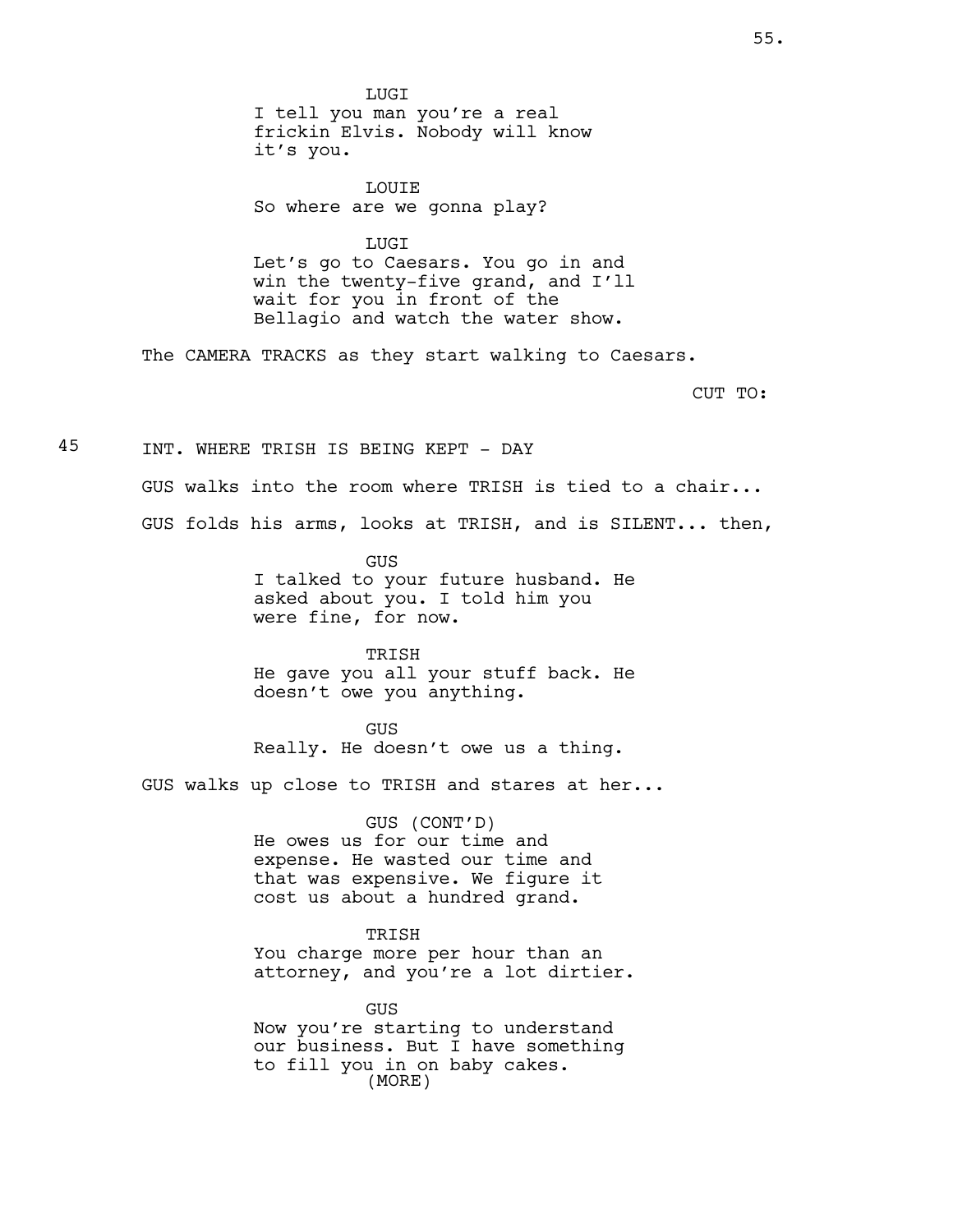#### GUS (CONT'D)

If your hubby to be doesn't come through with the hundred grand, you'll learn where we dispose of dead bodies in Vegas, right before we kill you.

CUT TO:

# 46 INT. CAESAR'S PALACE / ROULETTE TABLES - DAY

AN IMPROVISED SCENE BY THE ACTORS THAT MUST INCLUDE THE FOLLOWING ELEMENTS IN SEQUENCE --

Louie walks up to the roulette tables and looks at the spin boards...

Louie keeps winning, the spin board turns mostly red, and hits number twenty-three...

Louie bets a thousand on number seven and wins \$35,000

CUT TO:

# 47 EXT. BELLAGIO HOTEL - SUNSET

LUGI is standing in front of the BELLAGIO leaning on the railing, waiting for the water show to begin...

LOUIE walks up to LUGI and gives him \$25,000.

LUGI Thanks Louie, this means the world to me.

LOUIE I told you Lugi, you're my better 1/3rd. Trish may be my better half after this weekend, but you will always be my better 1/3rd.

The WATER SHOW begins...

LOUIE AND LUGI LEAN ON THE RAILING AND WATCH THE WATER SHOW TOGETHER...

> LOUIE (CONT'D) Shall we go pay Franco?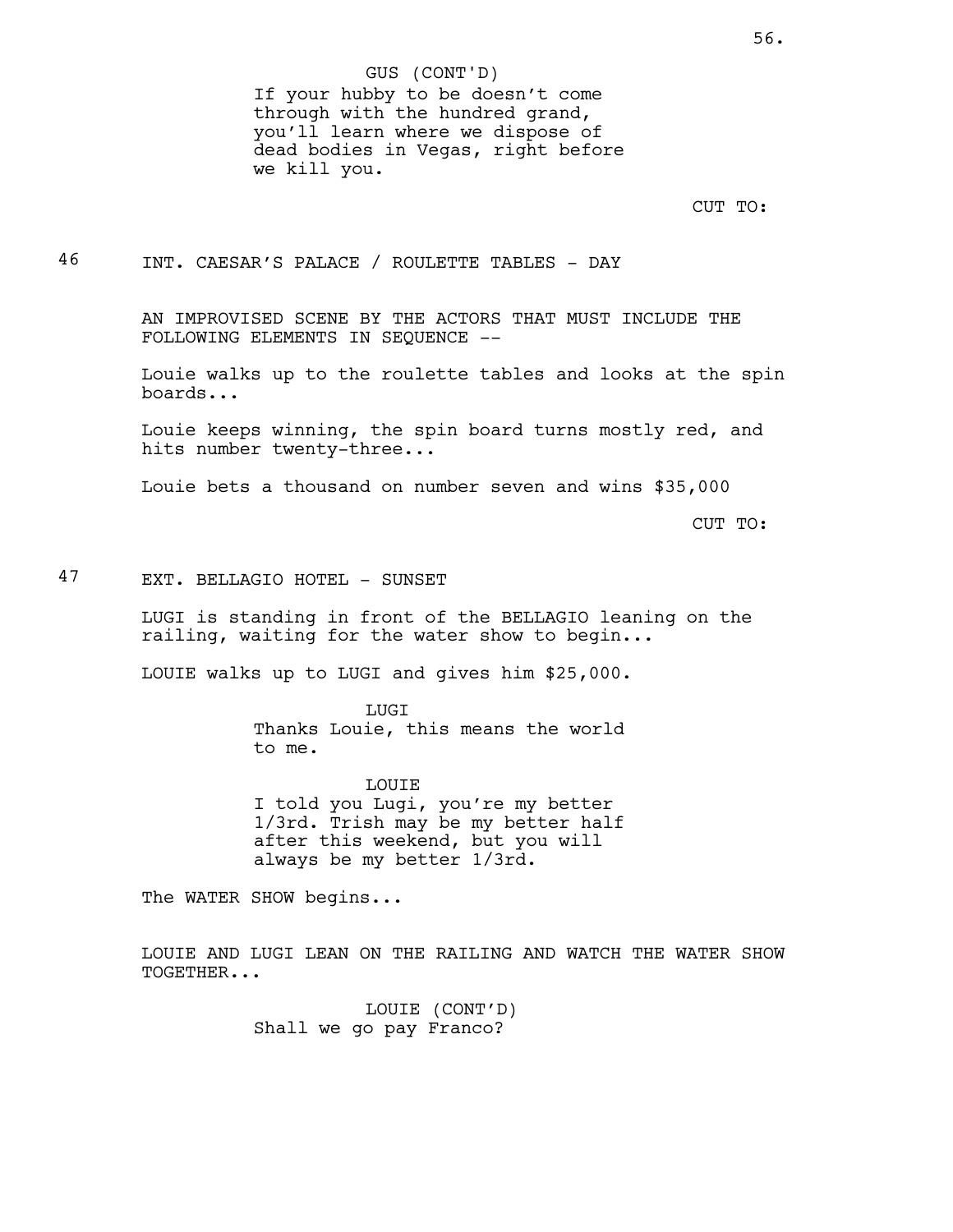LUGI Let's.

CUT TO:

48 INT. CAESARS PALACE / FRANCO'S - NIGHT

LUGI and LOUIE walk into FRANCO'S restaurant...

They walk past the hostess who tries to stop them. The restaurant is filled with dinner patrons. The hostess runs in the back to get Sergio.

> LUGI (speaking loudly) Good evening, ladies and gentlemen. I hope you are enjoying the mobster calamari. It will cost you twentyfive thousand dollars or your life. That's the way Franco does business here.

The PATRONS laugh...

FRANCO and SERGIO come running out into the dining area...

LUGI (CONT'D) This is my second cousin folks, Franco, who tried to have me killed because I was late paying him the twenty-five thousand I owe him.

FRANCO (quietly to Lugi) You son of a bitch. I'll get you for this.

LUGI No, you won't Franco. I have a room of witnesses who can testify I am paying you the twenty-five thousand I owe you.

LUGI hands FRANCO the twenty-five thousand dollars and smiles...

The CAMERA TRACKS as LUGI and LOUIE walk away.

FADE TO: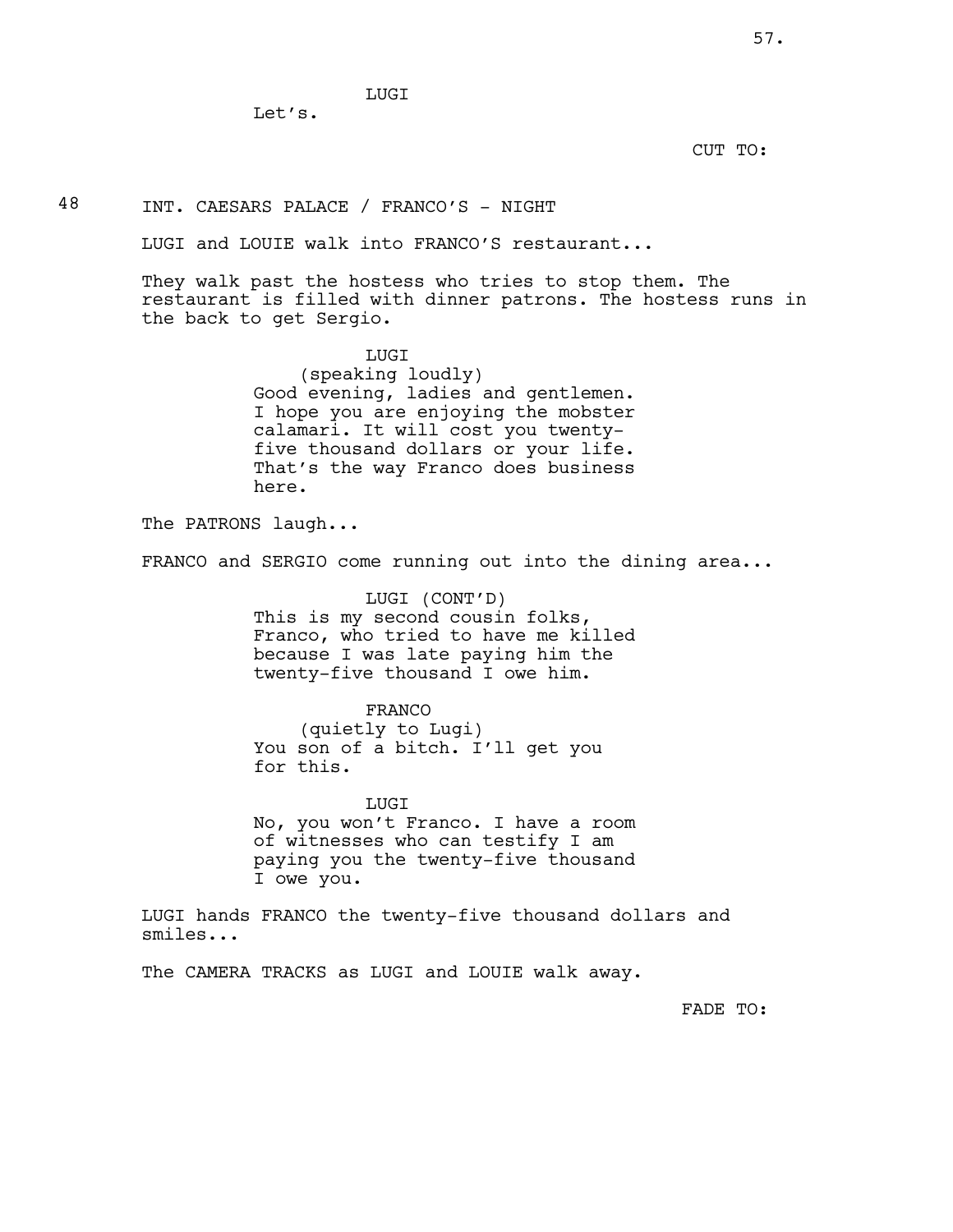# 49 EXT. PARIS HOTEL / VALET ENTRANCE - NIGHT

GUS is holding TRISH captive in a LIMO parked near the valet entrance. She is handcuffed to the backseat.

LOUIE shows up with the money...

GUS Well there he is. What do you know about that, and with a briefcase too. It best be filled with a hundred grand or you and I are going for a longer ride.

GUS gets out of the LIMO and walks to LOUIE...

LOUIE hands the briefcase to GUS.

LOUIE It's all there, a hundred grand. Now would you please let Trish go?

GUS I'll go count it, and if it is all there she is free to go.

GUS walks back to the LIMO...

TRISH sits anxiously as GUS counts the MONEY...

GUS (CONT'D) Lucky you, pretty lady. It's all here.

TIGHT ON TRISH who looks relieved...

GUS unlocks the HANDCUFFS...

TRISH gets out of the limo and runs to LOUIE...

LOUIE (hugging and kissing Trish) Thank God, you're all right.

SHOT OF: THE LIMO AS IT DRIVES AWAY.

CUT TO: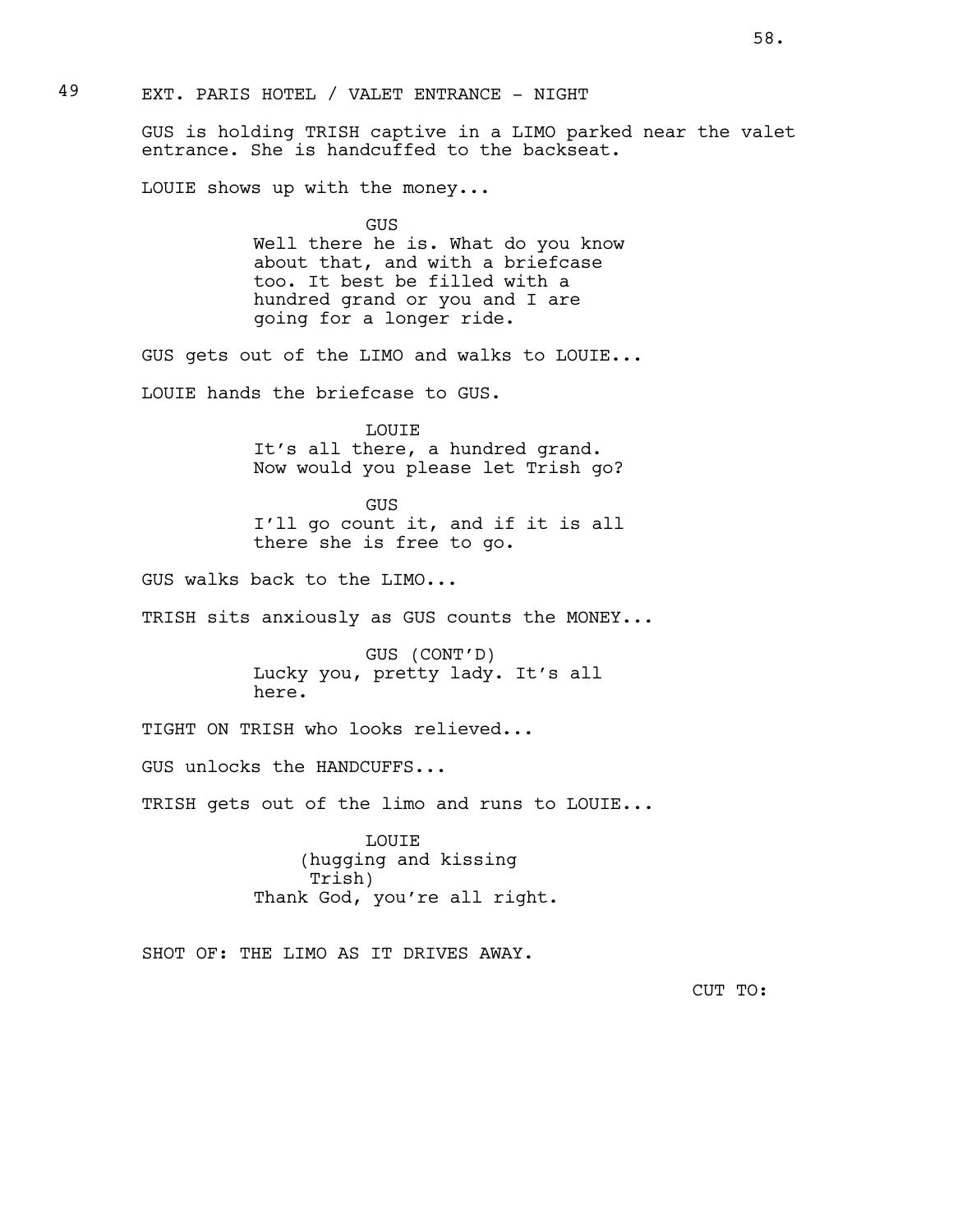# 50 INT. THE WEDDING CHAPEL AT ARIA - DAY

The CAMERA ZOOMS IN on LOUIE and TRISH saying their wedding vows...

They are being married by a FAMOUS CELEBRITY...

LOUIE is dressed as Elvis.

#### CELEBRITY

Do you Louie take Trish to be your lawful wedded wife, in sickness and in health, for richer or for poorer, for better or for worse, as long as you both shall live?

LOUIE

I do.

#### CELEBRITY

Do you Trish take Louie to be your lawful wedded husband, in sickness and in health, for richer or for poorer, for better or for worse, as long as you both shall live?

## TRISH

I do.

CELEBRITY I now pronounce you man and wife. You may kiss the bride.

TIGHT ON LOUIE AND TRISH KISSING...

DISSOLVE TO:

51 INT. ARIA / RECEPTION HALL - DAY

The WEDDING PARTY gathers in the reception hall at Aria...

LUGI gets up and walks to the microphone...

LUGI I'd like to make a toast. To my beautiful friends, Louie and Trish. I feel like the luckiest man in the world having you two as my best friends.

The CROWD chants "speech, speech, speech." TRISH makes LOUIE get up and give a speech...